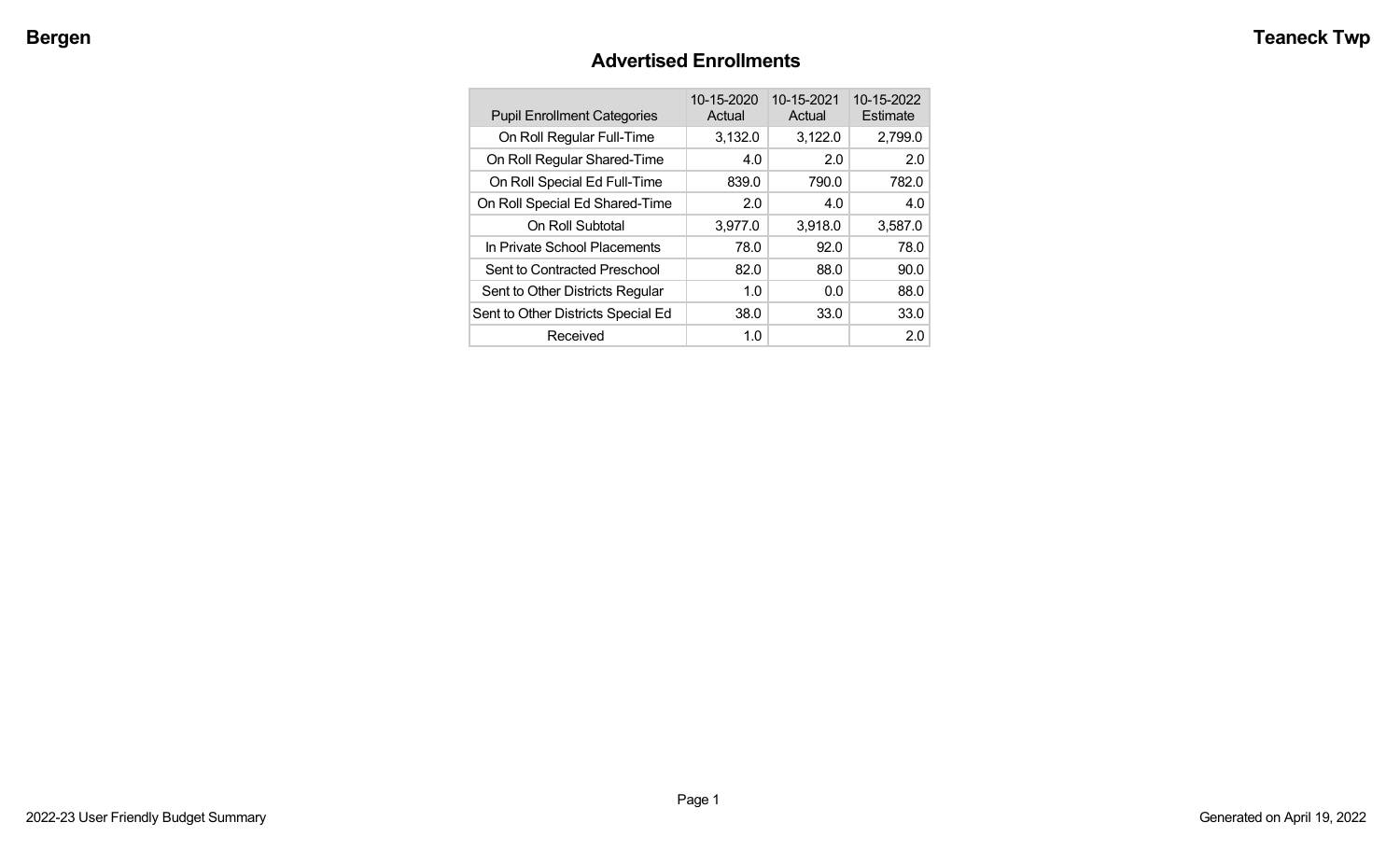#### **Advertised Revenues**

| <b>Budget Category</b>                            | <b>Description</b>                                                                                                                                                                                                                                                                                                                                                                                                                                                                            | Account | 2020-21<br>Actual | 2021-22<br>Revised | 2022-23<br>Proposed |
|---------------------------------------------------|-----------------------------------------------------------------------------------------------------------------------------------------------------------------------------------------------------------------------------------------------------------------------------------------------------------------------------------------------------------------------------------------------------------------------------------------------------------------------------------------------|---------|-------------------|--------------------|---------------------|
|                                                   | Local Tax Levy                                                                                                                                                                                                                                                                                                                                                                                                                                                                                | 10-1210 | 93,159,321        | 95,022,507         | 96,922,957          |
|                                                   | <b>Total Tuition</b>                                                                                                                                                                                                                                                                                                                                                                                                                                                                          | 10-1300 | 25,922            | 80,000             | 25,000              |
|                                                   | <b>Transportation Fees from Individuals</b>                                                                                                                                                                                                                                                                                                                                                                                                                                                   | 10-1410 | 46,895            | $\mathbf{0}$       | 5,000               |
| <b>General Fund Revenues from Local Sources</b>   | <b>Rents and Royalties</b>                                                                                                                                                                                                                                                                                                                                                                                                                                                                    | 10-1910 | 1,778             | $\Omega$           | 22,501              |
|                                                   | <b>Unrestricted Miscellaneous Revenues</b>                                                                                                                                                                                                                                                                                                                                                                                                                                                    | 10-1XXX | 815,196           | 826,261            | 590,473             |
|                                                   | Interest Earned on Maintenance Reserve                                                                                                                                                                                                                                                                                                                                                                                                                                                        | 10-1XXX | 3,500             | 2,500              | 2,400               |
|                                                   | Interest Earned on Capital Reserve Funds                                                                                                                                                                                                                                                                                                                                                                                                                                                      | 10-1XXX | 2,500             | 3,500              | 4,000               |
|                                                   | <b>Total Revenues from Local Sources</b>                                                                                                                                                                                                                                                                                                                                                                                                                                                      |         | 94,055,112        | 95,934,768         | 97,572,331          |
|                                                   | Categorical Transportation Aid                                                                                                                                                                                                                                                                                                                                                                                                                                                                | 10-3121 | 2,348,999         | 2,348,999          | 2,348,999           |
| <b>General Fund Revenues from State Sources</b>   | <b>Extraordinary Aid</b>                                                                                                                                                                                                                                                                                                                                                                                                                                                                      | 10-3131 | 1,392,159         | 800,000            | 950,000             |
|                                                   | <b>Categorical Special Education Aid</b>                                                                                                                                                                                                                                                                                                                                                                                                                                                      | 10-3132 | 2,921,946         | 3,324,400          | 3,422,556           |
|                                                   | <b>Categorical Security Aid</b>                                                                                                                                                                                                                                                                                                                                                                                                                                                               | 10-3177 | 945,902           | 945,902            | 945,902             |
|                                                   | <b>Other State Aids</b>                                                                                                                                                                                                                                                                                                                                                                                                                                                                       | 10-3XXX | 255,536           | $\mathbf{0}$       | $\mathbf{0}$        |
|                                                   | <b>Total Revenues from State Sources</b>                                                                                                                                                                                                                                                                                                                                                                                                                                                      |         | 7,864,542         | 7,419,301          | 7,667,457           |
|                                                   | <b>Medicaid Reimbursement</b><br>FFCRA/SEMI and ARRA/SEMI Revenue<br><b>Total Revenues from Federal Sources</b><br><b>Budgeted Fund Balance-Operating Budget</b><br>Withdrawal from Capital Reserve for Local Share<br>Withdrawal from Maintenance Reserve<br>Withdrawal from Tuition Reserve for Excess Over Adjustments<br><b>Transfers from Other Funds</b><br><b>Adjustment for Prior Year Encumbrances</b><br>Actual Revenues (Over)/Under Expenditures<br><b>Total Operating Budget</b> | 10-4200 | 97,973            | 110,118            | 76,552              |
| <b>General Fund Revenues from Federal Sources</b> |                                                                                                                                                                                                                                                                                                                                                                                                                                                                                               | 10-4210 | 9,186             | $\Omega$           | $\Omega$            |
|                                                   |                                                                                                                                                                                                                                                                                                                                                                                                                                                                                               |         | 107,159           | 110,118            | 76,552              |
|                                                   |                                                                                                                                                                                                                                                                                                                                                                                                                                                                                               | 10-303  | 0                 | 2,257,313          | 5,652,977           |
|                                                   |                                                                                                                                                                                                                                                                                                                                                                                                                                                                                               | 10-307  | $\Omega$          | $\Omega$           | 2,810,450           |
|                                                   |                                                                                                                                                                                                                                                                                                                                                                                                                                                                                               | 10-310  | 400,000           | 250,000            | 250,000             |
| <b>General Fund Revenues from Other Sources</b>   |                                                                                                                                                                                                                                                                                                                                                                                                                                                                                               | 10-311  | 100,000           | $\mathbf{0}$       | 0                   |
|                                                   |                                                                                                                                                                                                                                                                                                                                                                                                                                                                                               | 10-5200 | 2,173             | $\Omega$           | 0                   |
|                                                   |                                                                                                                                                                                                                                                                                                                                                                                                                                                                                               |         | $\Omega$          | 3,903,159          | 0                   |
|                                                   |                                                                                                                                                                                                                                                                                                                                                                                                                                                                                               |         | $-1,846,493$      | $\Omega$           | $\Omega$            |
| <b>General Fund Revenues</b>                      |                                                                                                                                                                                                                                                                                                                                                                                                                                                                                               |         | 100,682,493       | 109,874,659        | 114,029,767         |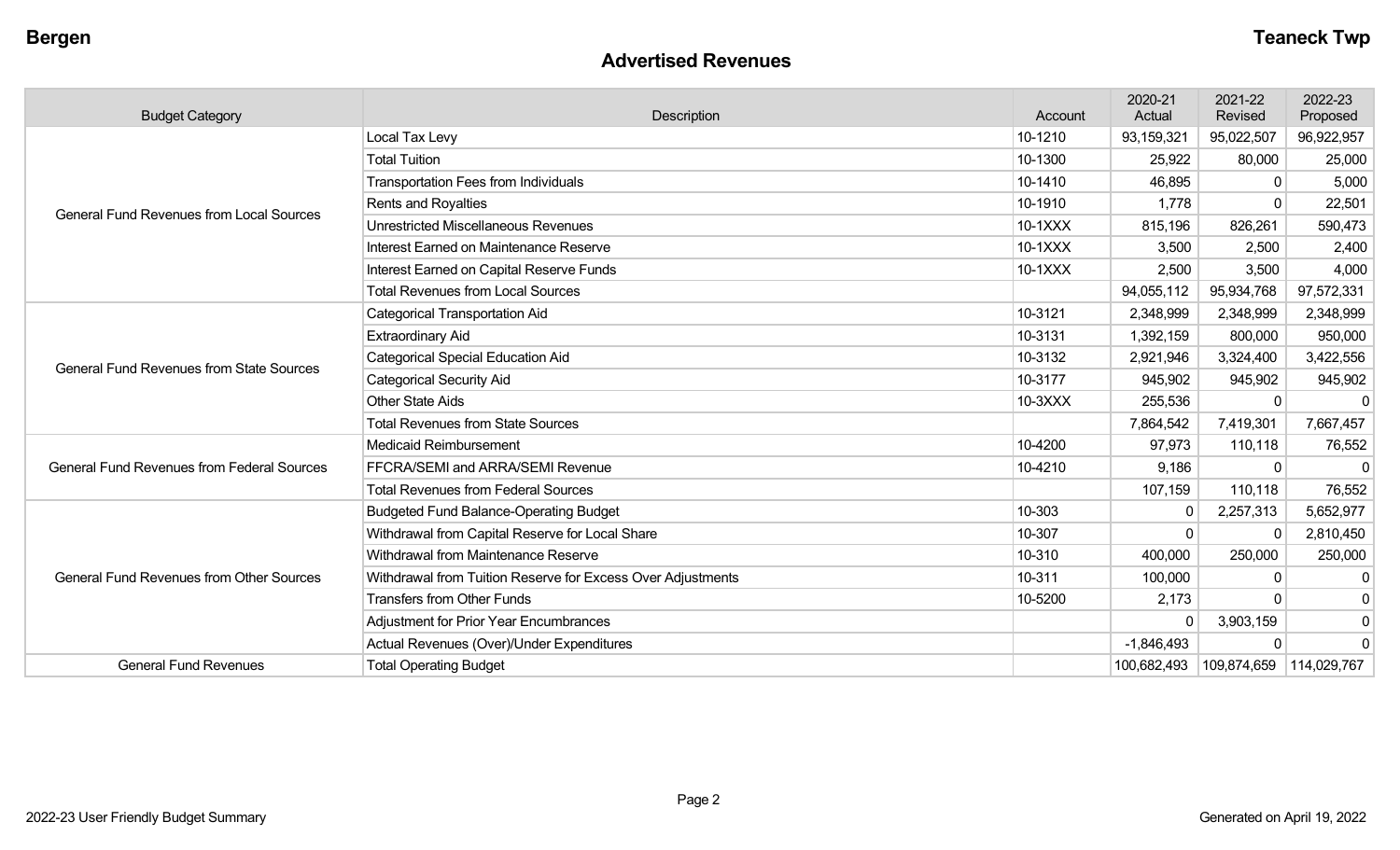#### **Advertised Revenues**

| <b>Budget Category</b>                              | Description                                                                                             | Account      | 2020-21<br>Actual | 2021-22<br>Revised | 2022-23<br>Proposed |
|-----------------------------------------------------|---------------------------------------------------------------------------------------------------------|--------------|-------------------|--------------------|---------------------|
| Special Revenue Fund Revenues from Local            | <b>Student Activity Fund Revenue</b>                                                                    | 20-1760      | 100,435           | $\mathbf 0$        | $\overline{0}$      |
|                                                     | Scholarship Fund Revenue                                                                                | 20-1770      | 1,153             | $\Omega$           | $\Omega$            |
| Sources                                             | Other Revenue from Local Sources                                                                        | 20-1XXX      | 44,464            | 455,825            | 0                   |
|                                                     | <b>Total Revenues from Local Sources</b>                                                                | 20-1XXX      | 146,052           | 455,825            | 0                   |
|                                                     | Preschool Education Aid-Prior Year Carryover                                                            | 20-3218      | $\Omega$          | $\Omega$           | 435,469             |
|                                                     | <b>Preschool Education Aid</b>                                                                          | 20-3218      | 4,323,087         | 5,241,133          | 4,354,050           |
| Special Revenue Fund Revenues from State<br>Sources | SDA Emergent Needs and Capital Maintenance In School Districts                                          | 20-3257      | $\mathbf{0}$      | 83,696             | $\mathbf{0}$        |
|                                                     | Nonpublic Teacher Stem Grant                                                                            | 20-3212      | 8,134             | 61,641             | $\Omega$            |
|                                                     | <b>Other Restricted Entitlements</b>                                                                    | 20-32XX      | 1,298,363         | 1,378,910          | 1,172,074           |
|                                                     | <b>Total Revenues from State Sources</b>                                                                |              | 5,629,584         | 6,765,380          | 5,961,593           |
|                                                     | Title I                                                                                                 | 20-4411-4416 | 480,992           | 1,477,854          | 1,256,176           |
|                                                     | Title II                                                                                                | 20-4451-4455 | 86,448            | 360,184            | 306,156             |
|                                                     | Title III                                                                                               | 20-4491-4494 | 8,179             | 111,875            | 95,094              |
|                                                     | Title IV                                                                                                | 20-4471-4474 | 17,436            | 122,369            | 104,014             |
|                                                     | <b>ARP-IDEA Preschool</b>                                                                               | 20-4409      | $\mathbf{0}$      | 21,020             | $\Omega$            |
|                                                     | <b>ARP-IDEA Basic</b>                                                                                   | 20-4419      | $\mathbf 0$       | 246,889            | $\mathbf 0$         |
|                                                     | IDEA Part B (Handicapped)                                                                               | 20-4420-4429 | 1,069,417         | 1,530,539          | 1,300,958           |
| Special Revenue Fund Revenues from Federal          | ARP-ESSER Subgrant-Accelerated Learning Coaching and Educator Support Grant                             | 20-4541      | 0                 | 338,865            | 0                   |
| Sources                                             | ARP-ESSER Subgrant-Evidence-Based Summer Learning and Enrichment Activities Grant                       | 20-4542      | $\mathbf 0$       | 40,000             | 0                   |
|                                                     | ARP-ESSER Subgrant-Evidence-Based Comprehensive Beyond the School Day Activities Grant                  | 20-4543      | $\mathbf 0$       | 40,000             | $\overline{0}$      |
|                                                     | ARP-ESSER Subgrant-New Jersey Tiered System of Supports (NJTSS) Mental Health Support Staffing<br>Grant | 20-4544      | $\Omega$          | 88,501             | 0                   |
|                                                     | ARP-ESSER                                                                                               | 20-4540      | $\mathbf 0$       | 4,815,615          | 0                   |
|                                                     | <b>CARES Act Education Stabilization Fund</b>                                                           | 20-4530      | 596,246           | 754                | $\overline{0}$      |
|                                                     | <b>CARES-Digital Divide Grant</b>                                                                       | 20-4531      | 55,007            | $\Omega$           | 0                   |
|                                                     | <b>CRRSA Act-ESSER II</b>                                                                               | 20-4534      | $\mathbf{0}$      | 2,142,715          | 0                   |
|                                                     | <b>CRRSA Act-Learning Acceleration Grant</b>                                                            | 20-4535      | $\mathbf 0$       | 137,509            | 0                   |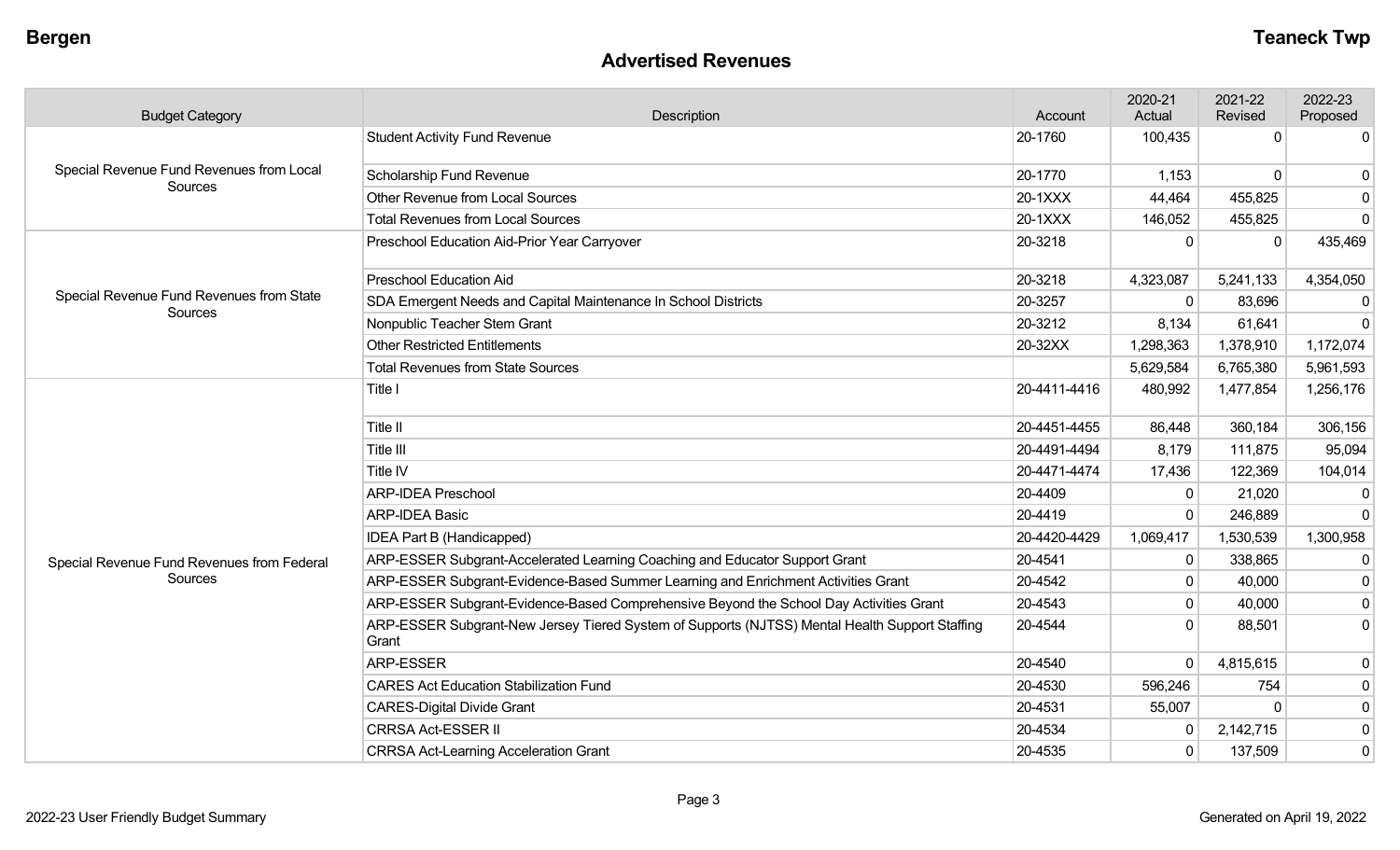#### **Advertised Revenues**

| <b>Budget Category</b>                              | Description                                                                          | Account   | 2020-21<br>Actual | 2021-22<br>Revised | 2022-23<br>Proposed |
|-----------------------------------------------------|--------------------------------------------------------------------------------------|-----------|-------------------|--------------------|---------------------|
| Special Revenue Fund Revenues from Federal          | Other                                                                                | $20-4XXX$ | 637,583           | 1,913,624          | $\Omega$            |
| Sources                                             | <b>CRRSA Act-Mental Health Grant</b>                                                 | 20-4536   | 0                 | 45,000             |                     |
|                                                     | <b>Total Revenues from Federal Sources</b>                                           |           | 2,951,308         | 13,433,313         | 3,062,398           |
| Special Revenue Fund Revenues from Other<br>Sources | Transfers from Operating Budget-Pre-Kindergarten (Special Education)                 | 20-5200   | $\mathbf{0}$      | 16,313             | 194,216             |
| Special Revenue Fund Revenues                       | <b>Total Grants and Entitlements</b>                                                 |           | 8,758,560         | 20,670,831         | 9,218,207           |
| Debt Service Fund Revenues from Local Sources       | Local Tax Levy                                                                       | 40-1210   | 1,274,463         | 716,950            | 694,398             |
|                                                     | <b>Total Revenues from Local Sources</b>                                             |           | 1,274,463         | 716,950            | 694,398             |
|                                                     | <b>Budgeted Fund Balance</b>                                                         | 40-303    | $\Omega$          |                    |                     |
| Debt Service Fund Revenues from Other Sources       | <b>Total Local Repayment of Debt</b>                                                 |           | 1,274,463         | 716,950            | 694,400             |
|                                                     | Actual Revenues (Over)/Under Expenditures                                            |           | -1                |                    | 0 <sup>1</sup>      |
| Debt Service Fund Revenues                          | <b>Total Repayment of Debt</b>                                                       |           | 1,274,462         | 716,950            | 694,400             |
| All Fund Revenues                                   | <b>Total Revenues/Sources</b>                                                        |           | 110,715,515       | 131,262,440        | 123,942,374         |
|                                                     | Deduct Transfer-Transfers from Operating Budget-Pre-Kindergarten (Special Education) | 20-5200   | $\mathbf 0$       | 16,313             | 194,216             |
| <b>Revenues Net of Transfers</b>                    | <b>Total Revenues/Sources Net of Transfers</b>                                       |           | 110,715,515       | 131,246,127        | 123,748,158         |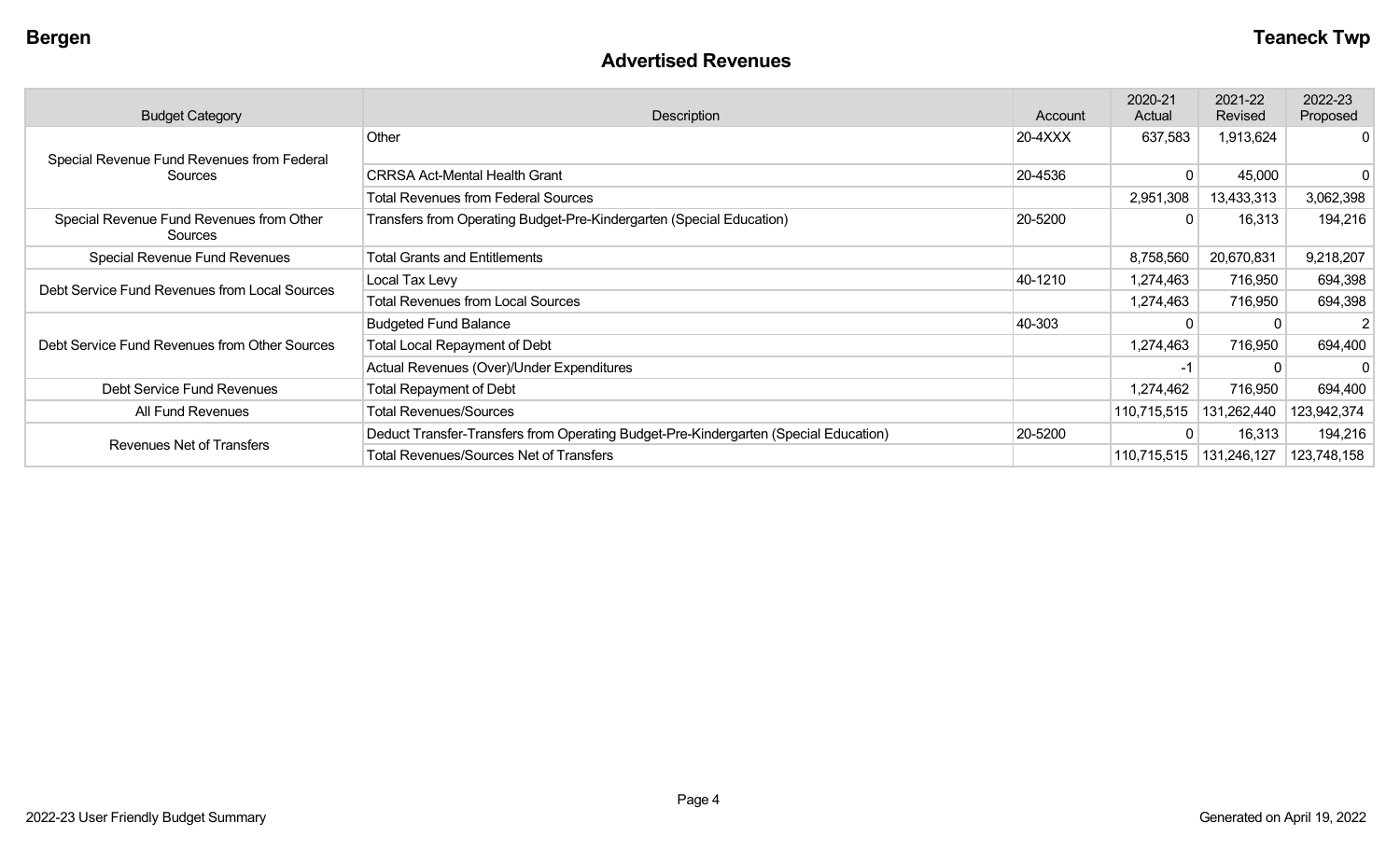# **Advertised Appropriations**

| <b>Budget Category</b>                               | Description                                                                        | Account        | 2020-21<br>Actual | 2021-22<br>Revised | 2022-23<br>Proposed |
|------------------------------------------------------|------------------------------------------------------------------------------------|----------------|-------------------|--------------------|---------------------|
|                                                      | Regular Programs-Instruction                                                       | 11-1XX-100-XXX | 22,825,022        | 24,937,755         | 25,096,382          |
|                                                      | <b>Special Education-Instruction</b>                                               | 11-2XX-100-XXX | 9,380,059         | 10,518,768         | 10,795,391          |
|                                                      | <b>Basic Skills/Remedial-Instruction</b>                                           | 11-230-100-XXX | 1,528,447         | 1,626,240          | 1,347,812           |
| General Fund Current Expenses for Instruction        | <b>Bilingual Education-Instruction</b>                                             | 11-240-100-XXX | 388,906           | 548,656            | 301,078             |
|                                                      | School-Sponsored Cocurricular or Extracurricular Activities-Instruction            | 11-401-100-XXX | 229,036           | 282,633            | 290,159             |
|                                                      | School-Sponsored Athletics-Instruction                                             | 11-402-100-XXX | 762,077           | 984,411            | 798,150             |
|                                                      | Other Instructional Programs-Instruction                                           | 11-4XX-100-XXX | 19,070            | $\mathbf{0}$       | $\mathbf{0}$        |
|                                                      | Undistributed Expenditures-Instruction (Tuition)                                   | 11-000-100-XXX | 9,961,134         | 13,155,673         | 12,948,596          |
|                                                      | Undistributed Expenditures-Attendance and Social Work                              | 11-000-211-XXX | 247,609           | 352,378            | 458,821             |
|                                                      | Undistributed Expenditures-Health Services                                         | 11-000-213-XXX | 805,730           | 1,059,346          | 1,044,733           |
|                                                      | Undistributed Expenditures-Speech, OT, PT and Related Services                     | 11-000-216-XXX | 1,550,648         | 1,779,584          | 2,107,462           |
|                                                      | Undistributed Expenditures-Other Support Services, Students-Extraordinary Services | 11-000-217-XXX | 1,842,331         | 2,037,981          | 2,077,960           |
|                                                      | Undistributed Expenditures-Guidance                                                | 11-000-218-XXX | 2,058,329         | 2,105,176          | 2,133,796           |
|                                                      | Undistributed Expenditures-Child Study Teams                                       | 11-000-219-XXX | 3,050,597         | 3,380,070          | 3,354,277           |
|                                                      | Undistributed Expenditures-Improvement of Instruction Services                     | 11-000-221-XXX | 1,020,632         | 1,254,331          | 2,058,819           |
| General Fund Current Expenses for Support Services   | Undistributed Expenditures-Education Media Services/Library                        | 11-000-222-XXX | 458,357           | 628,985            | 760,310             |
|                                                      | Undistributed Expenditures-Instructional Staff Training Services                   | 11-000-223-XXX | 834,441           | 1,128,622          | 162,862             |
|                                                      | Undistributed Expenditures-Support Services-General Administration                 | 11-000-230-XXX | 1,845,663         | 2,098,638          | 1,363,794           |
|                                                      | Undistributed Expenditures-Support Services-School Administration                  | 11-000-240-XXX | 3,303,261         | 3,493,957          | 3,555,110           |
|                                                      | Undistributed Expenditures-Central Services                                        | 11-000-251-XXX | 1,131,430         | 1,320,309          | 1,250,619           |
|                                                      | Undistributed Expenditures-Administrative InformationTechnology                    | 11-000-252-XXX | 713,462           | 499,667            | 290,393             |
|                                                      | Undistributed Expenditures-Operation and Maintenance of Plant Services             | 11-000-26X-XXX | 8,702,795         | 9,757,204          | 10,001,519          |
|                                                      | Undistributed Expenditures-Student Transportation Services                         | 11-000-270-XXX | 4,489,077         | 6,462,088          | 6,945,342           |
|                                                      | Personal Services-Employee Benefits                                                | 11-XXX-XXX-2XX | 11,434,921        | 12, 164, 577       | 13,458,984          |
|                                                      | <b>Total Undistributed Expenditures</b>                                            |                | 53,450,417        | 62,678,586         | 63,973,397          |
| General Fund Current Expenses for Increased Reserves | Interest Earned on Maintenance Reserve                                             | 10-606         | 3,500             | 2,500              | 2,400               |
| <b>General Fund Current Expenses</b>                 | <b>Total General Current Expense</b>                                               |                | 88,586,534        | 101,579,549        | 102,604,769         |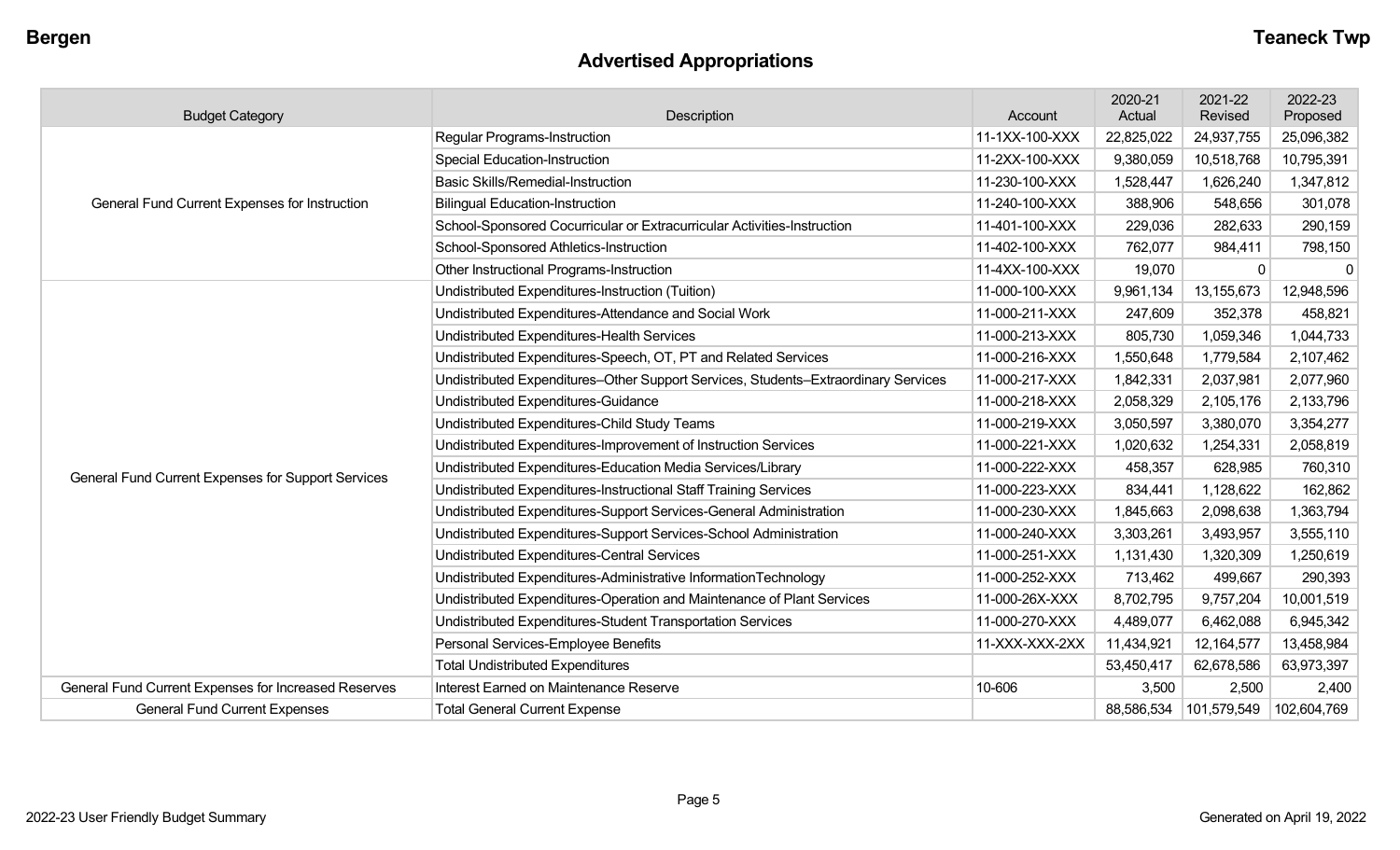# **Advertised Appropriations**

| <b>Budget Category</b>                                       | Description                                                    | Account        | 2020-21<br>Actual | 2021-22<br>Revised | 2022-23<br>Proposed |
|--------------------------------------------------------------|----------------------------------------------------------------|----------------|-------------------|--------------------|---------------------|
|                                                              | Equipment                                                      | 12-XXX-XXX-730 | 607,084           | 736,688            | 462,000             |
|                                                              | Facilities Acquisition and Construction Services               | 12-000-400-XXX | 1,770,907         | 433,867            | 2,939,112           |
| Capital Outlay                                               | Increase In Capital Reserve                                    | 10-604         | 3,000,000         | $\mathbf 0$        | $\mathbf 0$         |
|                                                              | Interest Deposit to Capital Reserve                            | 10-604         | 2,500             | 3,500              | 4,000               |
|                                                              | <b>Total Capital Outlay</b>                                    |                | 5,380,491         | 1,174,055          | 3,405,112           |
| <b>General Fund Expenses and Transfers</b>                   | <b>Transfer of Funds to Charter Schools</b>                    | 10-000-100-56X | 6,715,468         | 7,121,055          | 8,019,886           |
|                                                              | <b>General Fund Grand Total</b>                                |                | 100,682,493       | 109,874,659        | 114,029,767         |
| Special Revenue Fund Expenses for Grants and<br>Entitlements | <b>Local Projects</b>                                          | 20-XXX-XXX-XXX | 44,464            | 455,825            | $\mathbf 0$         |
|                                                              | <b>Preschool Education Aid Instruction</b>                     | 20-218-100-XXX | 1,640,218         | 1,239,078          | 2,088,998           |
| Special Revenue Fund Expenses for Preschool                  | <b>Support Services</b>                                        | 20-218-200-XXX | 2,674,219         | 3,876,368          | 2,894,737           |
| <b>Education Aid</b>                                         | <b>Facility Acquisition and Construction Services</b>          | 20-218-400-XXX | 8,650             | 142,000            | $\Omega$            |
|                                                              | <b>Total Preschool Education Aid</b>                           | 20-218-XXX-XXX | 4,323,087         | 5,257,446          | 4,983,735           |
|                                                              | Nonpublic Textbooks                                            | 20-XXX-XXX-XXX | 80,395            | 147,414            | 125,302             |
|                                                              | Nonpublic Auxiliary Services                                   | 20-XXX-XXX-XXX | 133,502           | 157,576            | 133,940             |
|                                                              | Nonpublic Handicapped Services                                 | 20-XXX-XXX-XXX | 374,436           | 448,674            | 381,373             |
| Special Revenue Fund Expenses for Other State                | <b>Nonpublic Nursing Services</b>                              | 20-XXX-XXX-XXX | 116,907           | 299,805            | 254,834             |
| Projects                                                     | Nonpublic Technology Initiative                                | 20-XXX-XXX-XXX | $\mathbf 0$       | 54,936             | 46,696              |
|                                                              | Nonpublic Security Aid                                         | 20-XXX-XXX-XXX | 244,385           | 270,505            | 229,929             |
|                                                              | Nonpublic Teacher Stem Grant                                   | 20-481-XXX-XXX | 8,134             | 61,641             | $\mathbf 0$         |
|                                                              | SDA Emergent Needs and Capital Maintenance In School Districts | 20-492-XXX-XXX | $\Omega$          | 83,696             | $\mathbf 0$         |
|                                                              | Other                                                          | 20-XXX-XXX-XXX | 348,738           | $\Omega$           | $\mathbf{0}$        |
| Special Revenue Fund Expenses for State Projects             | <b>Total State Projects</b>                                    | 20-XXX-XXX-XXX | 5,629,584         | 6,781,693          | 6,155,809           |
|                                                              | Title I                                                        | 20-XXX-XXX-XXX | 480,992           | 1,477,854          | 1,256,176           |
|                                                              | Title II                                                       | 20-XXX-XXX-XXX | 86,448            | 360,184            | 306,156             |
| Special Revenue Fund Expenses for Federal Projects           | Title III                                                      | 20-XXX-XXX-XXX | 8,179             | 111,875            | 95,094              |
|                                                              | Title IV                                                       | 20-XXX-XXX-XXX | 17,436            | 122,369            | 104,014             |
|                                                              | IDEA Part B (Handicapped)                                      | 20-XXX-XXX-XXX | 1,069,417         | 1,530,539          | 1,300,958           |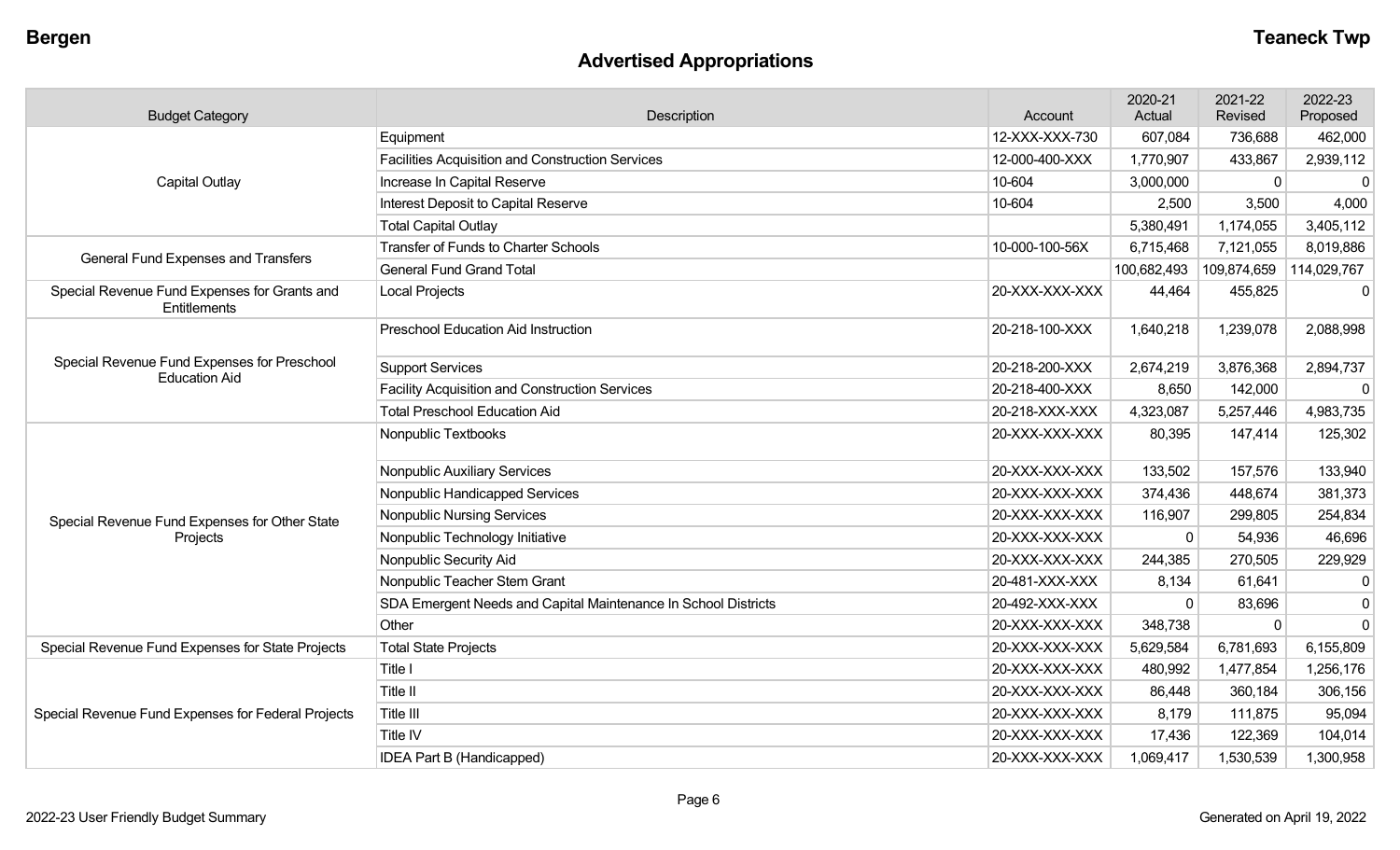# **Advertised Appropriations**

| <b>Budget Category</b>                             | Description                                                                                                    | Account        | 2020-21<br>Actual | 2021-22<br>Revised | 2022-23<br>Proposed |
|----------------------------------------------------|----------------------------------------------------------------------------------------------------------------|----------------|-------------------|--------------------|---------------------|
|                                                    | ARP-IDEA Basic Grant Program                                                                                   | 20-223-xxx-xxx | $\mathbf{0}$      | 246,889            | $\mathbf 0$         |
|                                                    | <b>ARP-IDEA Preschool Grant Program</b>                                                                        | 20-224-XXX-XXX | $\mathbf{0}$      | 21,020             | 0                   |
|                                                    | <b>CARES Act Education Stabilization Fund</b>                                                                  | 20-477-XXX-XXX | 596,246           | 754                | $\mathbf 0$         |
|                                                    | Other                                                                                                          | 20-XXX-XXX-XXX | 637,583           | 1,912,484          | $\mathbf 0$         |
|                                                    | Bridging the Digital Divide Program                                                                            | 20-478-XXX-XXX | 55,007            | $\Omega$           | $\mathbf 0$         |
|                                                    | Nonpublic Technology Funds Under CRF                                                                           | 20-482-xxx-xxx | $\Omega$          | 1,140              | $\mathbf 0$         |
|                                                    | CRRSA Act-ESSER II Grant Program                                                                               | 20-483-xxx-xxx | $\mathbf 0$       | 2,142,715          | $\mathbf 0$         |
| Special Revenue Fund Expenses for Federal Projects | <b>CRRSA Act-Learning Acceleration Grant Program</b>                                                           | 20-484-XXX-XXX | $\overline{0}$    | 137,509            | 0                   |
|                                                    | <b>CRRSA Act-Mental Health Grant Program</b>                                                                   | 20-485-XXX-XXX | $\overline{0}$    | 45,000             | 0                   |
|                                                    | <b>ARP-ESSER Grant Program</b>                                                                                 | 20-487-xxx-xxx | $\mathbf 0$       | 4,815,615          | $\mathbf 0$         |
|                                                    | ARP-ESSER Subgrant Accelerated Learning Coaching and Educator Support Grant                                    | 20-488-XXX-XXX | $\overline{0}$    | 338,865            | 0                   |
|                                                    | ARP-ESSER Subgrant Evidence-Based Summer Learning and Enrichment Activities Grant                              | 20-489-xxx-xxx | $\overline{0}$    | 40,000             | $\mathbf 0$         |
|                                                    | ARP-ESSER Subgrant Evidence-Based Comprehensive Beyond the School Day Activities Grant                         | 20-490-xxx-xxx | $\overline{0}$    | 40,000             | 0                   |
|                                                    | ARP-ESSER Subgrant New Jersey Tiered System of Supports (NJTSS) Mental Health Support<br><b>Staffing Grant</b> | 20-491-xxx-xxx | $\Omega$          | 88,501             | $\Omega$            |
|                                                    | <b>Total Federal Projects</b>                                                                                  | 20-XXX-XXX-XXX | 2,951,308         | 13,433,313         | 3,062,398           |
| Special Revenue Fund Expenses                      | <b>Total Special Revenue Funds</b>                                                                             |                | 8,758,560         | 20,670,831         | 9,218,207           |
|                                                    | <b>Total Regular Debt Service</b>                                                                              | 40-701-510-XXX | 1,274,462         | 716,950            | 694,400             |
| Debt Service Fund Expenses                         | <b>Total Debt Service Funds</b>                                                                                |                | 1,274,462         | 716,950            | 694,400             |
| All Fund Expenses                                  | <b>Total Expenditures/Appropriations</b>                                                                       |                | 110,715,515       | 131,262,440        | 123,942,374         |
|                                                    | Deduct Transfer-Local Contribution-Transfer To Special Revenues-Inclusion                                      | 11-105-100-936 | 0                 | 16,313             | 194,216             |
| <b>Expenses Net of Transfers</b>                   | <b>Total Expenditures Net of Transfers</b>                                                                     |                | 110,715,515       | 131,246,127        | 123,748,158         |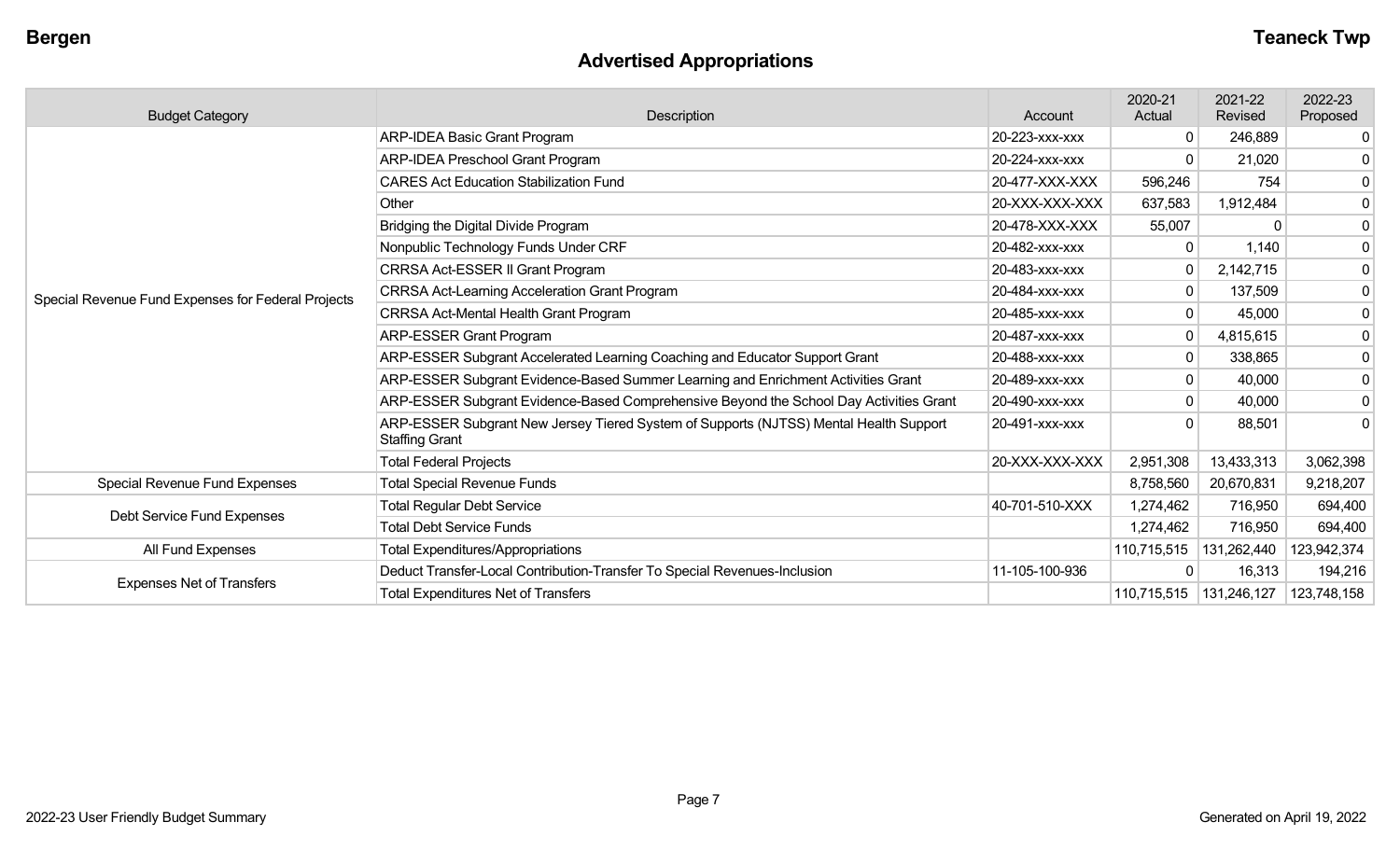# **Advertised Recapitulation of Balances**

| <b>Fund Balance Category</b>                   | <b>Budget Category</b>                                           | Audited<br><b>Balance</b><br>06/30/2020 | Audited<br><b>Balance</b><br>06/30/2021 | Estimated<br>Balance<br>06/30/2022 | Estimated<br><b>Balance</b><br>06/30/2023 |
|------------------------------------------------|------------------------------------------------------------------|-----------------------------------------|-----------------------------------------|------------------------------------|-------------------------------------------|
| Unrestricted                                   | <b>General Operating Budget</b>                                  | 2,171,361                               | 4,958,872                               | 7,648,456                          | 3,703,135                                 |
|                                                | Repayment of Debt                                                |                                         |                                         |                                    |                                           |
|                                                | Capital Reserve                                                  | 2,577,204                               | 5,629,704                               | 5,633,204                          | 2,826,754                                 |
|                                                | <b>Adult Education Programs</b>                                  |                                         |                                         |                                    |                                           |
|                                                | Maintenance Reserve                                              | 1,904,510                               | 1,508,010                               | 1,260,510                          | 1,012,910                                 |
|                                                | Legal Reserve                                                    | 3,305,390                               | 3,454,553                               | 1,707,656                          |                                           |
| <b>Restricted for General Operating Budget</b> | Unemployment Fund                                                |                                         | 0                                       |                                    |                                           |
|                                                | <b>Tuition Reserve</b>                                           | 100,000                                 | 0                                       | 0                                  |                                           |
|                                                | <b>Current Expense Emergency Reserve</b>                         | $\Omega$                                | $\mathbf{0}$                            | 0                                  |                                           |
|                                                | Impact Aid Reserve for General Expenses (Sections 8002 and 8003) | 0                                       | 0                                       | 0                                  | 0                                         |
|                                                | Impact Aid Reserve for Capital Expenses (Sections 8007 and 8008) | 0                                       | 0                                       |                                    |                                           |
|                                                | <b>Student Activity Fund</b>                                     | 186,268                                 | 160,222                                 | 160,222                            | 160,222                                   |
| Restricted for Special Revenue Fund            | Scholarship Fund                                                 | 110,860                                 | 105,290                                 | 105,290                            | 105,290                                   |
| Restricted for Repayment of Debt               | Restricted for Repayment of Debt                                 |                                         |                                         |                                    |                                           |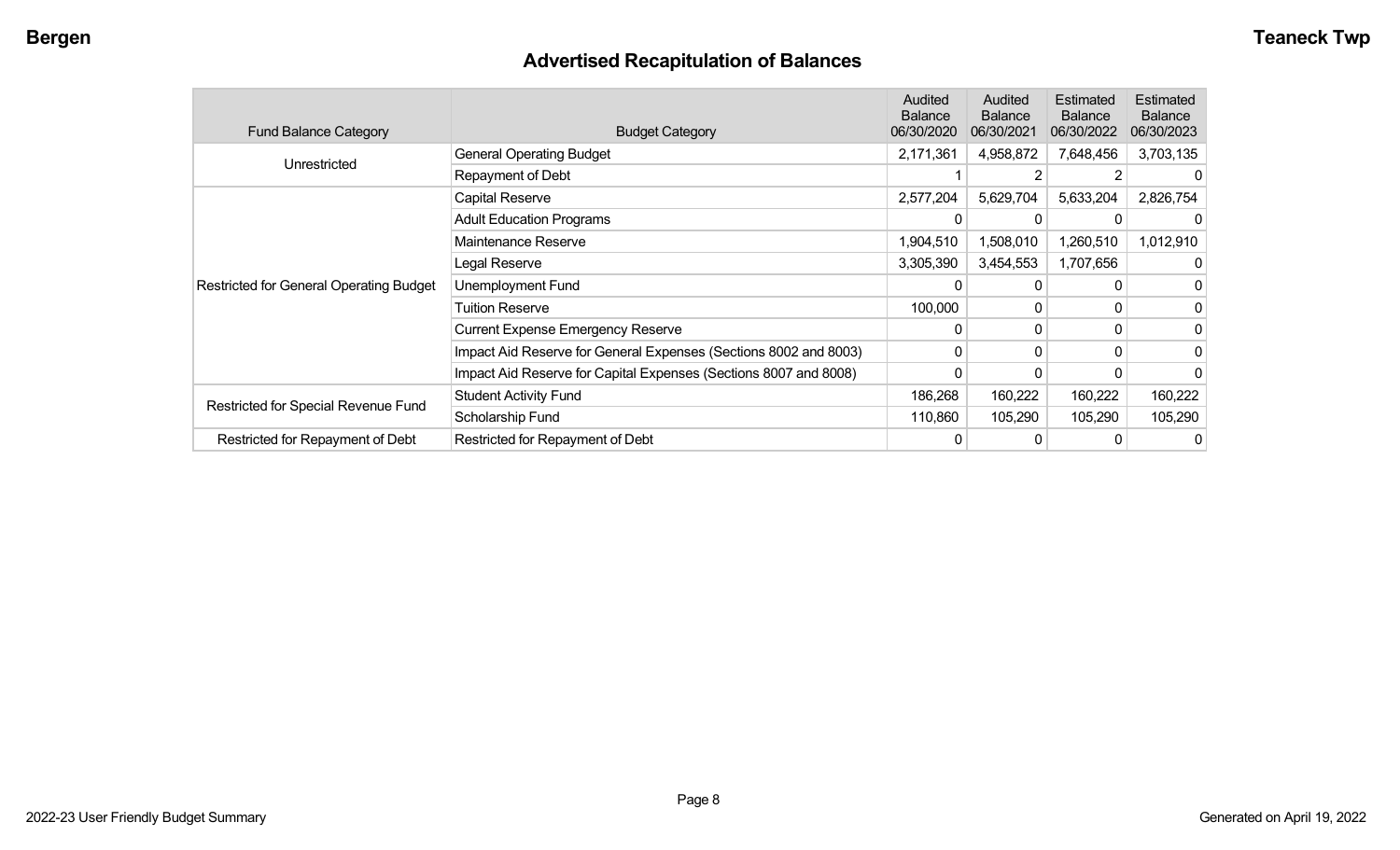#### **Advertised Per Pupil Cost Calculations**

| Per Pupil Cost Calculations                       | 2019-20<br><b>Actual Costs</b> | 2020-21<br><b>Actual Costs</b> | 2021-22<br><b>Original Budget</b> | 2021-22<br><b>Revised Budget</b> | 2022-23<br><b>Proposed Budget</b> |
|---------------------------------------------------|--------------------------------|--------------------------------|-----------------------------------|----------------------------------|-----------------------------------|
| <b>Total Budgetary Comparative Per Pupil Cost</b> | \$20,473                       | \$21,389                       | \$26,096                          | \$23,913                         | \$24,058                          |
| <b>Total Classroom Instruction</b>                | \$12,303                       | \$12,662                       | \$15,204                          | \$13,959                         | \$13,458                          |
| <b>Classroom-Salaries and Benefits</b>            | \$11,194                       | \$11,525                       | \$13,845                          | \$12,584                         | \$11,923                          |
| Classroom-General Supplies and Textbooks          | \$508                          | \$297                          | \$517                             | \$500                            | \$371                             |
| <b>Classroom-Purchased Services</b>               | \$601                          | \$840                          | \$842                             | \$875                            | \$1,164                           |
| <b>Total Support Services</b>                     | \$3,586                        | \$3,835                        | \$5,291                           | \$4,522                          | \$5,027                           |
| Support Services-Salaries and Benefits            | \$2,352                        | \$2,714                        | \$3,563                           | \$3,009                          | \$3,689                           |
| <b>Total Administrative Costs</b>                 | \$1,963                        | \$2,065                        | \$2,173                           | \$2,184                          | \$2,178                           |
| <b>Administration Salaries and Benefits</b>       | \$1,531                        | \$1,640                        | \$1,854                           | \$1,754                          | \$1,823                           |
| <b>Total Operations and Maintenance of Plant</b>  | \$2,299                        | \$2,513                        | \$2,987                           | \$2,844                          | \$3,001                           |
| Operations and Maintenance-Salaries and Benefits  | \$687                          | \$805                          | \$963                             | \$826                            | \$1,020                           |
| <b>Board Contribution to Food Services</b>        | \$0                            | \$0                            | \$0                               | \$0                              | \$0                               |
| <b>Total Extracurricular Costs</b>                | \$312                          | \$305                          | \$425                             | \$390                            | \$363                             |
| <b>Total Equipment Costs</b>                      | \$65                           | \$171                          | \$2                               | \$249                            | \$129                             |
| Legal Costs                                       | \$111                          | \$115                          | \$39                              | \$132                            | \$135                             |
| Employee Benefits as a percentage of salaries*    | 23.88%                         | 24.32%                         | 23.93%                            | 23.82%                           | 25.93%                            |

\*Does not include pension and social security paid by the State on-behalf of the district.

\*\*Federal and State funds in the blended resource school-based budgets.

The information presented in columns 1 through 3 as well as the related descriptions of the per pupil cost calculations are contained in the Taxpayers' Guide to Education Spending and can be found on the Department of Education's Internet website: http://www.state.nj.us/education/guide/. This publication is also available in the board office and public libraries. The same calculations were performed using the 2021-22 revised appropriations and the 2022-23 budgeted appropriations presented in this advertised budget. Total Budgetary Comparative Per Pupil Cost is defined as current expense exclusive of tuition expenditures, transportation, residential costs, and judgments against the school district. For all years it also includes the restricted entitlement aids. With the exception of Total Equipment Cost, each of the other per pupil cost calculations presented is a component of the total comparative per pupil cost, although all components are not shown.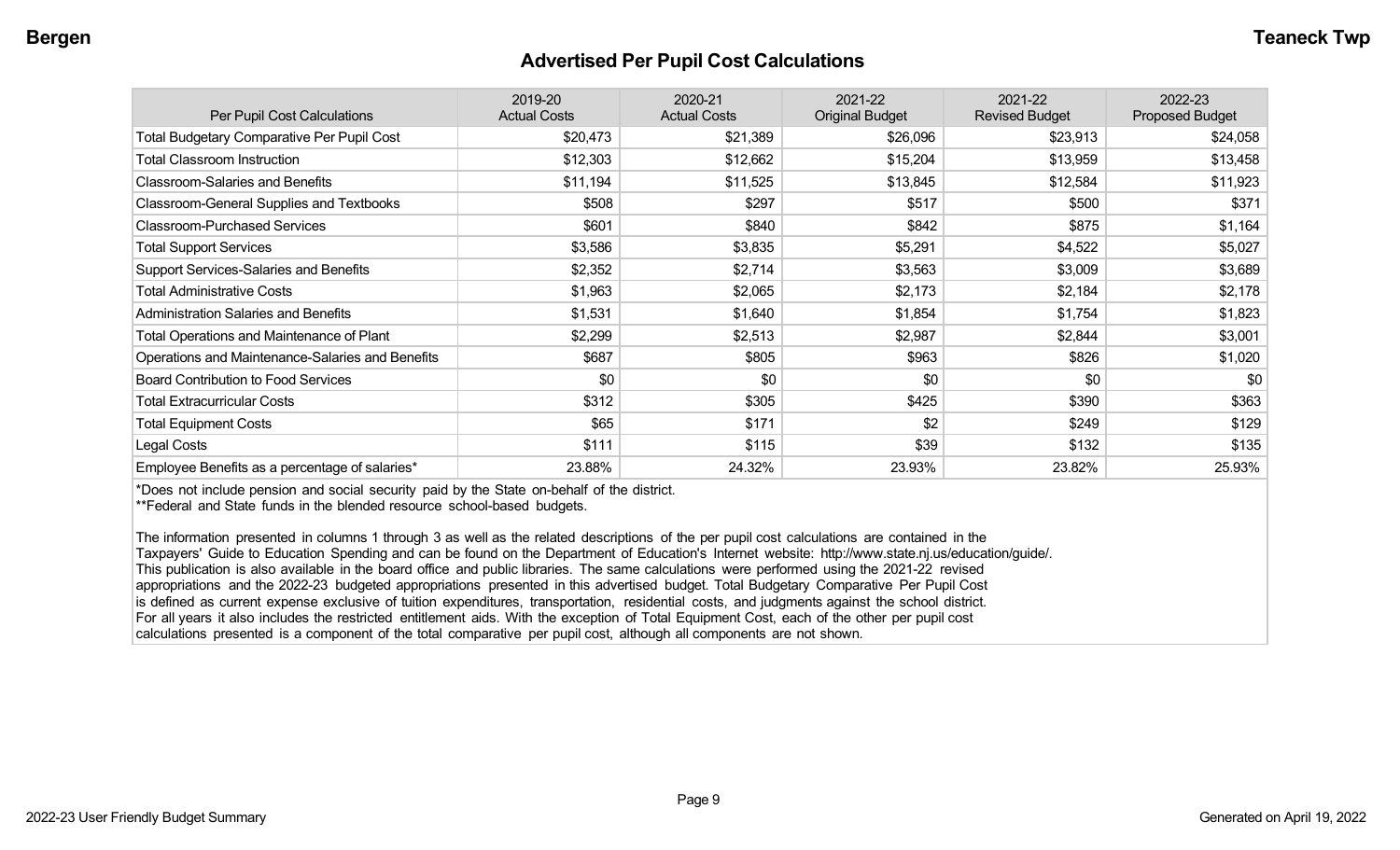# **Unusual Revenues and Appropriations**

| Line<br>Number |        |        |                                                                                                                                                                          |
|----------------|--------|--------|--------------------------------------------------------------------------------------------------------------------------------------------------------------------------|
|                | Source | Amount | Explanation                                                                                                                                                              |
|                |        |        | 29100 Tuition to Private Schools 2,149,000 Multiple settlements continue to increase due to unilateral placements for classified students not attending Teaneck Schools. |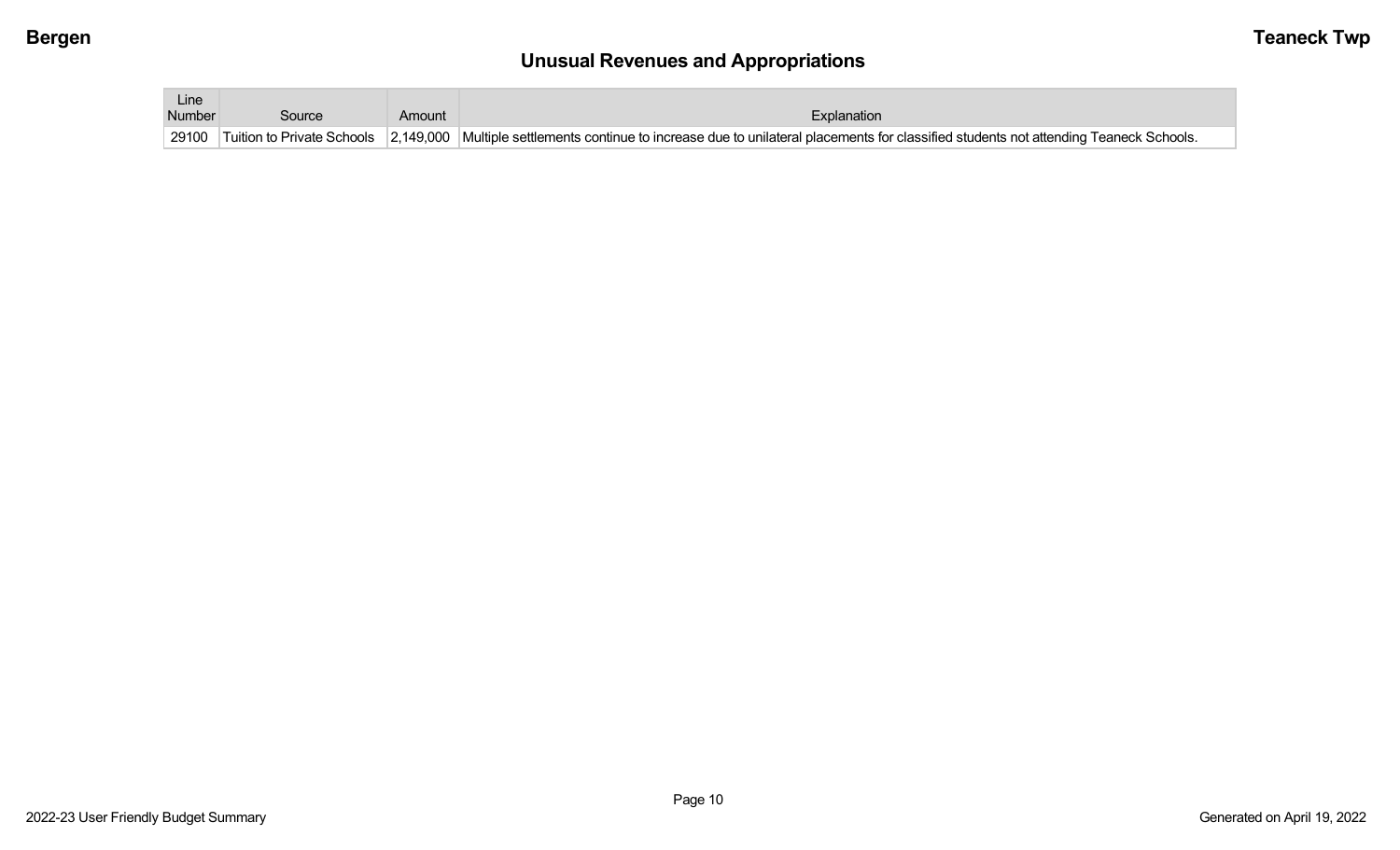#### **Shared Services**

| <b>Shared Service Category Type</b>            | <b>Shared Service Category Description</b>                                                         | Amount<br>Saved<br>(Optional) |
|------------------------------------------------|----------------------------------------------------------------------------------------------------|-------------------------------|
|                                                | <b>NESBIG JIF</b>                                                                                  | 0                             |
| Insurance Coverages and Benefits               | State Health Benefits Program                                                                      | 0                             |
| Municipal/Public Works                         | Township of Teaneck - fuel, recycling, vehicle repairs, pruning, paving repairs, snow removal      | 0                             |
|                                                | Township of Teaneck - Recreational program tat operates in district facilities throughout the year | 0                             |
|                                                | Bergen County Cooperative Bid Program                                                              | 0                             |
|                                                | Educational Services Commission cooperative Bid Program                                            | 0                             |
| Purchasing                                     | Alliance for Competitive Energy Services                                                           | 0                             |
|                                                | Educational Data Services Cooperative Bid Program                                                  | 0                             |
|                                                | NJ State Contracts - GSA Contracts                                                                 | 0                             |
| <b>Transportation Services, including Fuel</b> | Region V Council for Special Education                                                             | 0                             |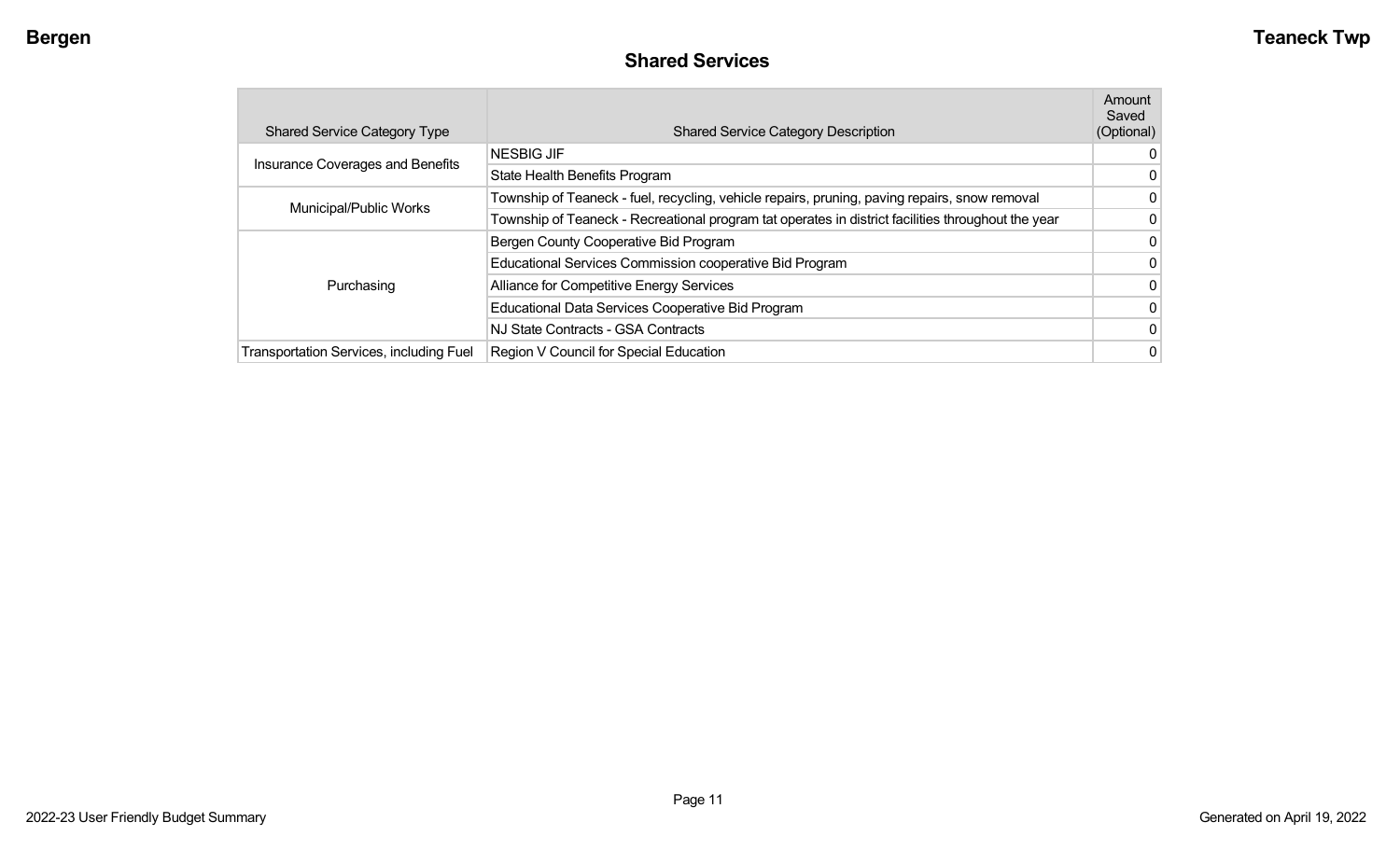#### **Estimated Tax Rates**

| Municipality            | Category                                                                                                           | Amount        |
|-------------------------|--------------------------------------------------------------------------------------------------------------------|---------------|
|                         | (A) General Fund School Levy                                                                                       | 95,216,279    |
|                         | (D) Total School Levy                                                                                              | 96,627,627    |
|                         | (B) Estimated Net Taxable Valuation (as of 10/01/21)                                                               | 5,188,972,400 |
|                         | (H) Estimated Equalized Valuation (as of 10/01/21)                                                                 | 6,489,460,230 |
| <b>Teaneck Township</b> | (C) Estimated 2022-23 General Fund School Tax Rate, Without Repayment of Debt or Adjustments=100x(A)/(B)           | 1.8350        |
|                         | (F) Estimated 2022-23 Total School Tax Rate, With Repayment of Debt and Adjustments=100x(D)/(B)                    | 1.8622        |
|                         | (I) Estimated 2022-23 Equalized General Fund School Tax Rate, Without Repayment of Debt or Adjustments=100x(A)/(H) | 1.4672        |
|                         | (L) Estimated 2022-23 Equalized Total School Tax Rate, With Repayment of Debt and Adjustments=100x(D)/(H)          | 1.4890        |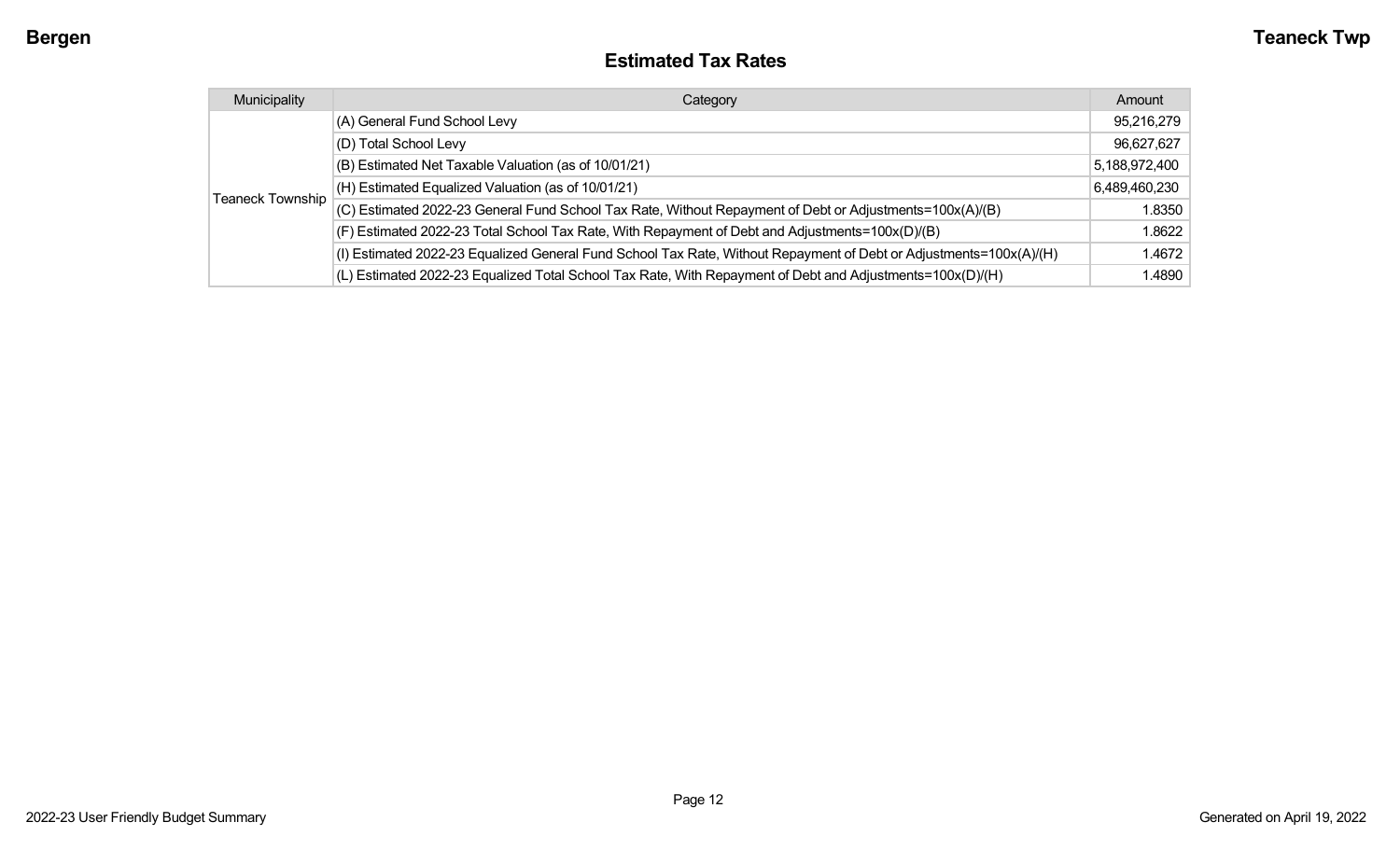| Name         | Category                                                                                  | Measure                |
|--------------|-------------------------------------------------------------------------------------------|------------------------|
|              | <b>Job Title</b>                                                                          | Other                  |
|              | Job Title II                                                                              | Tech. Support Spec.    |
|              | <b>Base Annual Salary Amount</b>                                                          | \$76,693               |
|              | Full-Time Equivalent (FTE)                                                                | 1.0                    |
|              | Shared with Another District?                                                             | N                      |
|              | <b>Shared County</b>                                                                      | None Reported          |
|              | <b>Shared District</b>                                                                    | None Reported          |
|              | <b>Job Title Other District</b>                                                           | None Reported          |
|              | Member of Collective Bargaining Unit (CBU)?                                               | N                      |
|              | <b>Beginning Date of Contract</b>                                                         | 07/01/21               |
|              | <b>End Date of Contract</b>                                                               | 06/30/22               |
|              | <b>Contracted Number of Annual Work Days</b>                                              | 260                    |
|              | <b>Contracted Number of Annual Vacation Days</b>                                          | 20                     |
|              | <b>Contracted Number of Annual Sick Days</b>                                              | 12                     |
| Ahmed Hanafy | Contracted Number of Annual Personal Days                                                 | 4                      |
|              | Contracted Number of Annual Consulting Days                                               | $\Omega$               |
|              | Number of Other Contracted Non-Working Days                                               | 15                     |
|              | Description of Other Contracted Non-Working Days                                          | Holidays               |
|              | <b>Total Allowances Amount</b>                                                            | \$3,000                |
|              | <b>Total Bonuses Amount</b>                                                               | \$0                    |
|              | <b>Total Stipends Amount</b>                                                              | \$0                    |
|              | District Contributions Above Teacher Contract for Insurance (Health, Dental, Life, Other) | \$0                    |
|              | District Contributions Above Teacher Contract for Retirement Plans                        | \$0                    |
|              | <b>Total Contractual Post-Employment Benefit Amount</b>                                   | \$15,000               |
|              | Contractual Post-Employment Benefit Description of Payout of Sick days                    | Maximum                |
|              | Contractual Post-Employment Benefit Description of Payout of Vacation days                | <b>Upon Separation</b> |
|              | Contractual Post-Employment Benefit Description of Payout of Personal days                | included in Sick days  |
|              | Contractual Post-Employment Benefit Description of Other Benefits 1                       | None Reported          |
|              | Contractual Post-Employment Benefit Description of Other Benefits 2                       | None Reported          |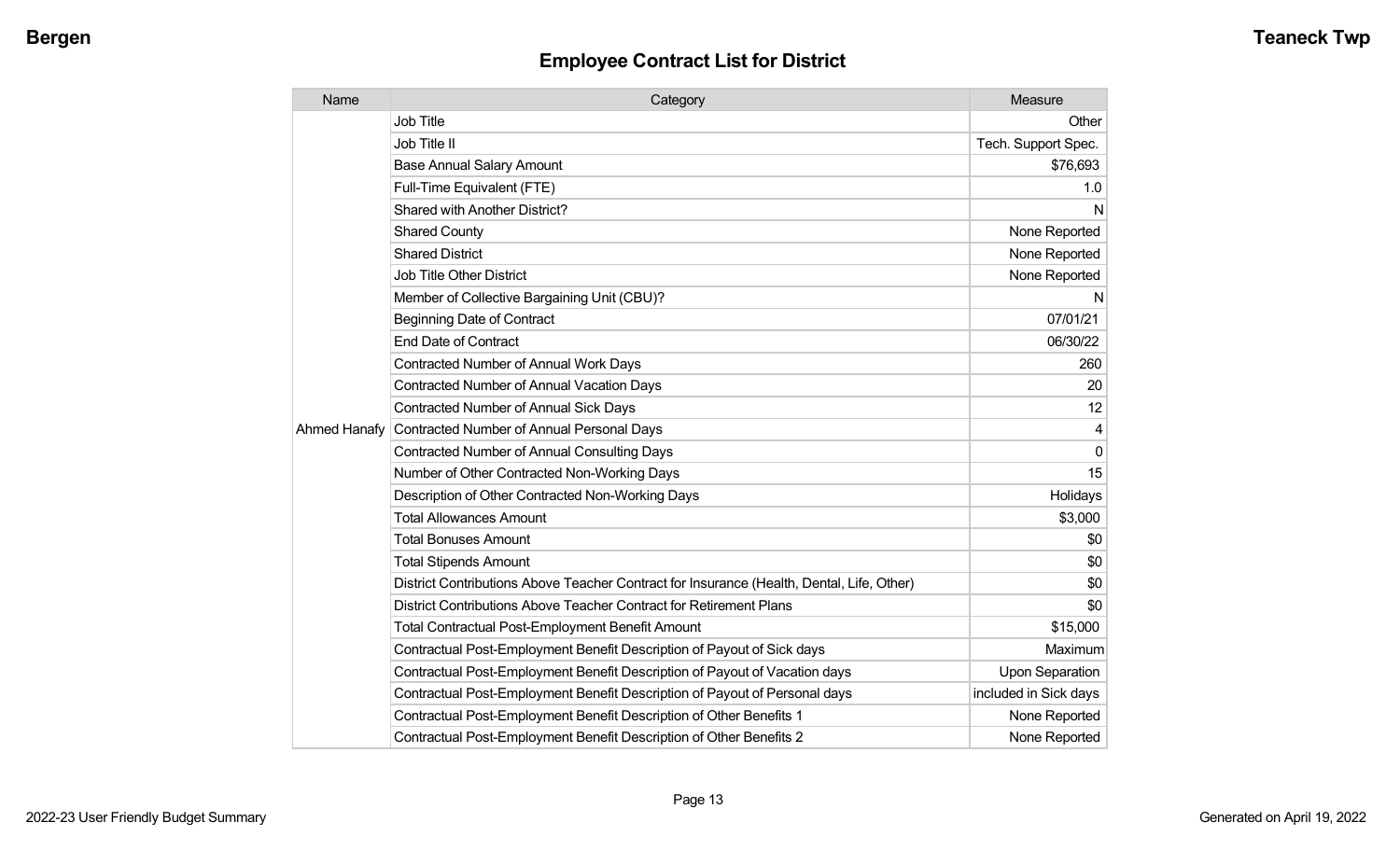| Name         | Category                                                                                 | Measure                    |
|--------------|------------------------------------------------------------------------------------------|----------------------------|
|              | Contractual Post-Employment Benefit Description of Other Benefits 3                      | None Reported              |
|              | <b>Total Other/In-Kind Remuneration Amount</b>                                           | \$0                        |
|              | Description of Other/In-Kind Remuneration Annual Option to Buyback Sick Time in Cash     | None Reported              |
|              | Description of Other/In-Kind Remuneration Annual Option to Buyback Vacation Time in Cash | None Reported              |
|              | Description of Other/In-Kind Remuneration Annual Option to Buyback Personal Time in Cash | None Reported              |
| Ahmed Hanafy | Description of Other/In-Kind Remuneration Annual Option to Other Remuneration 1          | None Reported              |
|              | Description of Other/In-Kind Remuneration Annual Option to Other Remuneration 2          | None Reported              |
|              | Description of Other/In-Kind Remuneration Annual Option to Other Remuneration 3          | None Reported              |
|              | <b>Additional Comment 1</b>                                                              | None Reported              |
|              | <b>Additional Comment 2</b>                                                              | None Reported              |
|              | <b>Additional Comment 3</b>                                                              | None Reported              |
|              | Job Title                                                                                | <b>Executive Assistant</b> |
|              | Job Title II                                                                             | None Reported              |
|              | <b>Base Annual Salary Amount</b>                                                         | \$84,946                   |
|              | Full-Time Equivalent (FTE)                                                               | 1.0                        |
|              | Shared with Another District?                                                            | N                          |
|              | <b>Shared County</b>                                                                     | None Reported              |
|              | <b>Shared District</b>                                                                   | None Reported              |
|              | <b>Job Title Other District</b>                                                          | None Reported              |
|              | Member of Collective Bargaining Unit (CBU)?                                              | N                          |
| Aneesa Baig  | <b>Beginning Date of Contract</b>                                                        | 07/01/21                   |
|              | <b>End Date of Contract</b>                                                              | 06/30/22                   |
|              | <b>Contracted Number of Annual Work Days</b>                                             | 260                        |
|              | Contracted Number of Annual Vacation Days                                                | 25                         |
|              | <b>Contracted Number of Annual Sick Days</b>                                             | 12                         |
|              | Contracted Number of Annual Personal Days                                                | 4                          |
|              | <b>Contracted Number of Annual Consulting Days</b>                                       | $\mathbf 0$                |
|              | Number of Other Contracted Non-Working Days                                              | 15                         |
|              | Description of Other Contracted Non-Working Days                                         | Holidays                   |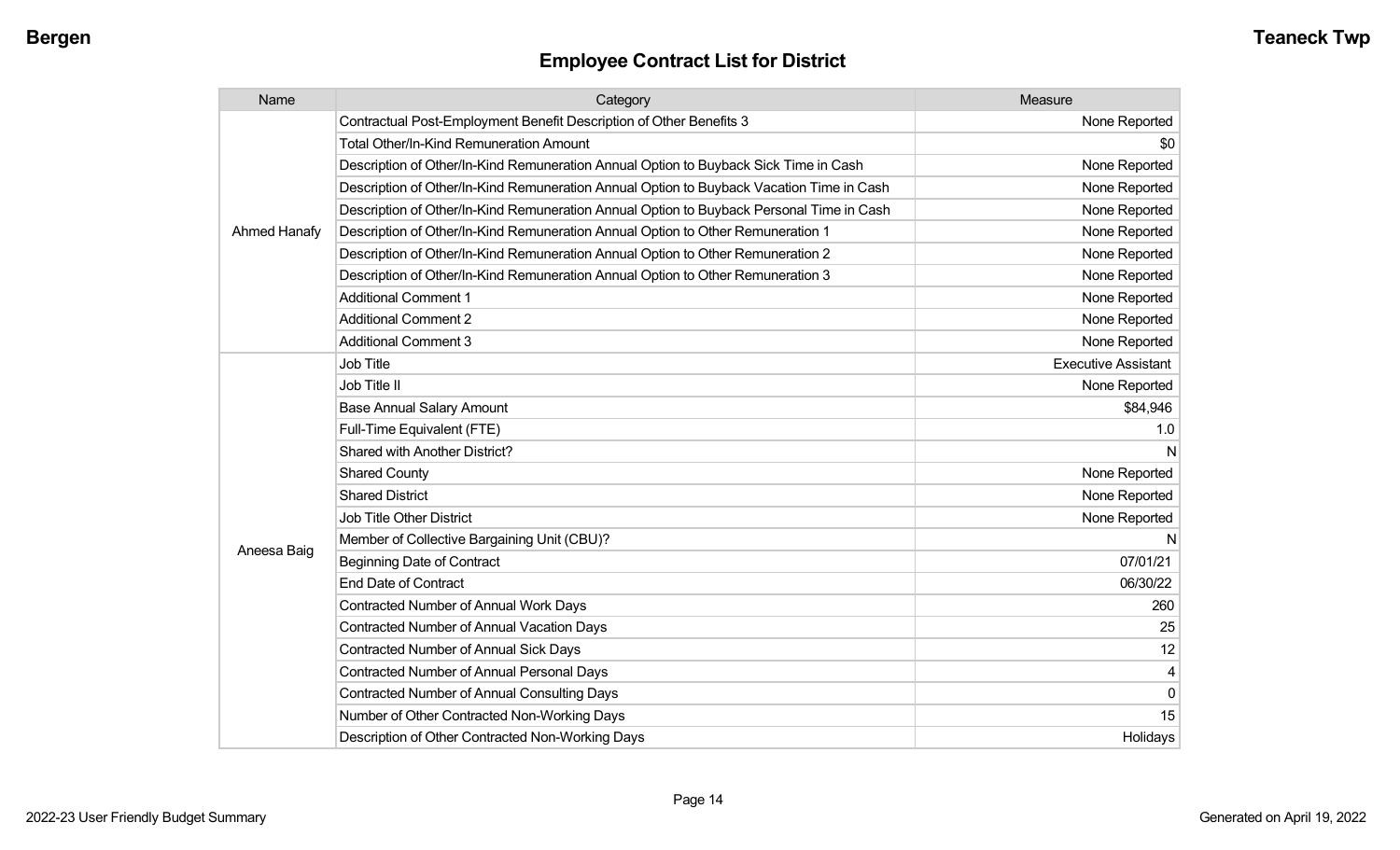| Name        | Category                                                                                  | Measure                                 |
|-------------|-------------------------------------------------------------------------------------------|-----------------------------------------|
|             | <b>Total Allowances Amount</b>                                                            | \$0                                     |
|             | <b>Total Bonuses Amount</b>                                                               | \$0                                     |
|             | <b>Total Stipends Amount</b>                                                              | \$0                                     |
|             | District Contributions Above Teacher Contract for Insurance (Health, Dental, Life, Other) | \$0                                     |
|             | District Contributions Above Teacher Contract for Retirement Plans                        | \$0                                     |
|             | <b>Total Contractual Post-Employment Benefit Amount</b>                                   | \$15,000                                |
|             | Contractual Post-Employment Benefit Description of Payout of Sick days                    | Maximum                                 |
|             | Contractual Post-Employment Benefit Description of Payout of Vacation days                | <b>Upon Separation</b>                  |
|             | Contractual Post-Employment Benefit Description of Payout of Personal days                | Included in Sick Days                   |
|             | Contractual Post-Employment Benefit Description of Other Benefits 1                       | None Reported                           |
|             | Contractual Post-Employment Benefit Description of Other Benefits 2                       | None Reported                           |
| Aneesa Baig | Contractual Post-Employment Benefit Description of Other Benefits 3                       | None Reported                           |
|             | <b>Total Other/In-Kind Remuneration Amount</b>                                            | \$0                                     |
|             | Description of Other/In-Kind Remuneration Annual Option to Buyback Sick Time in Cash      | None Reported                           |
|             | Description of Other/In-Kind Remuneration Annual Option to Buyback Vacation Time in Cash  | None Reported                           |
|             | Description of Other/In-Kind Remuneration Annual Option to Buyback Personal Time in Cash  | None Reported                           |
|             | Description of Other/In-Kind Remuneration Annual Option to Other Remuneration 1           | None Reported                           |
|             | Description of Other/In-Kind Remuneration Annual Option to Other Remuneration 2           | None Reported                           |
|             | Description of Other/In-Kind Remuneration Annual Option to Other Remuneration 3           | None Reported                           |
|             | <b>Additional Comment 1</b>                                                               | None Reported                           |
|             | <b>Additional Comment 2</b>                                                               | None Reported                           |
|             | <b>Additional Comment 3</b>                                                               | None Reported                           |
|             | <b>Job Title</b>                                                                          | Coordinator/Director/Manager/Supervisor |
|             | Job Title II                                                                              | <b>Director of Facilities</b>           |
|             | <b>Base Annual Salary Amount</b>                                                          | \$152,596                               |
|             | Anthony D'Angelo   Full-Time Equivalent (FTE)                                             | 1.0                                     |
|             | Shared with Another District?                                                             | N                                       |
|             | <b>Shared County</b>                                                                      | None Reported                           |
|             | <b>Shared District</b>                                                                    | None Reported                           |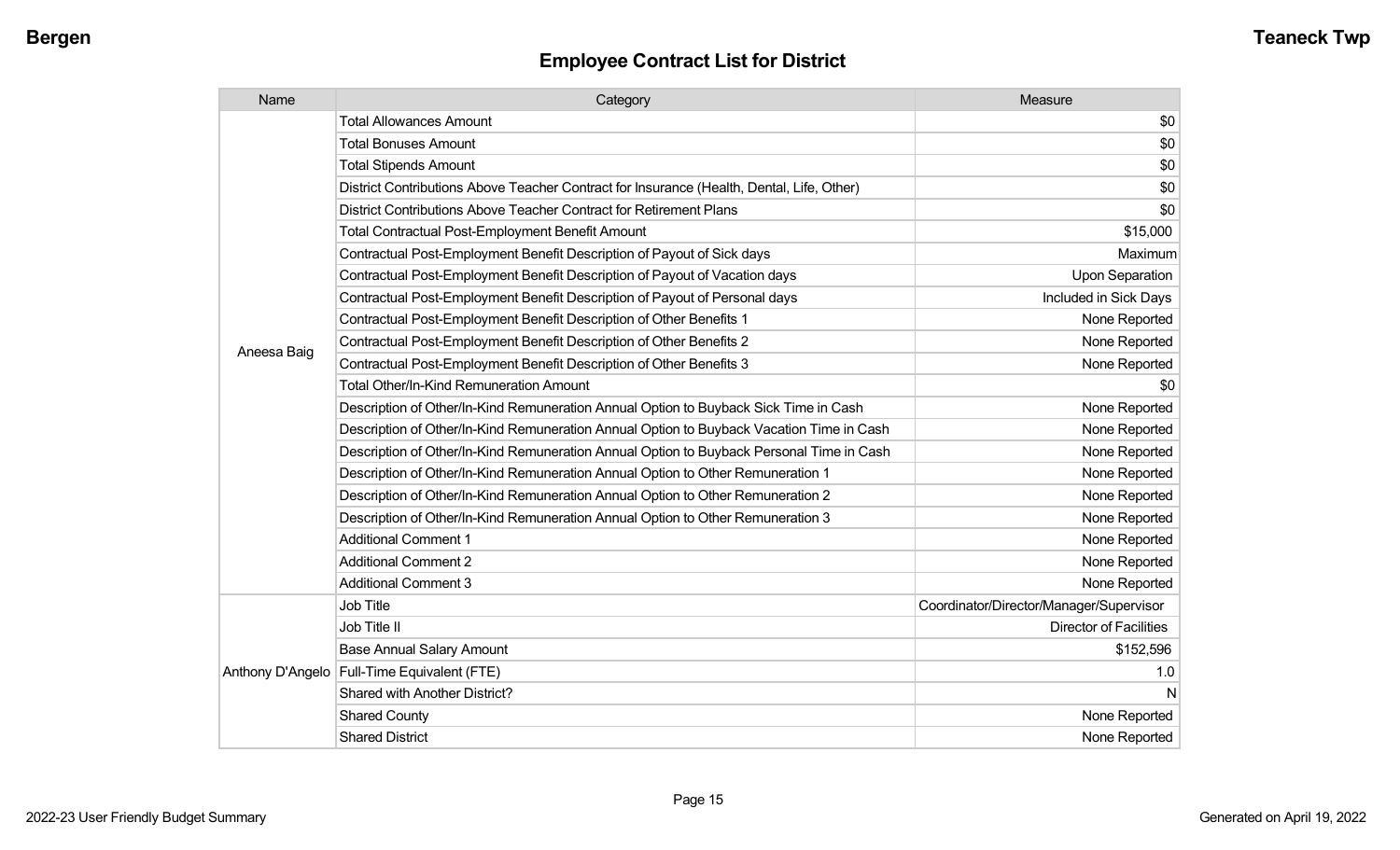| Name             | Category                                                                                  | Measure               |
|------------------|-------------------------------------------------------------------------------------------|-----------------------|
|                  | <b>Job Title Other District</b>                                                           | None Reported         |
|                  | Member of Collective Bargaining Unit (CBU)?                                               | N                     |
|                  | <b>Beginning Date of Contract</b>                                                         | 07/01/21              |
|                  | <b>End Date of Contract</b>                                                               | 06/30/22              |
|                  | <b>Contracted Number of Annual Work Days</b>                                              | 260                   |
|                  | <b>Contracted Number of Annual Vacation Days</b>                                          | 25                    |
|                  | Contracted Number of Annual Sick Days                                                     | 12                    |
|                  | Contracted Number of Annual Personal Days                                                 | 4                     |
|                  | <b>Contracted Number of Annual Consulting Days</b>                                        | 0                     |
|                  | Number of Other Contracted Non-Working Days                                               | 15                    |
|                  | Description of Other Contracted Non-Working Days                                          | Holidays              |
|                  | <b>Total Allowances Amount</b>                                                            | \$2,400               |
|                  | <b>Total Bonuses Amount</b>                                                               | \$0                   |
|                  | <b>Total Stipends Amount</b>                                                              | \$0                   |
| Anthony D'Angelo | District Contributions Above Teacher Contract for Insurance (Health, Dental, Life, Other) | \$0                   |
|                  | District Contributions Above Teacher Contract for Retirement Plans                        | \$0                   |
|                  | <b>Total Contractual Post-Employment Benefit Amount</b>                                   | \$20,000              |
|                  | Contractual Post-Employment Benefit Description of Payout of Sick days                    | Maximum               |
|                  | Contractual Post-Employment Benefit Description of Payout of Vacation days                | Upon Separation       |
|                  | Contractual Post-Employment Benefit Description of Payout of Personal days                | Included in Sick Days |
|                  | Contractual Post-Employment Benefit Description of Other Benefits 1                       | None Reported         |
|                  | Contractual Post-Employment Benefit Description of Other Benefits 2                       | None Reported         |
|                  | Contractual Post-Employment Benefit Description of Other Benefits 3                       | None Reported         |
|                  | Total Other/In-Kind Remuneration Amount                                                   | \$0                   |
|                  | Description of Other/In-Kind Remuneration Annual Option to Buyback Sick Time in Cash      | None Reported         |
|                  | Description of Other/In-Kind Remuneration Annual Option to Buyback Vacation Time in Cash  | None Reported         |
|                  | Description of Other/In-Kind Remuneration Annual Option to Buyback Personal Time in Cash  | None Reported         |
|                  | Description of Other/In-Kind Remuneration Annual Option to Other Remuneration 1           | None Reported         |
|                  | Description of Other/In-Kind Remuneration Annual Option to Other Remuneration 2           | None Reported         |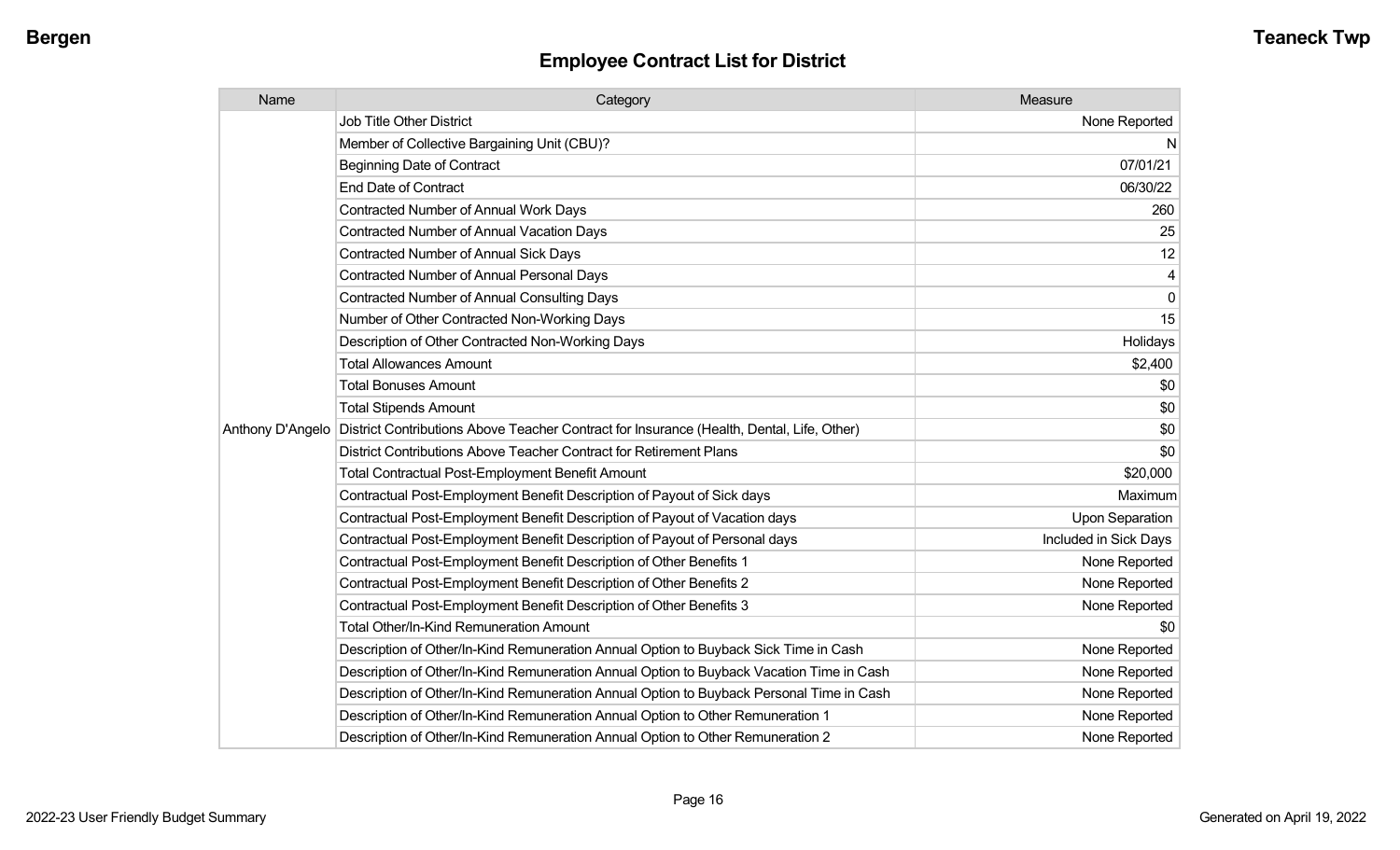| Name             | Category                                                                                  | Measure                                 |
|------------------|-------------------------------------------------------------------------------------------|-----------------------------------------|
| Anthony D'Angelo | Description of Other/In-Kind Remuneration Annual Option to Other Remuneration 3           | None Reported                           |
|                  | <b>Additional Comment 1</b>                                                               | None Reported                           |
|                  | <b>Additional Comment 2</b>                                                               | None Reported                           |
|                  | <b>Additional Comment 3</b>                                                               | None Reported                           |
|                  | <b>Job Title</b>                                                                          | Coordinator/Director/Manager/Supervisor |
|                  | Job Title II                                                                              | Safety Coordinator                      |
|                  | <b>Base Annual Salary Amount</b>                                                          | \$93,503                                |
|                  | Full-Time Equivalent (FTE)                                                                | 1.0                                     |
|                  | Shared with Another District?                                                             | N                                       |
|                  | <b>Shared County</b>                                                                      | None Reported                           |
|                  | <b>Shared District</b>                                                                    | None Reported                           |
|                  | <b>Job Title Other District</b>                                                           | None Reported                           |
|                  | Member of Collective Bargaining Unit (CBU)?                                               | N                                       |
|                  | <b>Beginning Date of Contract</b>                                                         | 07/01/21                                |
|                  | <b>End Date of Contract</b>                                                               | 02/04/22                                |
|                  | <b>Contracted Number of Annual Work Days</b>                                              | 260                                     |
| Cameron Cox      | <b>Contracted Number of Annual Vacation Days</b>                                          | 20                                      |
|                  | <b>Contracted Number of Annual Sick Days</b>                                              | 12                                      |
|                  | Contracted Number of Annual Personal Days                                                 | 4                                       |
|                  | <b>Contracted Number of Annual Consulting Days</b>                                        | $\mathbf 0$                             |
|                  | Number of Other Contracted Non-Working Days                                               | 15                                      |
|                  | Description of Other Contracted Non-Working Days                                          | Holidays                                |
|                  | <b>Total Allowances Amount</b>                                                            | \$6,000                                 |
|                  | <b>Total Bonuses Amount</b>                                                               | \$0                                     |
|                  | <b>Total Stipends Amount</b>                                                              | \$0                                     |
|                  | District Contributions Above Teacher Contract for Insurance (Health, Dental, Life, Other) | \$0                                     |
|                  | District Contributions Above Teacher Contract for Retirement Plans                        | \$0                                     |
|                  | <b>Total Contractual Post-Employment Benefit Amount</b>                                   | \$15,000                                |
|                  | Contractual Post-Employment Benefit Description of Payout of Sick days                    | Maximum                                 |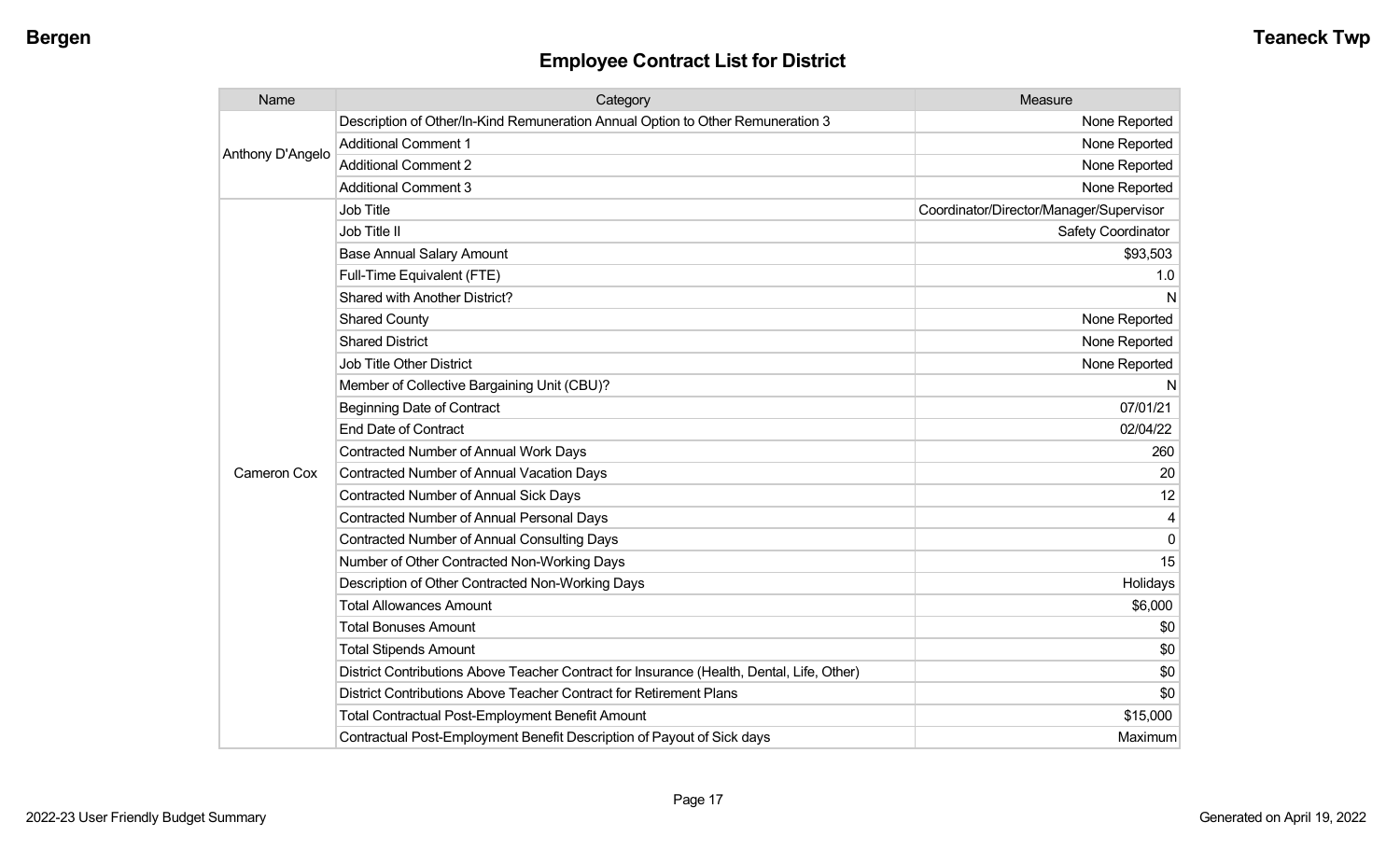| Name                 | Category                                                                                 | Measure                    |
|----------------------|------------------------------------------------------------------------------------------|----------------------------|
|                      | Contractual Post-Employment Benefit Description of Payout of Vacation days               | <b>Upon Separation</b>     |
|                      | Contractual Post-Employment Benefit Description of Payout of Personal days               | Included in Sick Days      |
|                      | Contractual Post-Employment Benefit Description of Other Benefits 1                      | None Reported              |
|                      | Contractual Post-Employment Benefit Description of Other Benefits 2                      | None Reported              |
|                      | Contractual Post-Employment Benefit Description of Other Benefits 3                      | None Reported              |
|                      | Total Other/In-Kind Remuneration Amount                                                  | \$0                        |
|                      | Description of Other/In-Kind Remuneration Annual Option to Buyback Sick Time in Cash     | None Reported              |
| Cameron Cox          | Description of Other/In-Kind Remuneration Annual Option to Buyback Vacation Time in Cash | None Reported              |
|                      | Description of Other/In-Kind Remuneration Annual Option to Buyback Personal Time in Cash | None Reported              |
|                      | Description of Other/In-Kind Remuneration Annual Option to Other Remuneration 1          | None Reported              |
|                      | Description of Other/In-Kind Remuneration Annual Option to Other Remuneration 2          | None Reported              |
|                      | Description of Other/In-Kind Remuneration Annual Option to Other Remuneration 3          | None Reported              |
|                      | <b>Additional Comment 1</b>                                                              | None Reported              |
|                      | <b>Additional Comment 2</b>                                                              | None Reported              |
|                      | <b>Additional Comment 3</b>                                                              | None Reported              |
|                      | <b>Job Title</b>                                                                         | <b>Executive Assistant</b> |
|                      | Job Title II                                                                             | None Reported              |
|                      | <b>Base Annual Salary Amount</b>                                                         | \$84,946                   |
|                      | Full-Time Equivalent (FTE)                                                               | 1.0                        |
|                      | Shared with Another District?                                                            | N                          |
|                      | <b>Shared County</b>                                                                     | None Reported              |
|                      | <b>Shared District</b>                                                                   | None Reported              |
| <b>Candice Brown</b> | <b>Job Title Other District</b>                                                          | None Reported              |
|                      | Member of Collective Bargaining Unit (CBU)?                                              | N                          |
|                      | <b>Beginning Date of Contract</b>                                                        | 07/01/21                   |
|                      | <b>End Date of Contract</b>                                                              | 06/30/22                   |
|                      | Contracted Number of Annual Work Days                                                    | 260                        |
|                      | <b>Contracted Number of Annual Vacation Days</b>                                         | 20                         |
|                      | Contracted Number of Annual Sick Days                                                    | 12                         |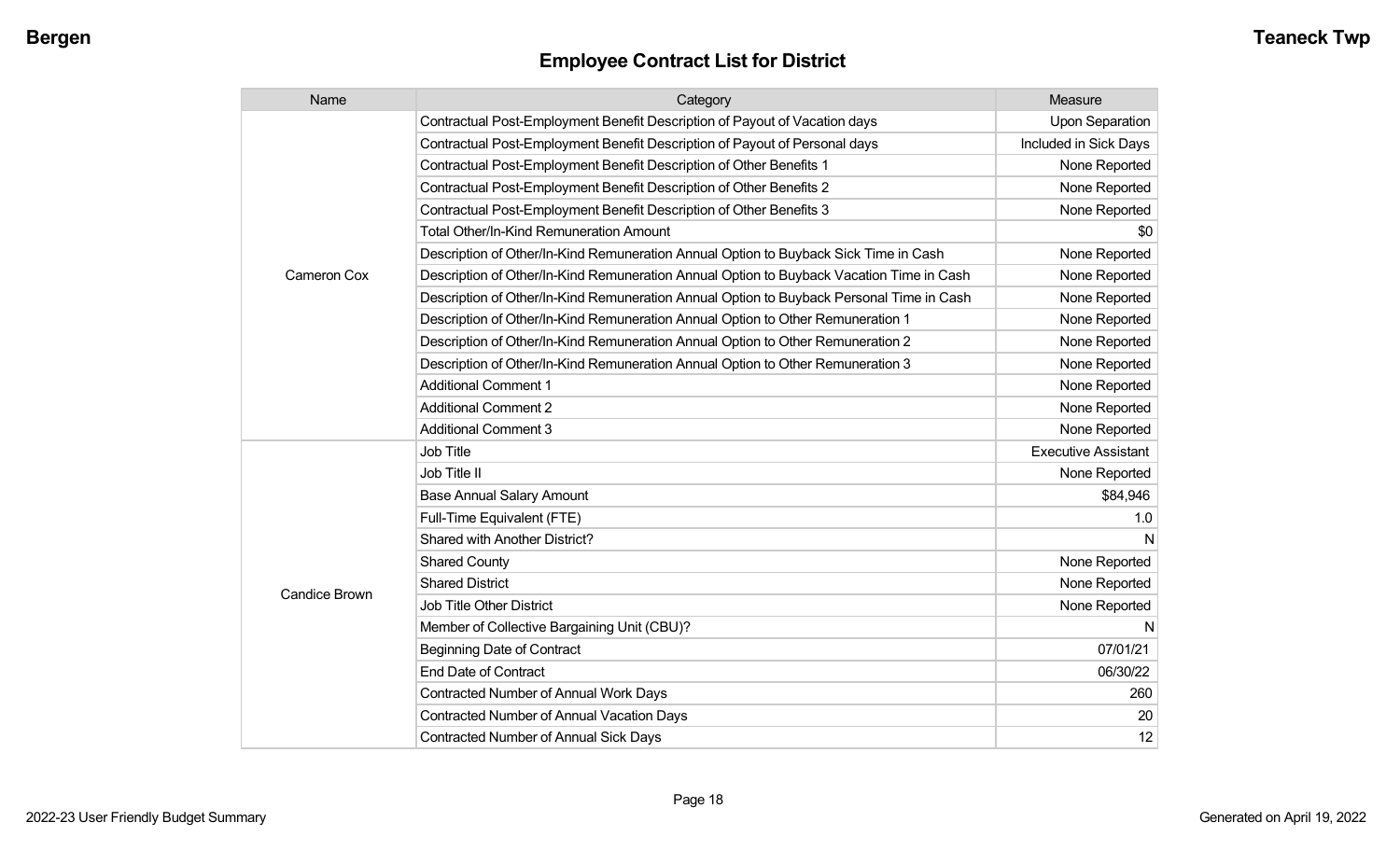| Name                 | Category                                                                                  | Measure               |
|----------------------|-------------------------------------------------------------------------------------------|-----------------------|
|                      | <b>Contracted Number of Annual Personal Days</b>                                          | 4                     |
|                      | <b>Contracted Number of Annual Consulting Days</b>                                        | 0                     |
|                      | Number of Other Contracted Non-Working Days                                               | 15                    |
|                      | Description of Other Contracted Non-Working Days                                          | Holidays              |
|                      | <b>Total Allowances Amount</b>                                                            | \$0                   |
|                      | <b>Total Bonuses Amount</b>                                                               | \$0                   |
|                      | <b>Total Stipends Amount</b>                                                              | \$0                   |
|                      | District Contributions Above Teacher Contract for Insurance (Health, Dental, Life, Other) | \$0                   |
|                      | District Contributions Above Teacher Contract for Retirement Plans                        | \$0                   |
|                      | <b>Total Contractual Post-Employment Benefit Amount</b>                                   | \$15,000              |
|                      | Contractual Post-Employment Benefit Description of Payout of Sick days                    | Maximum               |
|                      | Contractual Post-Employment Benefit Description of Payout of Vacation days                | Upon Separation       |
| <b>Candice Brown</b> | Contractual Post-Employment Benefit Description of Payout of Personal days                | Included in Sick days |
|                      | Contractual Post-Employment Benefit Description of Other Benefits 1                       | None Reported         |
|                      | Contractual Post-Employment Benefit Description of Other Benefits 2                       | None Reported         |
|                      | Contractual Post-Employment Benefit Description of Other Benefits 3                       | None Reported         |
|                      | Total Other/In-Kind Remuneration Amount                                                   | \$0                   |
|                      | Description of Other/In-Kind Remuneration Annual Option to Buyback Sick Time in Cash      | None Reported         |
|                      | Description of Other/In-Kind Remuneration Annual Option to Buyback Vacation Time in Cash  | None Reported         |
|                      | Description of Other/In-Kind Remuneration Annual Option to Buyback Personal Time in Cash  | None Reported         |
|                      | Description of Other/In-Kind Remuneration Annual Option to Other Remuneration 1           | None Reported         |
|                      | Description of Other/In-Kind Remuneration Annual Option to Other Remuneration 2           | None Reported         |
|                      | Description of Other/In-Kind Remuneration Annual Option to Other Remuneration 3           | None Reported         |
|                      | <b>Additional Comment 1</b>                                                               | None Reported         |
|                      | <b>Additional Comment 2</b>                                                               | None Reported         |
|                      | <b>Additional Comment 3</b>                                                               | None Reported         |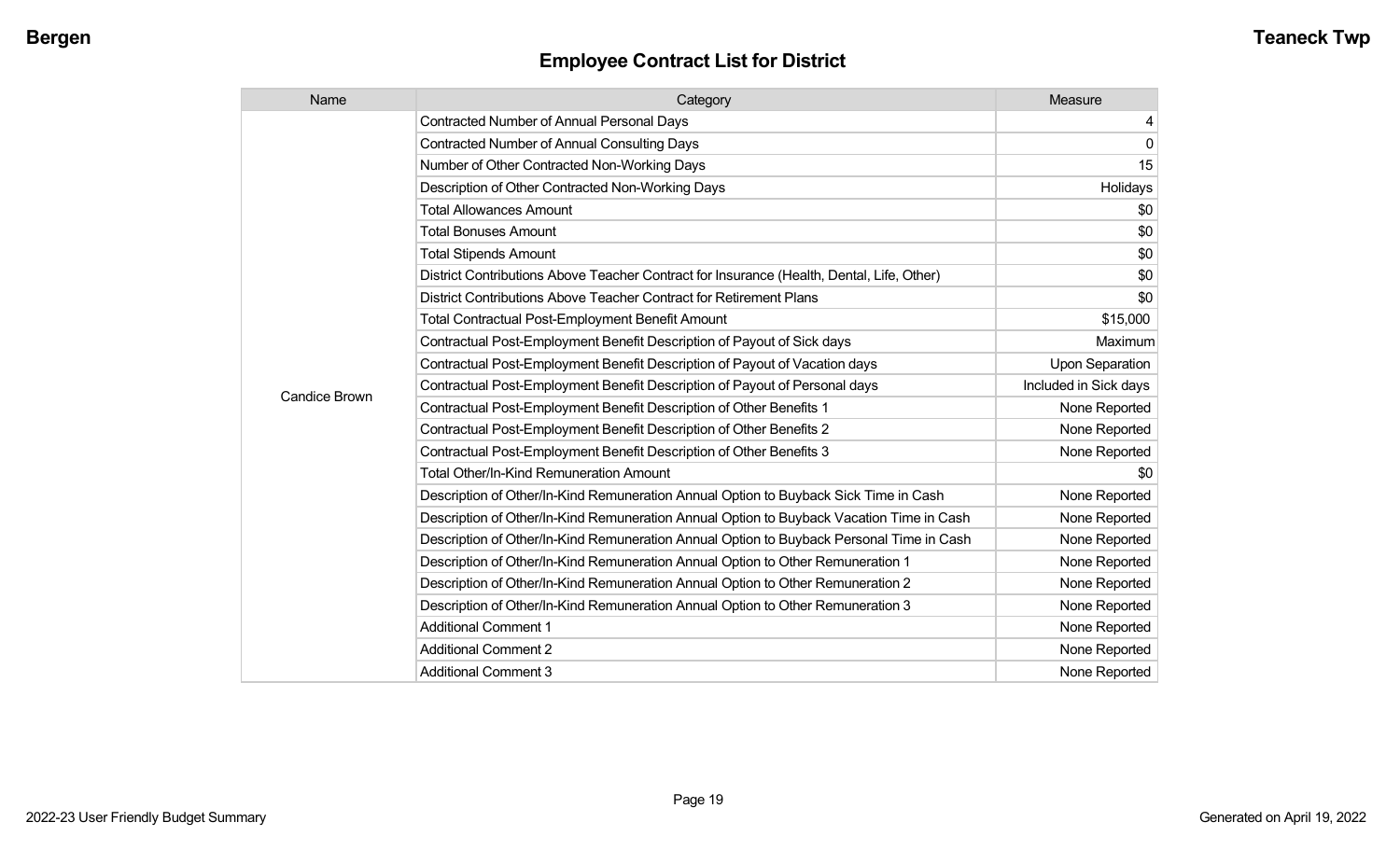| Name                      | Category                                                                                  | Measure                         |
|---------------------------|-------------------------------------------------------------------------------------------|---------------------------------|
|                           | <b>Job Title</b>                                                                          | <b>Assistant Superintendent</b> |
|                           | Job Title II                                                                              | None Reported                   |
|                           | <b>Base Annual Salary Amount</b>                                                          | \$178,182                       |
|                           | Full-Time Equivalent (FTE)                                                                | 1.0                             |
|                           | Shared with Another District?                                                             | N                               |
|                           | <b>Shared County</b>                                                                      | None Reported                   |
|                           | <b>Shared District</b>                                                                    | None Reported                   |
|                           | <b>Job Title Other District</b>                                                           | None Reported                   |
|                           | Member of Collective Bargaining Unit (CBU)?                                               | N                               |
|                           | <b>Beginning Date of Contract</b>                                                         | 07/01/21                        |
|                           | <b>End Date of Contract</b>                                                               | 06/30/22                        |
|                           | Contracted Number of Annual Work Days                                                     | 260                             |
|                           | <b>Contracted Number of Annual Vacation Days</b>                                          | 25                              |
|                           | Contracted Number of Annual Sick Days                                                     | 12                              |
| Christine Jimenez-Johnson | Contracted Number of Annual Personal Days                                                 |                                 |
|                           | <b>Contracted Number of Annual Consulting Days</b>                                        | $\Omega$                        |
|                           | Number of Other Contracted Non-Working Days                                               | 15                              |
|                           | Description of Other Contracted Non-Working Days                                          | Holidays                        |
|                           | <b>Total Allowances Amount</b>                                                            | \$11,400                        |
|                           | <b>Total Bonuses Amount</b>                                                               | \$0                             |
|                           | <b>Total Stipends Amount</b>                                                              | \$0                             |
|                           | District Contributions Above Teacher Contract for Insurance (Health, Dental, Life, Other) | \$10,300                        |
|                           | District Contributions Above Teacher Contract for Retirement Plans                        | \$0                             |
|                           | <b>Total Contractual Post-Employment Benefit Amount</b>                                   | \$15,000                        |
|                           | Contractual Post-Employment Benefit Description of Payout of Sick days                    | Maximum                         |
|                           | Contractual Post-Employment Benefit Description of Payout of Vacation days                | <b>Upon Separation</b>          |
|                           | Contractual Post-Employment Benefit Description of Payout of Personal days                | Included in Sick days           |
|                           | Contractual Post-Employment Benefit Description of Other Benefits 1                       | None Reported                   |
|                           | Contractual Post-Employment Benefit Description of Other Benefits 2                       | None Reported                   |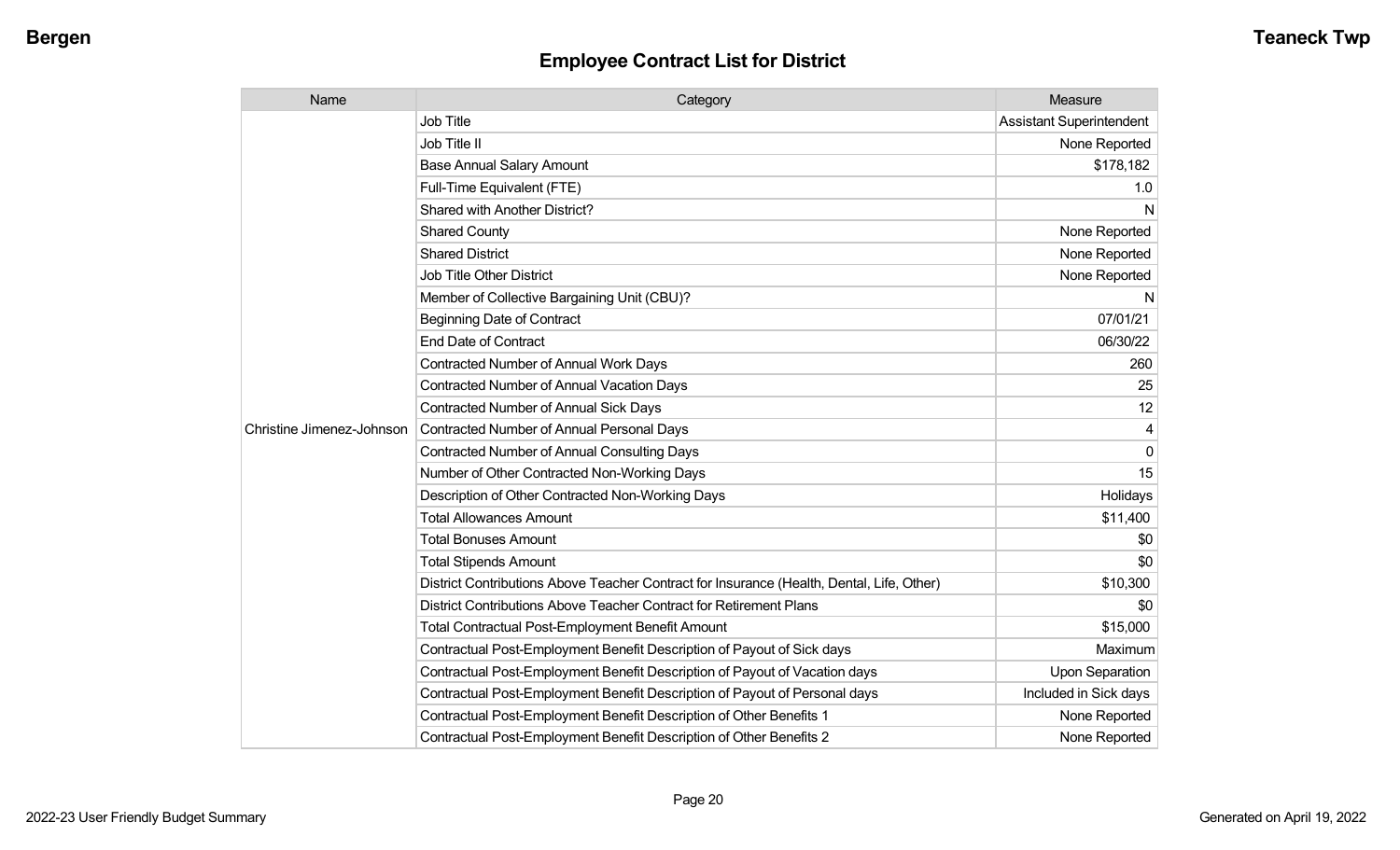| Name                      | Category                                                                                 | Measure        |
|---------------------------|------------------------------------------------------------------------------------------|----------------|
|                           | Contractual Post-Employment Benefit Description of Other Benefits 3                      | None Reported  |
|                           | Total Other/In-Kind Remuneration Amount                                                  | \$0            |
|                           | Description of Other/In-Kind Remuneration Annual Option to Buyback Sick Time in Cash     | None Reported  |
|                           | Description of Other/In-Kind Remuneration Annual Option to Buyback Vacation Time in Cash | None Reported  |
|                           | Description of Other/In-Kind Remuneration Annual Option to Buyback Personal Time in Cash | None Reported  |
| Christine Jimenez-Johnson | Description of Other/In-Kind Remuneration Annual Option to Other Remuneration 1          | None Reported  |
|                           | Description of Other/In-Kind Remuneration Annual Option to Other Remuneration 2          | None Reported  |
|                           | Description of Other/In-Kind Remuneration Annual Option to Other Remuneration 3          | None Reported  |
|                           | <b>Additional Comment 1</b>                                                              | None Reported  |
|                           | <b>Additional Comment 2</b>                                                              | None Reported  |
|                           | <b>Additional Comment 3</b>                                                              | None Reported  |
|                           | Job Title                                                                                | Superintendent |
|                           | Job Title II                                                                             | None Reported  |
|                           | <b>Base Annual Salary Amount</b>                                                         | \$219,300      |
|                           | Full-Time Equivalent (FTE)                                                               | 1.0            |
|                           | Shared with Another District?                                                            | N              |
|                           | <b>Shared County</b>                                                                     | None Reported  |
|                           | <b>Shared District</b>                                                                   | None Reported  |
|                           | Job Title Other District                                                                 | None Reported  |
|                           | Member of Collective Bargaining Unit (CBU)?                                              | N              |
| Christopher Irving        | <b>Beginning Date of Contract</b>                                                        | 07/01/21       |
|                           | <b>End Date of Contract</b>                                                              | 06/30/22       |
|                           | <b>Contracted Number of Annual Work Days</b>                                             | 260            |
|                           | <b>Contracted Number of Annual Vacation Days</b>                                         | 25             |
|                           | Contracted Number of Annual Sick Days                                                    | 12             |
|                           | Contracted Number of Annual Personal Days                                                |                |
|                           | <b>Contracted Number of Annual Consulting Days</b>                                       | $\Omega$       |
|                           | Number of Other Contracted Non-Working Days                                              | 15             |
|                           | Description of Other Contracted Non-Working Days                                         | Holidays       |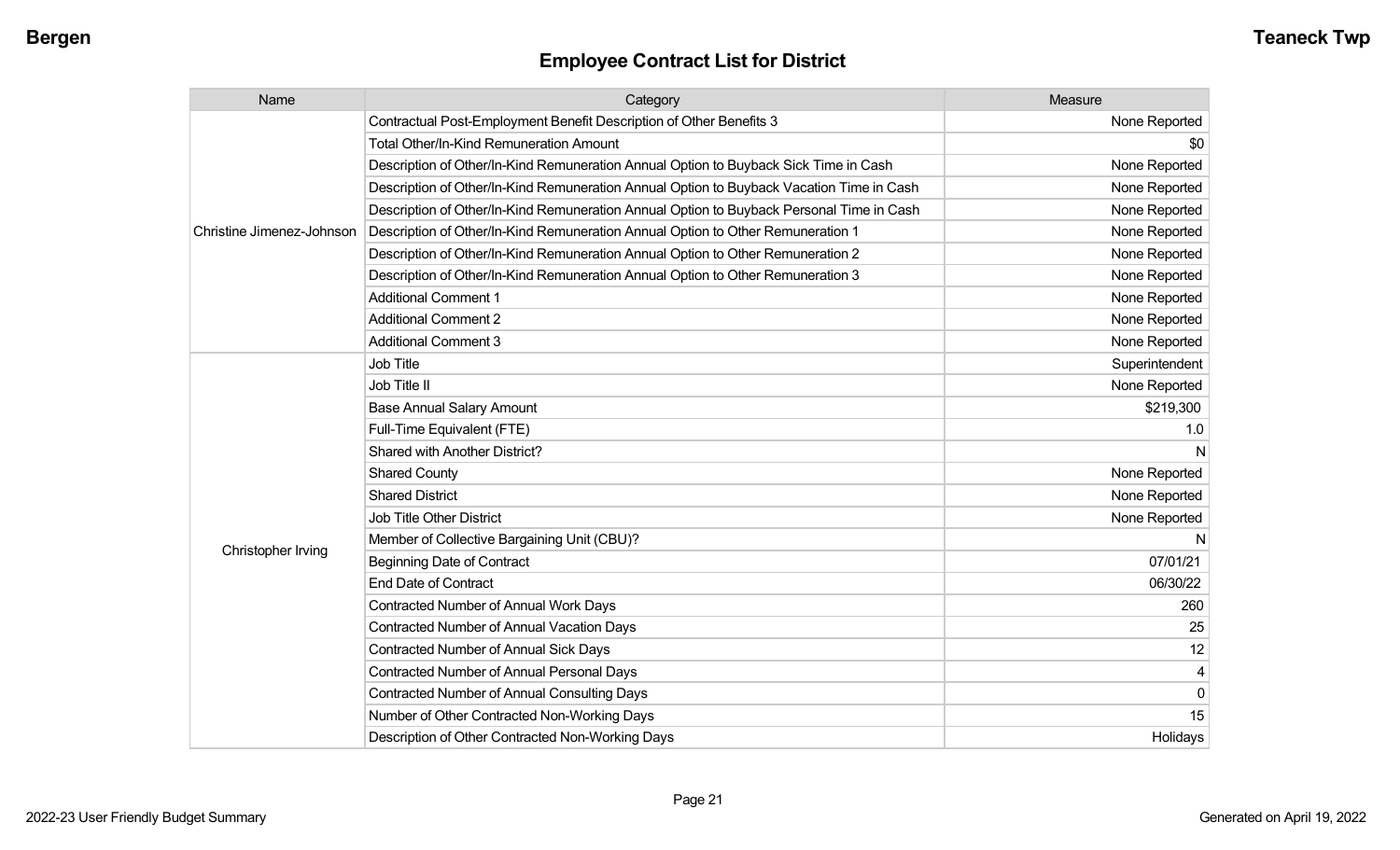| Name               | Category                                                                                  | Measure                                 |
|--------------------|-------------------------------------------------------------------------------------------|-----------------------------------------|
|                    | <b>Total Allowances Amount</b>                                                            | \$5,000                                 |
|                    | <b>Total Bonuses Amount</b>                                                               | \$0                                     |
|                    | <b>Total Stipends Amount</b>                                                              | \$0                                     |
|                    | District Contributions Above Teacher Contract for Insurance (Health, Dental, Life, Other) | \$0                                     |
|                    | District Contributions Above Teacher Contract for Retirement Plans                        | \$0                                     |
|                    | Total Contractual Post-Employment Benefit Amount                                          | \$15,000                                |
|                    | Contractual Post-Employment Benefit Description of Payout of Sick days                    | Maximum                                 |
|                    | Contractual Post-Employment Benefit Description of Payout of Vacation days                | Upon Separation                         |
|                    | Contractual Post-Employment Benefit Description of Payout of Personal days                | Included in Sick days                   |
|                    | Contractual Post-Employment Benefit Description of Other Benefits 1                       | None Reported                           |
|                    | Contractual Post-Employment Benefit Description of Other Benefits 2                       | None Reported                           |
| Christopher Irving | Contractual Post-Employment Benefit Description of Other Benefits 3                       | None Reported                           |
|                    | <b>Total Other/In-Kind Remuneration Amount</b>                                            | \$0                                     |
|                    | Description of Other/In-Kind Remuneration Annual Option to Buyback Sick Time in Cash      | None Reported                           |
|                    | Description of Other/In-Kind Remuneration Annual Option to Buyback Vacation Time in Cash  | None Reported                           |
|                    | Description of Other/In-Kind Remuneration Annual Option to Buyback Personal Time in Cash  | None Reported                           |
|                    | Description of Other/In-Kind Remuneration Annual Option to Other Remuneration 1           | None Reported                           |
|                    | Description of Other/In-Kind Remuneration Annual Option to Other Remuneration 2           | None Reported                           |
|                    | Description of Other/In-Kind Remuneration Annual Option to Other Remuneration 3           | None Reported                           |
|                    | <b>Additional Comment 1</b>                                                               | None Reported                           |
|                    | <b>Additional Comment 2</b>                                                               | None Reported                           |
|                    | <b>Additional Comment 3</b>                                                               | None Reported                           |
|                    | Job Title                                                                                 | Coordinator/Director/Manager/Supervisor |
|                    | Job Title II                                                                              | <b>Asst. Director Facilitie</b>         |
| <b>Colin Burke</b> | <b>Base Annual Salary Amount</b>                                                          | \$128,750                               |
|                    | Full-Time Equivalent (FTE)                                                                | 1.0                                     |
|                    | Shared with Another District?                                                             | N                                       |
|                    | <b>Shared County</b>                                                                      | None Reported                           |
|                    | <b>Shared District</b>                                                                    | None Reported                           |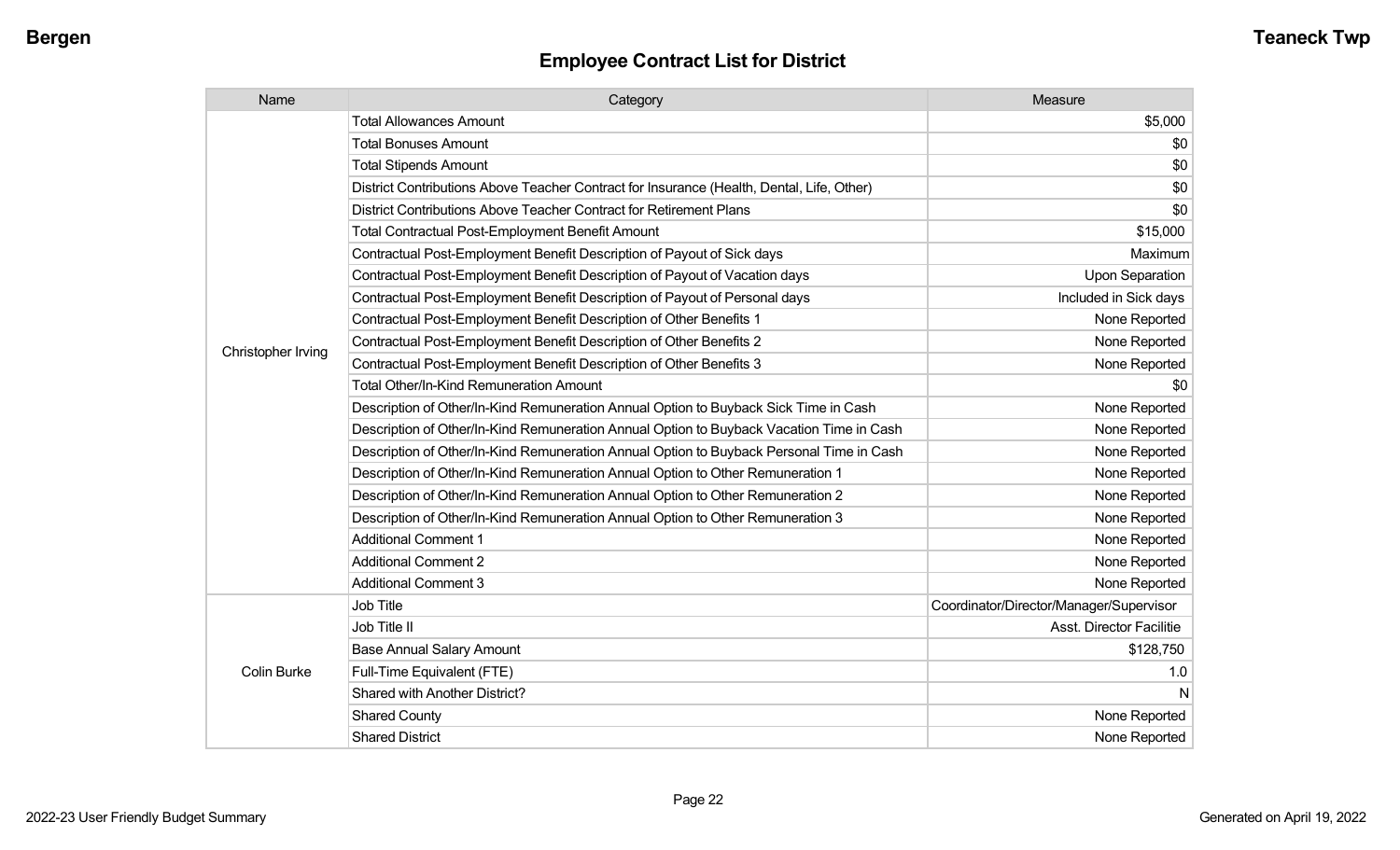| Name               | Category                                                                                  | Measure                |
|--------------------|-------------------------------------------------------------------------------------------|------------------------|
|                    | Job Title Other District                                                                  | None Reported          |
|                    | Member of Collective Bargaining Unit (CBU)?                                               | N                      |
|                    | <b>Beginning Date of Contract</b>                                                         | 07/01/21               |
|                    | <b>End Date of Contract</b>                                                               | 06/30/22               |
|                    | Contracted Number of Annual Work Days                                                     | 260                    |
|                    | <b>Contracted Number of Annual Vacation Days</b>                                          | 20                     |
|                    | Contracted Number of Annual Sick Days                                                     | 12                     |
|                    | Contracted Number of Annual Personal Days                                                 | 4                      |
|                    | <b>Contracted Number of Annual Consulting Days</b>                                        | $\Omega$               |
|                    | Number of Other Contracted Non-Working Days                                               | 15                     |
|                    | Description of Other Contracted Non-Working Days                                          | Holidays               |
|                    | <b>Total Allowances Amount</b>                                                            | \$480                  |
|                    | <b>Total Bonuses Amount</b>                                                               | \$0                    |
|                    | <b>Total Stipends Amount</b>                                                              | \$0                    |
| <b>Colin Burke</b> | District Contributions Above Teacher Contract for Insurance (Health, Dental, Life, Other) | \$0                    |
|                    | District Contributions Above Teacher Contract for Retirement Plans                        | \$0                    |
|                    | <b>Total Contractual Post-Employment Benefit Amount</b>                                   | \$20,000               |
|                    | Contractual Post-Employment Benefit Description of Payout of Sick days                    | Maximum                |
|                    | Contractual Post-Employment Benefit Description of Payout of Vacation days                | <b>Upon Separation</b> |
|                    | Contractual Post-Employment Benefit Description of Payout of Personal days                | Included in sick Days  |
|                    | Contractual Post-Employment Benefit Description of Other Benefits 1                       | None Reported          |
|                    | Contractual Post-Employment Benefit Description of Other Benefits 2                       | None Reported          |
|                    | Contractual Post-Employment Benefit Description of Other Benefits 3                       | None Reported          |
|                    | Total Other/In-Kind Remuneration Amount                                                   | \$0                    |
|                    | Description of Other/In-Kind Remuneration Annual Option to Buyback Sick Time in Cash      | None Reported          |
|                    | Description of Other/In-Kind Remuneration Annual Option to Buyback Vacation Time in Cash  | None Reported          |
|                    | Description of Other/In-Kind Remuneration Annual Option to Buyback Personal Time in Cash  | None Reported          |
|                    | Description of Other/In-Kind Remuneration Annual Option to Other Remuneration 1           | None Reported          |
|                    | Description of Other/In-Kind Remuneration Annual Option to Other Remuneration 2           | None Reported          |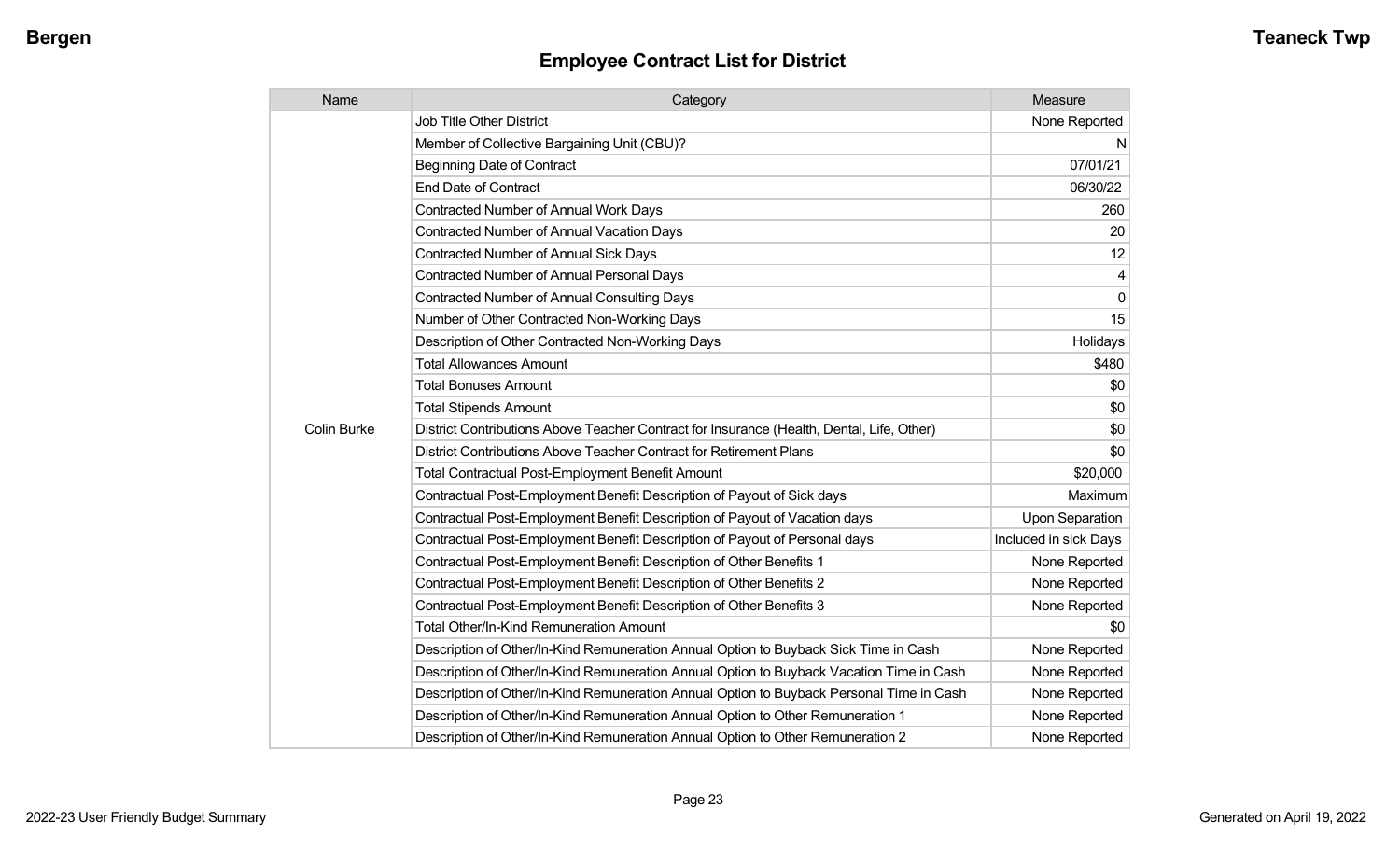| Name               | Category                                                                                  | Measure                    |
|--------------------|-------------------------------------------------------------------------------------------|----------------------------|
| <b>Colin Burke</b> | Description of Other/In-Kind Remuneration Annual Option to Other Remuneration 3           | None Reported              |
|                    | <b>Additional Comment 1</b>                                                               | None Reported              |
|                    | <b>Additional Comment 2</b>                                                               | None Reported              |
|                    | <b>Additional Comment 3</b>                                                               | None Reported              |
|                    | <b>Job Title</b>                                                                          | <b>Executive Assistant</b> |
|                    | Job Title II                                                                              | None Reported              |
|                    | <b>Base Annual Salary Amount</b>                                                          | \$84,946                   |
|                    | Full-Time Equivalent (FTE)                                                                | 1.0                        |
|                    | <b>Shared with Another District?</b>                                                      | N                          |
|                    | <b>Shared County</b>                                                                      | None Reported              |
|                    | <b>Shared District</b>                                                                    | None Reported              |
|                    | <b>Job Title Other District</b>                                                           | None Reported              |
|                    | Member of Collective Bargaining Unit (CBU)?                                               | N                          |
|                    | <b>Beginning Date of Contract</b>                                                         | 07/01/21                   |
|                    | <b>End Date of Contract</b>                                                               | 06/30/22                   |
|                    | Contracted Number of Annual Work Days                                                     | 260                        |
| Deborah A Thompson | <b>Contracted Number of Annual Vacation Days</b>                                          | 25                         |
|                    | Contracted Number of Annual Sick Days                                                     | 12                         |
|                    | <b>Contracted Number of Annual Personal Days</b>                                          | 4                          |
|                    | <b>Contracted Number of Annual Consulting Days</b>                                        | $\Omega$                   |
|                    | Number of Other Contracted Non-Working Days                                               | 15                         |
|                    | Description of Other Contracted Non-Working Days                                          | Holidays                   |
|                    | <b>Total Allowances Amount</b>                                                            | \$0                        |
|                    | <b>Total Bonuses Amount</b>                                                               | \$0                        |
|                    | <b>Total Stipends Amount</b>                                                              | \$0                        |
|                    | District Contributions Above Teacher Contract for Insurance (Health, Dental, Life, Other) | \$1,594                    |
|                    | District Contributions Above Teacher Contract for Retirement Plans                        | \$0                        |
|                    | <b>Total Contractual Post-Employment Benefit Amount</b>                                   | \$15,000                   |
|                    | Contractual Post-Employment Benefit Description of Payout of Sick days                    | Maximum                    |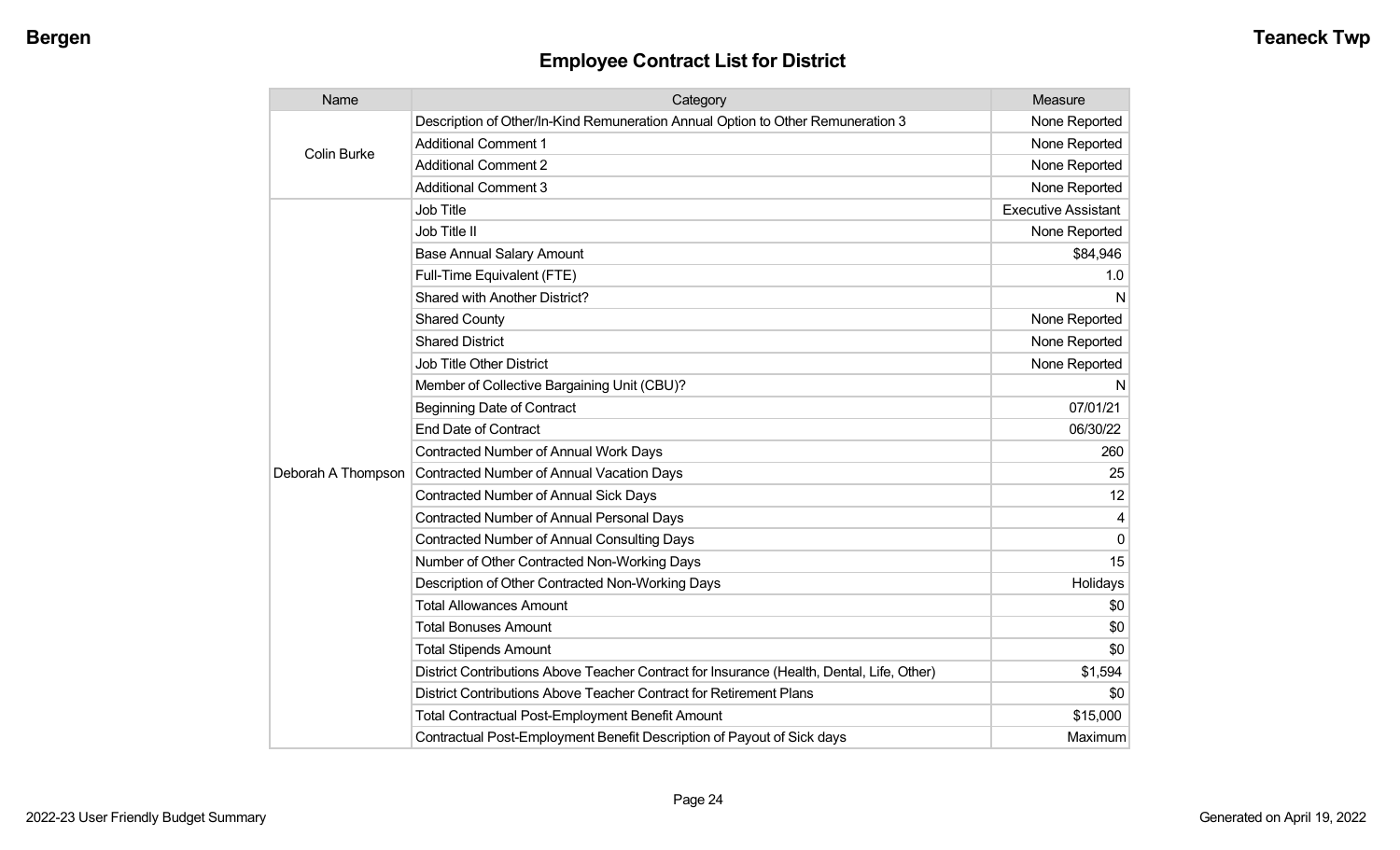| Name               | Category                                                                                 | Measure                    |
|--------------------|------------------------------------------------------------------------------------------|----------------------------|
|                    | Contractual Post-Employment Benefit Description of Payout of Vacation days               | <b>Upon Separation</b>     |
|                    | Contractual Post-Employment Benefit Description of Payout of Personal days               | Included in Sick days      |
|                    | Contractual Post-Employment Benefit Description of Other Benefits 1                      | None Reported              |
|                    | Contractual Post-Employment Benefit Description of Other Benefits 2                      | None Reported              |
|                    | Contractual Post-Employment Benefit Description of Other Benefits 3                      | None Reported              |
|                    | Total Other/In-Kind Remuneration Amount                                                  | \$0                        |
|                    | Description of Other/In-Kind Remuneration Annual Option to Buyback Sick Time in Cash     | None Reported              |
| Deborah A Thompson | Description of Other/In-Kind Remuneration Annual Option to Buyback Vacation Time in Cash | None Reported              |
|                    | Description of Other/In-Kind Remuneration Annual Option to Buyback Personal Time in Cash | None Reported              |
|                    | Description of Other/In-Kind Remuneration Annual Option to Other Remuneration 1          | None Reported              |
|                    | Description of Other/In-Kind Remuneration Annual Option to Other Remuneration 2          | None Reported              |
|                    | Description of Other/In-Kind Remuneration Annual Option to Other Remuneration 3          | None Reported              |
|                    | <b>Additional Comment 1</b>                                                              | None Reported              |
|                    | <b>Additional Comment 2</b>                                                              | None Reported              |
|                    | <b>Additional Comment 3</b>                                                              | None Reported              |
|                    | Job Title                                                                                | <b>Executive Assistant</b> |
|                    | Job Title II                                                                             | None Reported              |
|                    | <b>Base Annual Salary Amount</b>                                                         | \$84,048                   |
|                    | Full-Time Equivalent (FTE)                                                               | 1.0                        |
|                    | Shared with Another District?                                                            | N                          |
|                    | <b>Shared County</b>                                                                     | None Reported              |
| Dorothy Singletary | <b>Shared District</b>                                                                   | None Reported              |
|                    | Job Title Other District                                                                 | None Reported              |
|                    | Member of Collective Bargaining Unit (CBU)?                                              | N                          |
|                    | <b>Beginning Date of Contract</b>                                                        | 07/01/21                   |
|                    | <b>End Date of Contract</b>                                                              | 06/30/22                   |
|                    | Contracted Number of Annual Work Days                                                    | 260                        |
|                    | Contracted Number of Annual Vacation Days                                                | 20                         |
|                    | Contracted Number of Annual Sick Days                                                    | 12                         |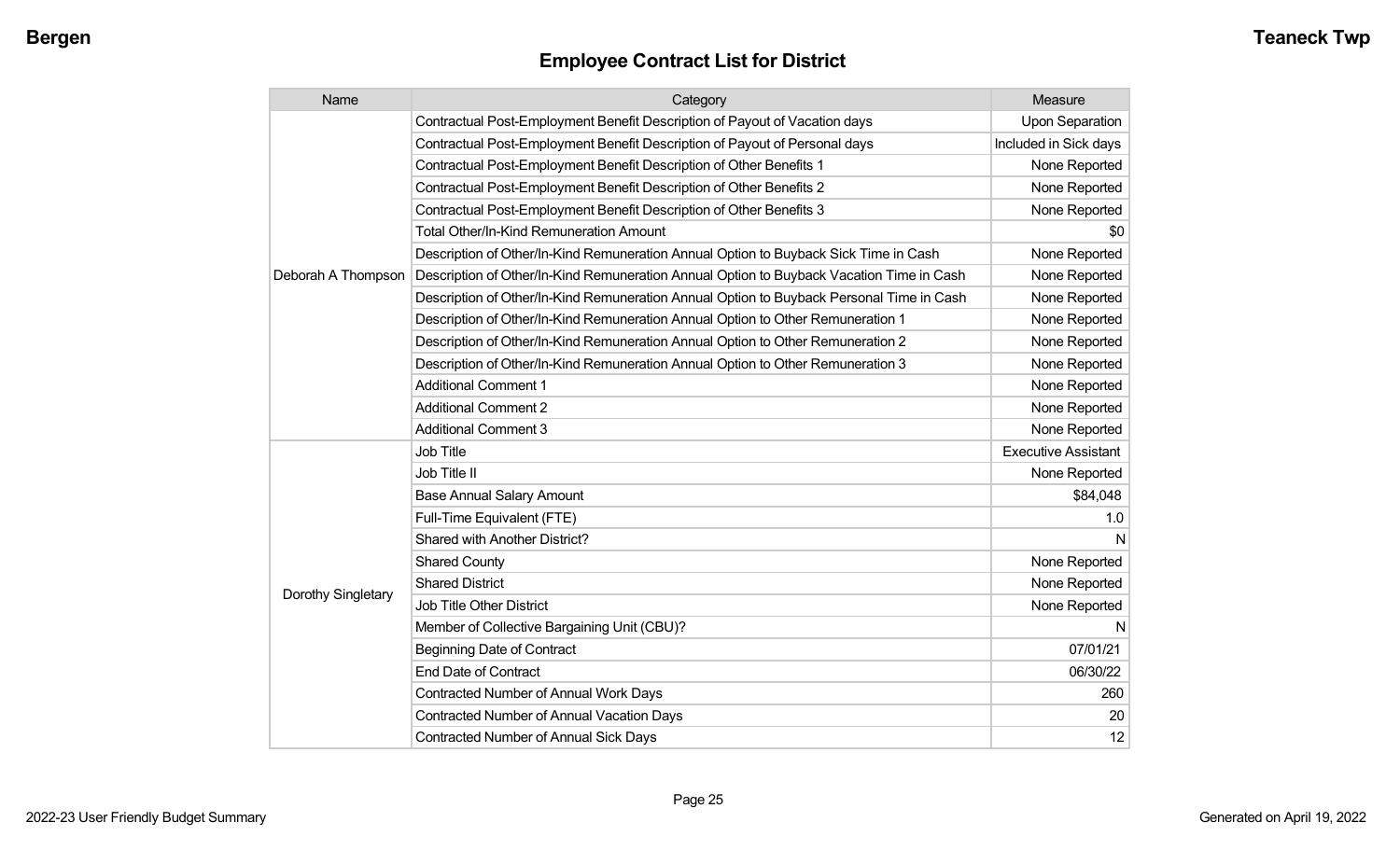| Name               | Category                                                                                  | Measure               |
|--------------------|-------------------------------------------------------------------------------------------|-----------------------|
|                    | <b>Contracted Number of Annual Personal Days</b>                                          | 4                     |
|                    | <b>Contracted Number of Annual Consulting Days</b>                                        | $\mathbf{0}$          |
|                    | Number of Other Contracted Non-Working Days                                               | 15                    |
|                    | Description of Other Contracted Non-Working Days                                          | Holidays              |
|                    | <b>Total Allowances Amount</b>                                                            | \$480                 |
|                    | <b>Total Bonuses Amount</b>                                                               | \$0                   |
|                    | <b>Total Stipends Amount</b>                                                              | \$0                   |
|                    | District Contributions Above Teacher Contract for Insurance (Health, Dental, Life, Other) | \$0                   |
|                    | District Contributions Above Teacher Contract for Retirement Plans                        | \$0                   |
|                    | <b>Total Contractual Post-Employment Benefit Amount</b>                                   | \$15,000              |
|                    | Contractual Post-Employment Benefit Description of Payout of Sick days                    | Maximum               |
|                    | Contractual Post-Employment Benefit Description of Payout of Vacation days                | Upon Separation       |
|                    | Contractual Post-Employment Benefit Description of Payout of Personal days                | Included in Sick days |
| Dorothy Singletary | Contractual Post-Employment Benefit Description of Other Benefits 1                       | None Reported         |
|                    | Contractual Post-Employment Benefit Description of Other Benefits 2                       | None Reported         |
|                    | Contractual Post-Employment Benefit Description of Other Benefits 3                       | None Reported         |
|                    | Total Other/In-Kind Remuneration Amount                                                   | \$0                   |
|                    | Description of Other/In-Kind Remuneration Annual Option to Buyback Sick Time in Cash      | None Reported         |
|                    | Description of Other/In-Kind Remuneration Annual Option to Buyback Vacation Time in Cash  | None Reported         |
|                    | Description of Other/In-Kind Remuneration Annual Option to Buyback Personal Time in Cash  | None Reported         |
|                    | Description of Other/In-Kind Remuneration Annual Option to Other Remuneration 1           | None Reported         |
|                    | Description of Other/In-Kind Remuneration Annual Option to Other Remuneration 2           | None Reported         |
|                    | Description of Other/In-Kind Remuneration Annual Option to Other Remuneration 3           | None Reported         |
|                    | <b>Additional Comment 1</b>                                                               | None Reported         |
|                    | <b>Additional Comment 2</b>                                                               | None Reported         |
|                    | <b>Additional Comment 3</b>                                                               | None Reported         |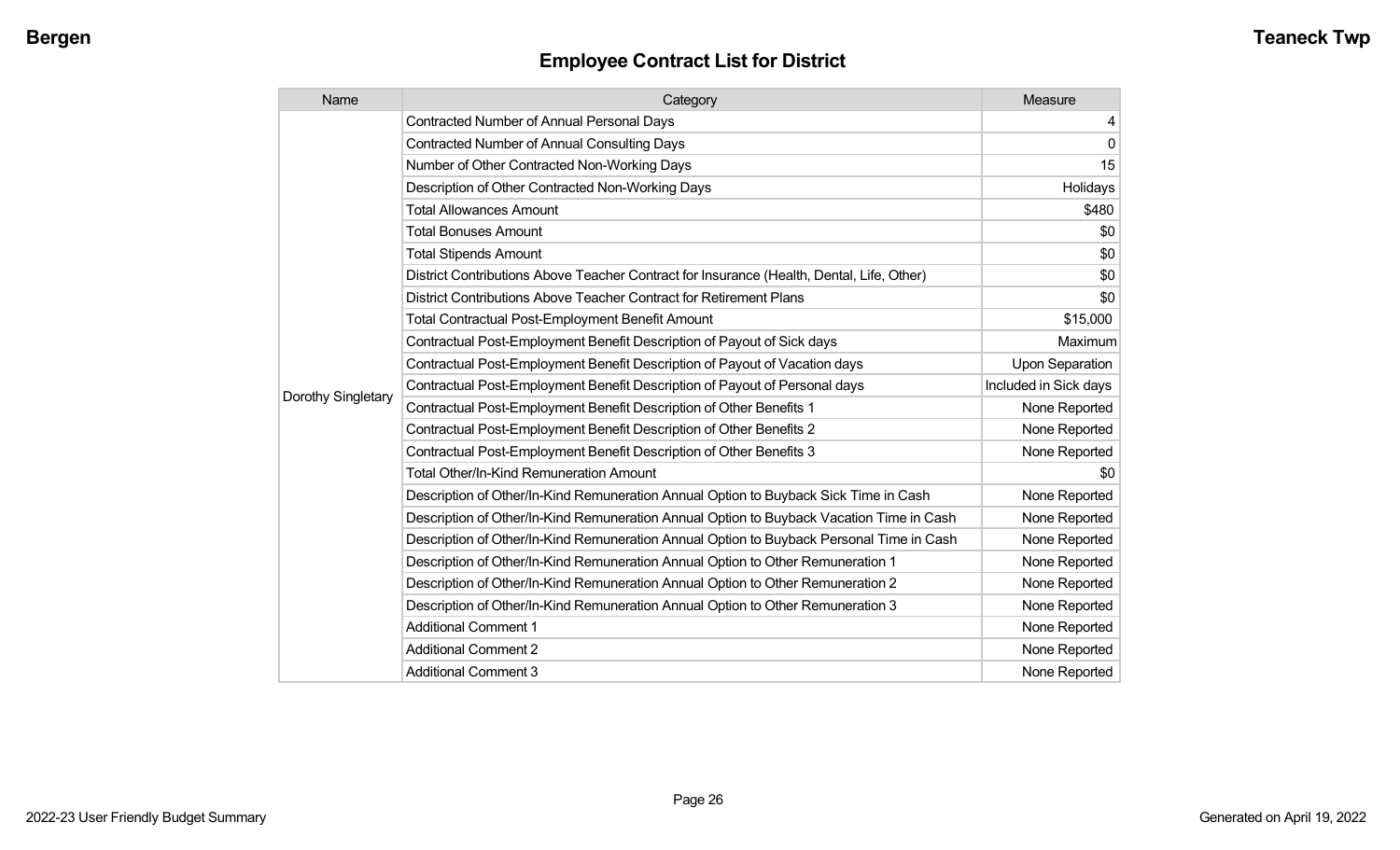| Name         | Category                                                                                  | Measure                   |
|--------------|-------------------------------------------------------------------------------------------|---------------------------|
|              | <b>Job Title</b>                                                                          | Other                     |
|              | Job Title II                                                                              | <b>School Comptroller</b> |
|              | <b>Base Annual Salary Amount</b>                                                          | \$126,072                 |
|              | Full-Time Equivalent (FTE)                                                                | 1.0                       |
|              | Shared with Another District?                                                             | N                         |
|              | <b>Shared County</b>                                                                      | None Reported             |
|              | <b>Shared District</b>                                                                    | None Reported             |
|              | <b>Job Title Other District</b>                                                           | None Reported             |
|              | Member of Collective Bargaining Unit (CBU)?                                               | N                         |
|              | <b>Beginning Date of Contract</b>                                                         | 07/01/21                  |
|              | End Date of Contract                                                                      | 06/30/22                  |
|              | <b>Contracted Number of Annual Work Days</b>                                              | 260                       |
|              | <b>Contracted Number of Annual Vacation Days</b>                                          | 25                        |
|              | <b>Contracted Number of Annual Sick Days</b>                                              | 12                        |
| Karla Starks | <b>Contracted Number of Annual Personal Days</b>                                          | 4                         |
|              | <b>Contracted Number of Annual Consulting Days</b>                                        | $\Omega$                  |
|              | Number of Other Contracted Non-Working Days                                               | 15                        |
|              | Description of Other Contracted Non-Working Days                                          | Holidays                  |
|              | <b>Total Allowances Amount</b>                                                            | \$6,700                   |
|              | <b>Total Bonuses Amount</b>                                                               | \$0                       |
|              | <b>Total Stipends Amount</b>                                                              | \$0                       |
|              | District Contributions Above Teacher Contract for Insurance (Health, Dental, Life, Other) | \$0                       |
|              | District Contributions Above Teacher Contract for Retirement Plans                        | \$0                       |
|              | <b>Total Contractual Post-Employment Benefit Amount</b>                                   | \$20,000                  |
|              | Contractual Post-Employment Benefit Description of Payout of Sick days                    | Maximum                   |
|              | Contractual Post-Employment Benefit Description of Payout of Vacation days                | <b>Upon Separation</b>    |
|              | Contractual Post-Employment Benefit Description of Payout of Personal days                | Included in Sick days     |
|              | Contractual Post-Employment Benefit Description of Other Benefits 1                       | None Reported             |
|              | Contractual Post-Employment Benefit Description of Other Benefits 2                       | None Reported             |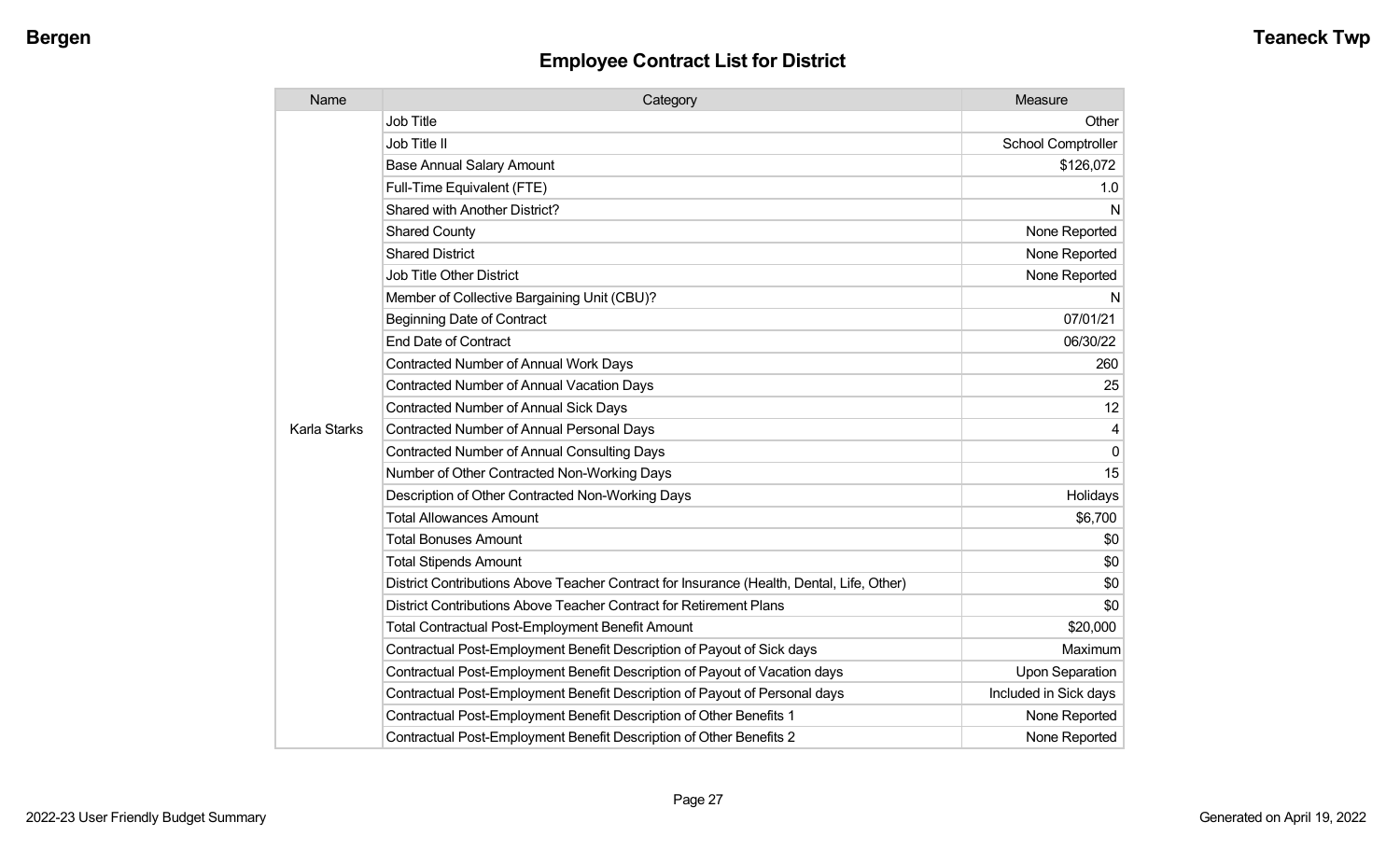| Name                | Category                                                                                 | Measure                         |
|---------------------|------------------------------------------------------------------------------------------|---------------------------------|
|                     | Contractual Post-Employment Benefit Description of Other Benefits 3                      | None Reported                   |
|                     | <b>Total Other/In-Kind Remuneration Amount</b>                                           | \$0                             |
|                     | Description of Other/In-Kind Remuneration Annual Option to Buyback Sick Time in Cash     | None Reported                   |
|                     | Description of Other/In-Kind Remuneration Annual Option to Buyback Vacation Time in Cash | None Reported                   |
|                     | Description of Other/In-Kind Remuneration Annual Option to Buyback Personal Time in Cash | None Reported                   |
| <b>Karla Starks</b> | Description of Other/In-Kind Remuneration Annual Option to Other Remuneration 1          | None Reported                   |
|                     | Description of Other/In-Kind Remuneration Annual Option to Other Remuneration 2          | None Reported                   |
|                     | Description of Other/In-Kind Remuneration Annual Option to Other Remuneration 3          | None Reported                   |
|                     | <b>Additional Comment 1</b>                                                              | None Reported                   |
|                     | <b>Additional Comment 2</b>                                                              | None Reported                   |
|                     | <b>Additional Comment 3</b>                                                              | None Reported                   |
|                     | <b>Job Title</b>                                                                         | <b>Assistant Superintendent</b> |
|                     | Job Title II                                                                             | Asst. Superintendent            |
|                     | <b>Base Annual Salary Amount</b>                                                         | \$180,000                       |
|                     | Full-Time Equivalent (FTE)                                                               | 1.0                             |
|                     | Shared with Another District?                                                            | N                               |
|                     | <b>Shared County</b>                                                                     | None Reported                   |
|                     | <b>Shared District</b>                                                                   | None Reported                   |
|                     | <b>Job Title Other District</b>                                                          | None Reported                   |
|                     | Member of Collective Bargaining Unit (CBU)?                                              | N                               |
| Kim Buxenbaum       | <b>Beginning Date of Contract</b>                                                        | 08/03/21                        |
|                     | <b>End Date of Contract</b>                                                              | 06/30/22                        |
|                     | Contracted Number of Annual Work Days                                                    | 260                             |
|                     | <b>Contracted Number of Annual Vacation Days</b>                                         | 25                              |
|                     | <b>Contracted Number of Annual Sick Days</b>                                             | 12                              |
|                     | <b>Contracted Number of Annual Personal Days</b>                                         |                                 |
|                     | <b>Contracted Number of Annual Consulting Days</b>                                       | $\Omega$                        |
|                     | Number of Other Contracted Non-Working Days                                              | 15                              |
|                     | Description of Other Contracted Non-Working Days                                         | Holidays                        |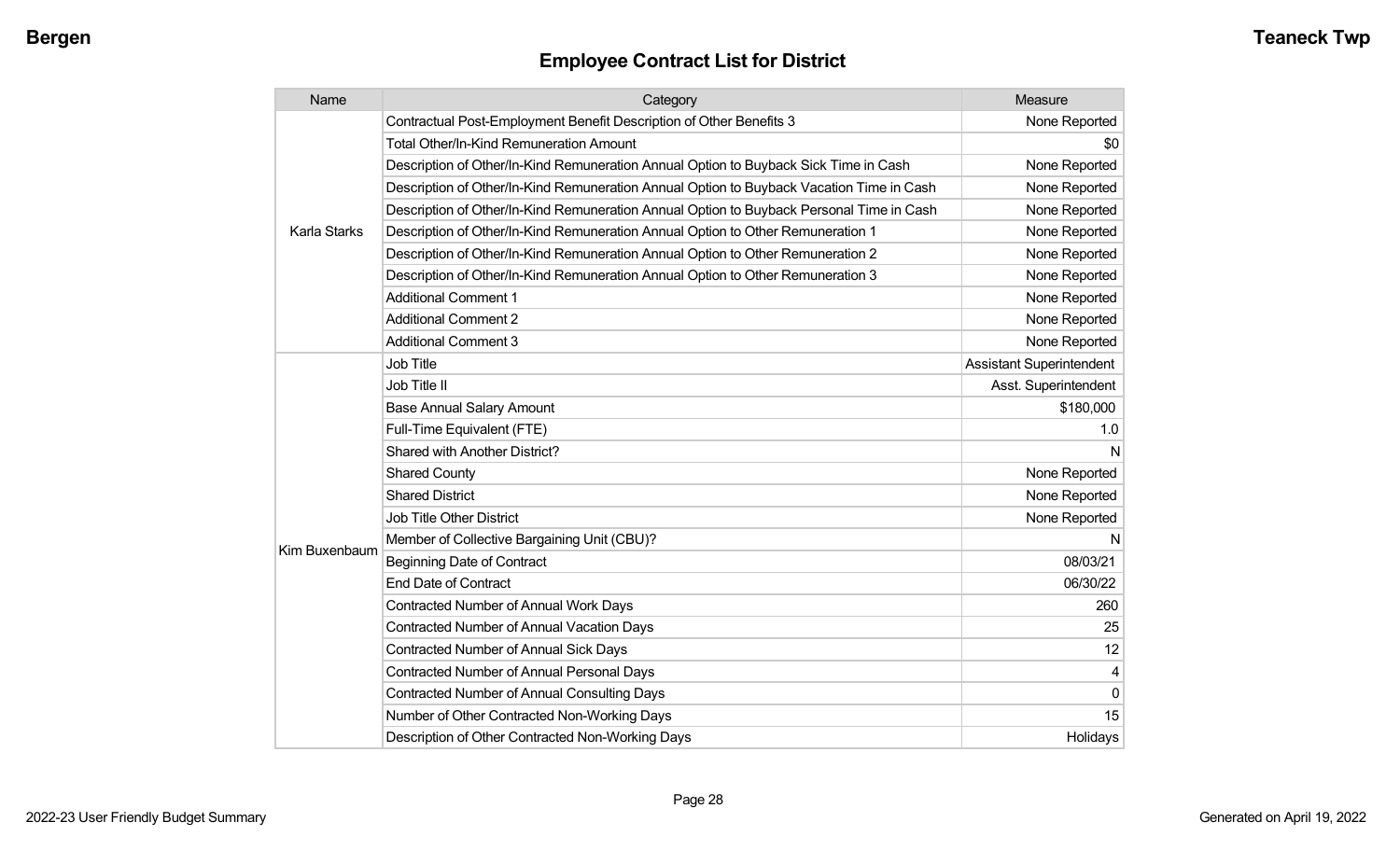| Name          | Category                                                                                  | Measure                    |
|---------------|-------------------------------------------------------------------------------------------|----------------------------|
|               | <b>Total Allowances Amount</b>                                                            | \$11,400                   |
|               | <b>Total Bonuses Amount</b>                                                               | \$0                        |
|               | <b>Total Stipends Amount</b>                                                              | \$0                        |
|               | District Contributions Above Teacher Contract for Insurance (Health, Dental, Life, Other) | \$10,300                   |
|               | District Contributions Above Teacher Contract for Retirement Plans                        | \$0                        |
|               | Total Contractual Post-Employment Benefit Amount                                          | \$15,000                   |
|               | Contractual Post-Employment Benefit Description of Payout of Sick days                    | Maximum                    |
|               | Contractual Post-Employment Benefit Description of Payout of Vacation days                | <b>Upon Separation</b>     |
|               | Contractual Post-Employment Benefit Description of Payout of Personal days                | Included in Sick days      |
|               | Contractual Post-Employment Benefit Description of Other Benefits 1                       | None Reported              |
| Kim Buxenbaum | Contractual Post-Employment Benefit Description of Other Benefits 2                       | None Reported              |
|               | Contractual Post-Employment Benefit Description of Other Benefits 3                       | None Reported              |
|               | <b>Total Other/In-Kind Remuneration Amount</b>                                            | \$0                        |
|               | Description of Other/In-Kind Remuneration Annual Option to Buyback Sick Time in Cash      | None Reported              |
|               | Description of Other/In-Kind Remuneration Annual Option to Buyback Vacation Time in Cash  | None Reported              |
|               | Description of Other/In-Kind Remuneration Annual Option to Buyback Personal Time in Cash  | None Reported              |
|               | Description of Other/In-Kind Remuneration Annual Option to Other Remuneration 1           | None Reported              |
|               | Description of Other/In-Kind Remuneration Annual Option to Other Remuneration 2           | None Reported              |
|               | Description of Other/In-Kind Remuneration Annual Option to Other Remuneration 3           | None Reported              |
|               | <b>Additional Comment 1</b>                                                               | None Reported              |
|               | <b>Additional Comment 2</b>                                                               | None Reported              |
|               | <b>Additional Comment 3</b>                                                               | None Reported              |
|               | <b>Job Title</b>                                                                          | <b>Executive Assistant</b> |
| Linda Kuhran  | Job Title II                                                                              | None Reported              |
|               | <b>Base Annual Salary Amount</b>                                                          | \$114,258                  |
|               | Full-Time Equivalent (FTE)                                                                | 1.0                        |
|               | Shared with Another District?                                                             | N                          |
|               | <b>Shared County</b>                                                                      | None Reported              |
|               | <b>Shared District</b>                                                                    | None Reported              |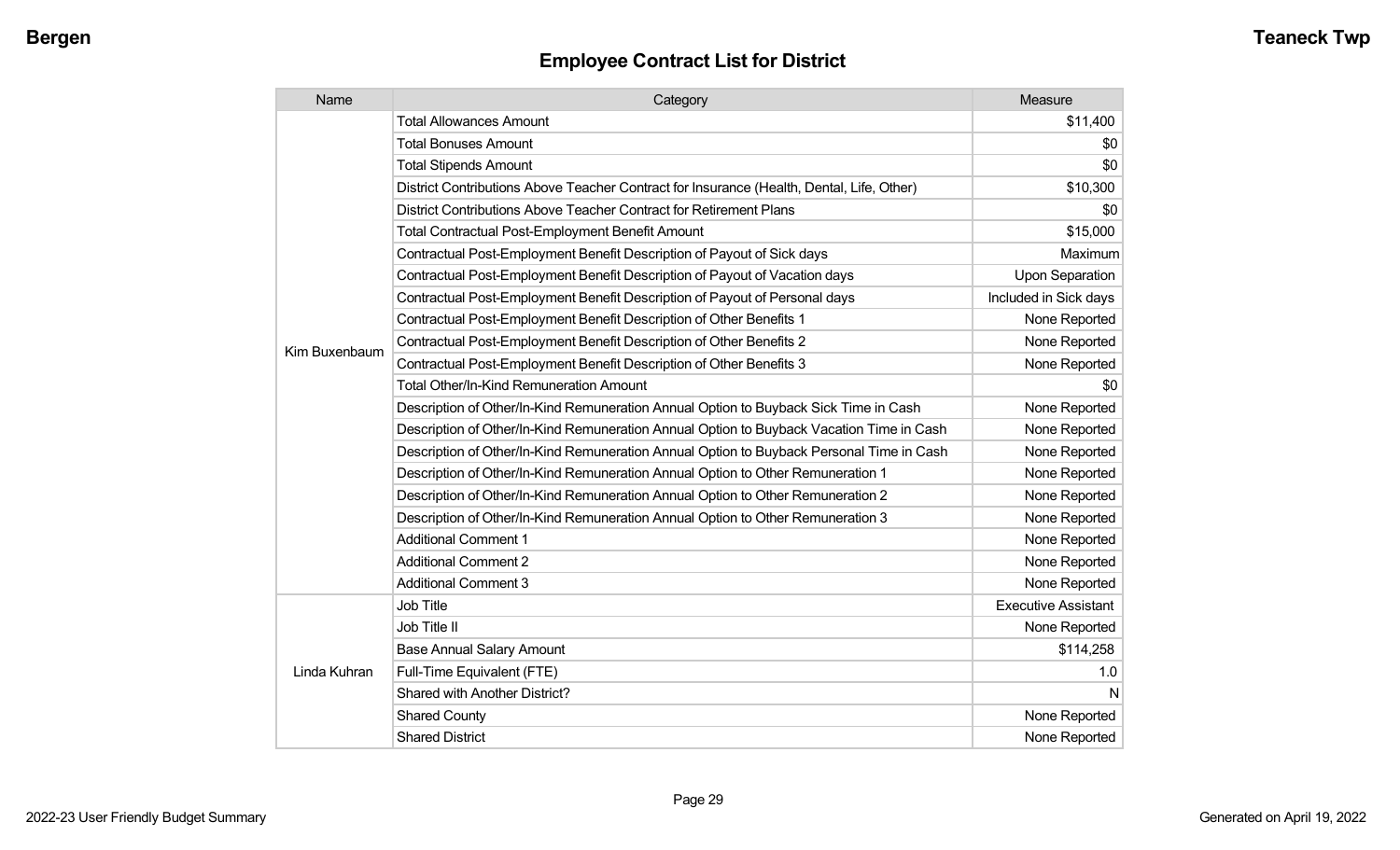| Name         | Category                                                                                  | Measure                |
|--------------|-------------------------------------------------------------------------------------------|------------------------|
|              | <b>Job Title Other District</b>                                                           | None Reported          |
|              | Member of Collective Bargaining Unit (CBU)?                                               | N                      |
|              | <b>Beginning Date of Contract</b>                                                         | 07/01/21               |
|              | <b>End Date of Contract</b>                                                               | 06/30/22               |
|              | Contracted Number of Annual Work Days                                                     | 260                    |
|              | <b>Contracted Number of Annual Vacation Days</b>                                          | 25                     |
|              | <b>Contracted Number of Annual Sick Days</b>                                              | 12                     |
|              | <b>Contracted Number of Annual Personal Days</b>                                          | 4                      |
|              | <b>Contracted Number of Annual Consulting Days</b>                                        | $\Omega$               |
|              | Number of Other Contracted Non-Working Days                                               | 15                     |
|              | Description of Other Contracted Non-Working Days                                          | Holidays               |
|              | <b>Total Allowances Amount</b>                                                            | \$0                    |
|              | <b>Total Bonuses Amount</b>                                                               | \$0                    |
|              | <b>Total Stipends Amount</b>                                                              | \$0                    |
| Linda Kuhran | District Contributions Above Teacher Contract for Insurance (Health, Dental, Life, Other) | \$0                    |
|              | District Contributions Above Teacher Contract for Retirement Plans                        | \$0                    |
|              | <b>Total Contractual Post-Employment Benefit Amount</b>                                   | \$20,000               |
|              | Contractual Post-Employment Benefit Description of Payout of Sick days                    | Maximum                |
|              | Contractual Post-Employment Benefit Description of Payout of Vacation days                | <b>Upon Separation</b> |
|              | Contractual Post-Employment Benefit Description of Payout of Personal days                | Included in sick days  |
|              | Contractual Post-Employment Benefit Description of Other Benefits 1                       | None Reported          |
|              | Contractual Post-Employment Benefit Description of Other Benefits 2                       | None Reported          |
|              | Contractual Post-Employment Benefit Description of Other Benefits 3                       | None Reported          |
|              | Total Other/In-Kind Remuneration Amount                                                   | \$0                    |
|              | Description of Other/In-Kind Remuneration Annual Option to Buyback Sick Time in Cash      | None Reported          |
|              | Description of Other/In-Kind Remuneration Annual Option to Buyback Vacation Time in Cash  | None Reported          |
|              | Description of Other/In-Kind Remuneration Annual Option to Buyback Personal Time in Cash  | None Reported          |
|              | Description of Other/In-Kind Remuneration Annual Option to Other Remuneration 1           | None Reported          |
|              | Description of Other/In-Kind Remuneration Annual Option to Other Remuneration 2           | None Reported          |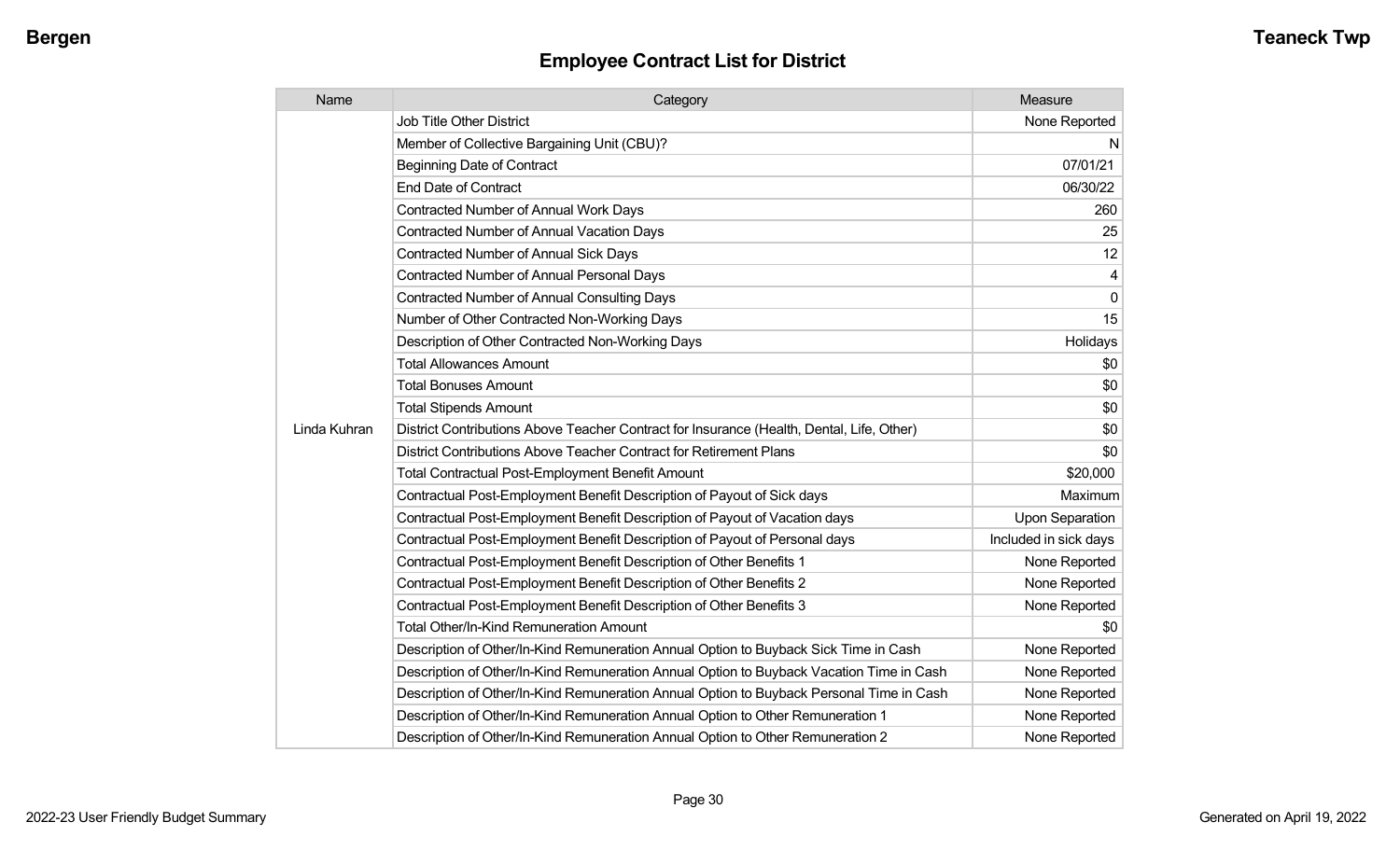| Name                   | Category                                                                                  | Measure                       |
|------------------------|-------------------------------------------------------------------------------------------|-------------------------------|
| Linda Kuhran           | Description of Other/In-Kind Remuneration Annual Option to Other Remuneration 3           | None Reported                 |
|                        | <b>Additional Comment 1</b>                                                               | None Reported                 |
|                        | <b>Additional Comment 2</b>                                                               | None Reported                 |
|                        | <b>Additional Comment 3</b>                                                               | None Reported                 |
|                        | Job Title                                                                                 | Other                         |
|                        | Job Title II                                                                              | <b>Business Administrator</b> |
|                        | <b>Base Annual Salary Amount</b>                                                          | \$185,400                     |
|                        | Full-Time Equivalent (FTE)                                                                | 1.0                           |
|                        | Shared with Another District?                                                             | N                             |
|                        | <b>Shared County</b>                                                                      | None Reported                 |
|                        | <b>Shared District</b>                                                                    | None Reported                 |
|                        | <b>Job Title Other District</b>                                                           | None Reported                 |
|                        | Member of Collective Bargaining Unit (CBU)?                                               | N                             |
|                        | <b>Beginning Date of Contract</b>                                                         | 07/01/21                      |
|                        | <b>End Date of Contract</b>                                                               | 06/30/22                      |
|                        | Contracted Number of Annual Work Days                                                     | 260                           |
| <b>Melissa Simmons</b> | Contracted Number of Annual Vacation Days                                                 | 25                            |
|                        | <b>Contracted Number of Annual Sick Days</b>                                              | 12                            |
|                        | Contracted Number of Annual Personal Days                                                 | 4                             |
|                        | <b>Contracted Number of Annual Consulting Days</b>                                        | $\overline{0}$                |
|                        | Number of Other Contracted Non-Working Days                                               | 15                            |
|                        | Description of Other Contracted Non-Working Days                                          | Holidays                      |
|                        | <b>Total Allowances Amount</b>                                                            | \$6,000                       |
|                        | <b>Total Bonuses Amount</b>                                                               | \$0                           |
|                        | <b>Total Stipends Amount</b>                                                              | \$0                           |
|                        | District Contributions Above Teacher Contract for Insurance (Health, Dental, Life, Other) | \$10,300                      |
|                        | District Contributions Above Teacher Contract for Retirement Plans                        | \$0                           |
|                        | <b>Total Contractual Post-Employment Benefit Amount</b>                                   | \$15,000                      |
|                        | Contractual Post-Employment Benefit Description of Payout of Sick days                    | Maximum                       |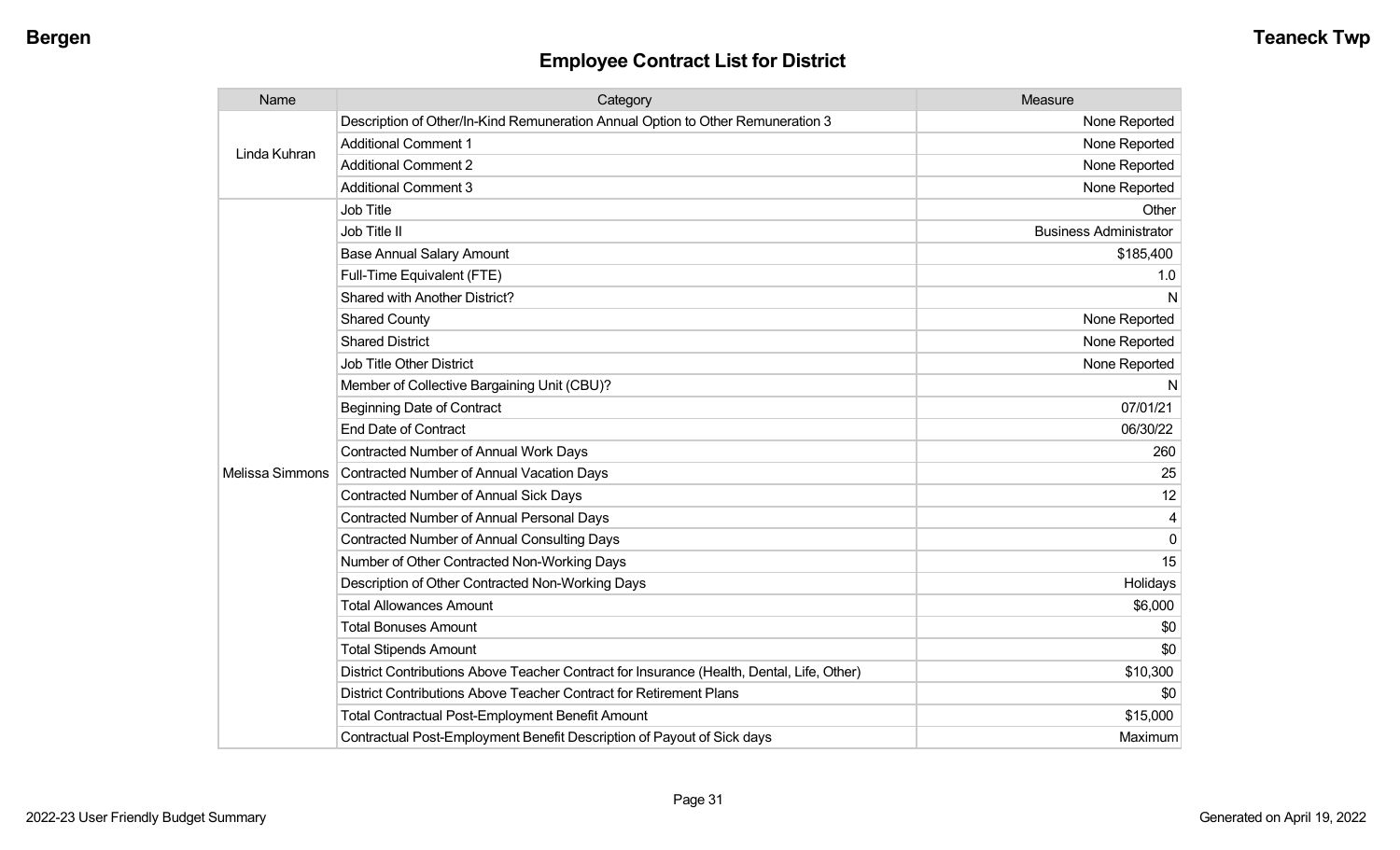| Name                  | Category                                                                                 | Measure                                 |
|-----------------------|------------------------------------------------------------------------------------------|-----------------------------------------|
|                       | Contractual Post-Employment Benefit Description of Payout of Vacation days               | Upon Separation                         |
|                       | Contractual Post-Employment Benefit Description of Payout of Personal days               | Included in Sick days                   |
|                       | Contractual Post-Employment Benefit Description of Other Benefits 1                      | None Reported                           |
|                       | Contractual Post-Employment Benefit Description of Other Benefits 2                      | None Reported                           |
|                       | Contractual Post-Employment Benefit Description of Other Benefits 3                      | None Reported                           |
|                       | <b>Total Other/In-Kind Remuneration Amount</b>                                           | \$0                                     |
|                       | Description of Other/In-Kind Remuneration Annual Option to Buyback Sick Time in Cash     | None Reported                           |
| Melissa Simmons       | Description of Other/In-Kind Remuneration Annual Option to Buyback Vacation Time in Cash | None Reported                           |
|                       | Description of Other/In-Kind Remuneration Annual Option to Buyback Personal Time in Cash | None Reported                           |
|                       | Description of Other/In-Kind Remuneration Annual Option to Other Remuneration 1          | None Reported                           |
|                       | Description of Other/In-Kind Remuneration Annual Option to Other Remuneration 2          | None Reported                           |
|                       | Description of Other/In-Kind Remuneration Annual Option to Other Remuneration 3          | None Reported                           |
|                       | <b>Additional Comment 1</b>                                                              | None Reported                           |
|                       | <b>Additional Comment 2</b>                                                              | None Reported                           |
|                       | <b>Additional Comment 3</b>                                                              | None Reported                           |
|                       | Job Title                                                                                | Coordinator/Director/Manager/Supervisor |
|                       | Job Title II                                                                             | <b>Technology Director</b>              |
|                       | <b>Base Annual Salary Amount</b>                                                         | \$119,032                               |
|                       | Full-Time Equivalent (FTE)                                                               | 1.0                                     |
|                       | Shared with Another District?                                                            | N                                       |
|                       | <b>Shared County</b>                                                                     | None Reported                           |
|                       | <b>Shared District</b>                                                                   | None Reported                           |
| <b>Mohammed Saleh</b> | Job Title Other District                                                                 | None Reported                           |
|                       | Member of Collective Bargaining Unit (CBU)?                                              | N                                       |
|                       | <b>Beginning Date of Contract</b>                                                        | 07/01/21                                |
|                       | <b>End Date of Contract</b>                                                              | 02/11/22                                |
|                       | Contracted Number of Annual Work Days                                                    | 260                                     |
|                       | Contracted Number of Annual Vacation Days                                                | 25                                      |
|                       | <b>Contracted Number of Annual Sick Days</b>                                             | 12                                      |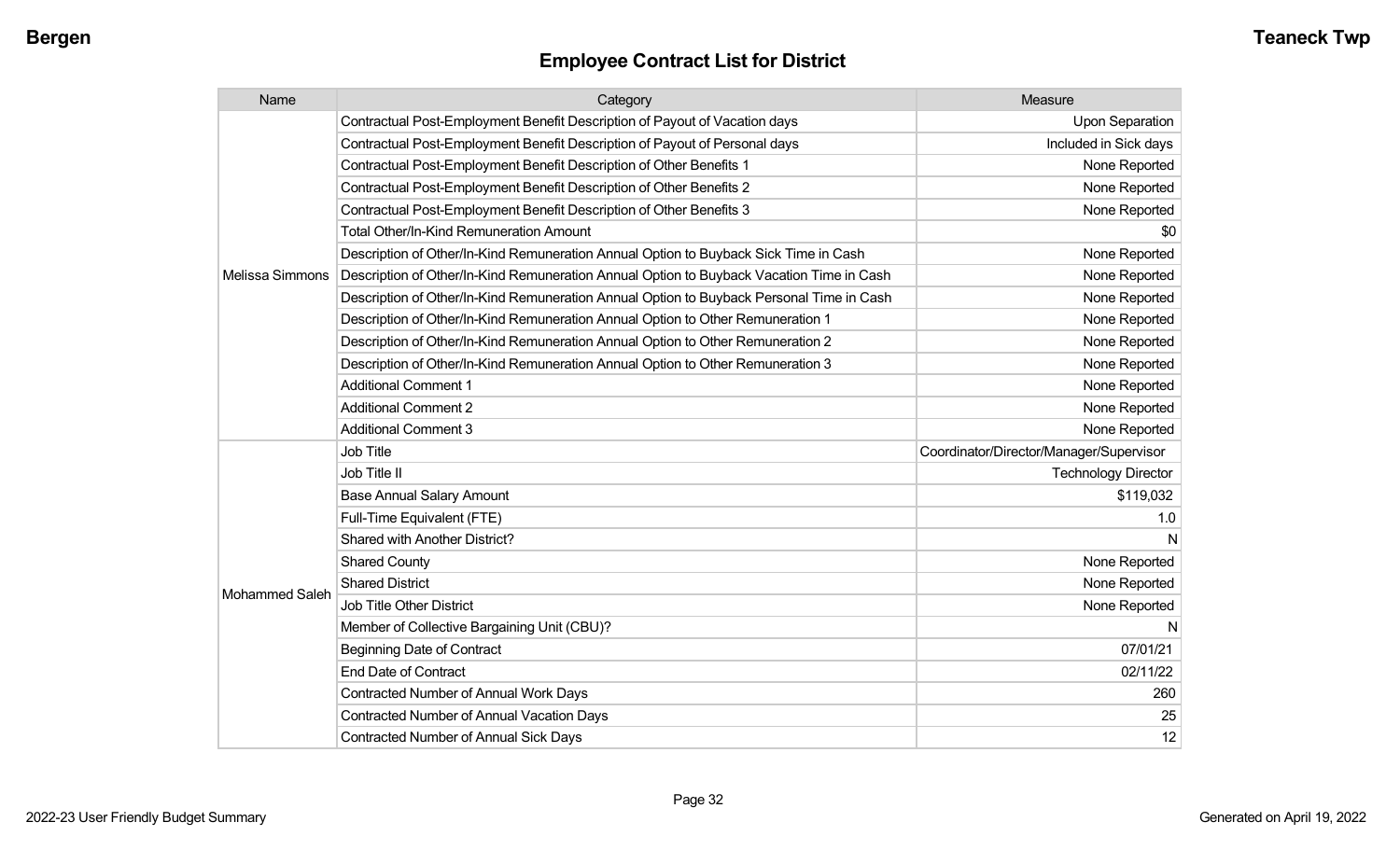| Name                  | Category                                                                                  | Measure               |
|-----------------------|-------------------------------------------------------------------------------------------|-----------------------|
|                       | <b>Contracted Number of Annual Personal Days</b>                                          | 4                     |
|                       | <b>Contracted Number of Annual Consulting Days</b>                                        | $\mathbf{0}$          |
|                       | Number of Other Contracted Non-Working Days                                               | 15                    |
|                       | Description of Other Contracted Non-Working Days                                          | Holidays              |
|                       | <b>Total Allowances Amount</b>                                                            | \$3,000               |
|                       | <b>Total Bonuses Amount</b>                                                               | \$0                   |
|                       | <b>Total Stipends Amount</b>                                                              | \$0                   |
|                       | District Contributions Above Teacher Contract for Insurance (Health, Dental, Life, Other) | \$1,594               |
|                       | District Contributions Above Teacher Contract for Retirement Plans                        | \$0                   |
|                       | <b>Total Contractual Post-Employment Benefit Amount</b>                                   | \$15,000              |
|                       | Contractual Post-Employment Benefit Description of Payout of Sick days                    | Maximum               |
|                       | Contractual Post-Employment Benefit Description of Payout of Vacation days                | Upon Separation       |
| <b>Mohammed Saleh</b> | Contractual Post-Employment Benefit Description of Payout of Personal days                | Included in Sick days |
|                       | Contractual Post-Employment Benefit Description of Other Benefits 1                       | None Reported         |
|                       | Contractual Post-Employment Benefit Description of Other Benefits 2                       | None Reported         |
|                       | Contractual Post-Employment Benefit Description of Other Benefits 3                       | None Reported         |
|                       | <b>Total Other/In-Kind Remuneration Amount</b>                                            | \$0                   |
|                       | Description of Other/In-Kind Remuneration Annual Option to Buyback Sick Time in Cash      | None Reported         |
|                       | Description of Other/In-Kind Remuneration Annual Option to Buyback Vacation Time in Cash  | None Reported         |
|                       | Description of Other/In-Kind Remuneration Annual Option to Buyback Personal Time in Cash  | None Reported         |
|                       | Description of Other/In-Kind Remuneration Annual Option to Other Remuneration 1           | None Reported         |
|                       | Description of Other/In-Kind Remuneration Annual Option to Other Remuneration 2           | None Reported         |
|                       | Description of Other/In-Kind Remuneration Annual Option to Other Remuneration 3           | None Reported         |
|                       | <b>Additional Comment 1</b>                                                               | None Reported         |
|                       | <b>Additional Comment 2</b>                                                               | None Reported         |
|                       | <b>Additional Comment 3</b>                                                               | None Reported         |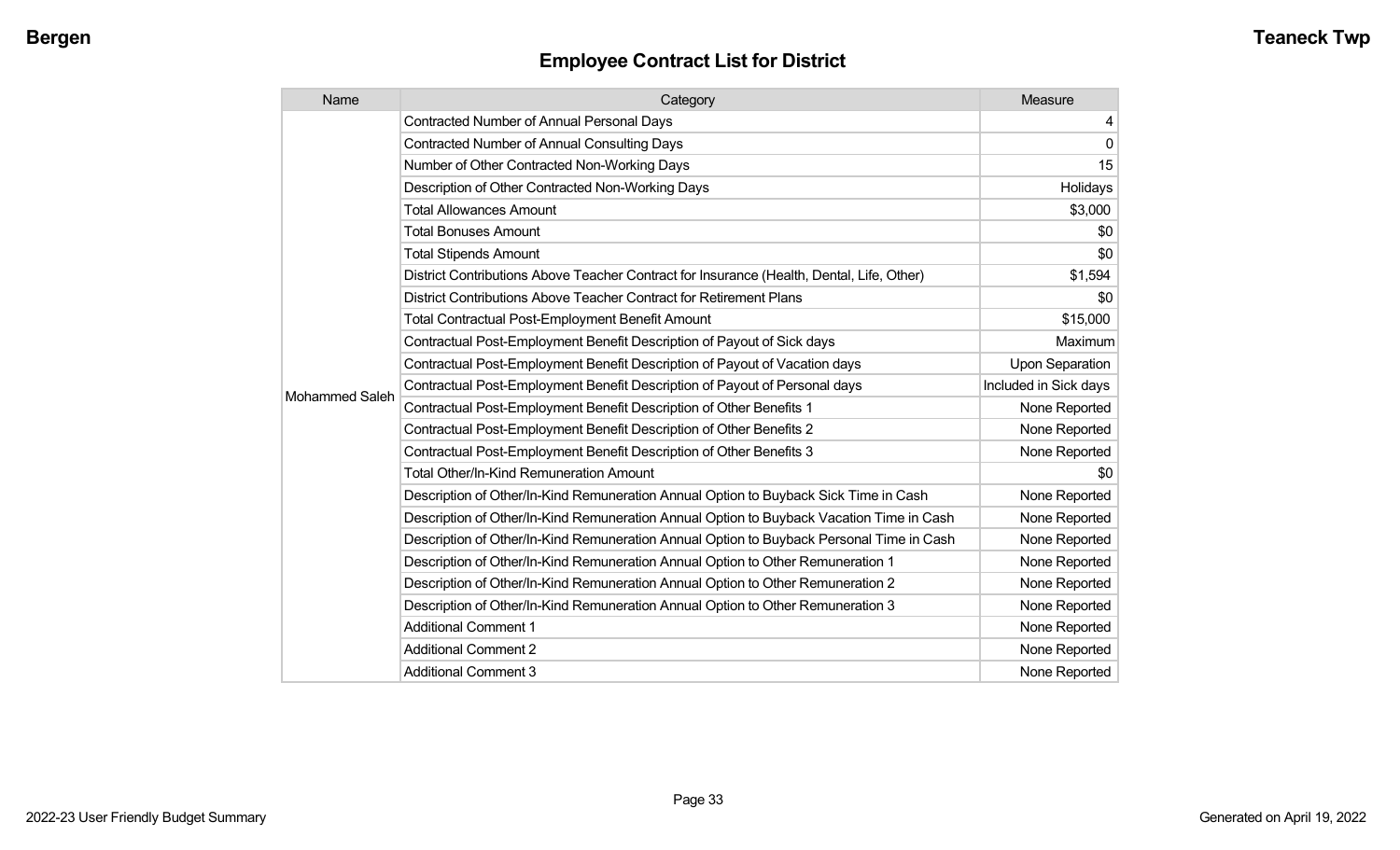| Name        | Category                                                                                  | Measure                     |
|-------------|-------------------------------------------------------------------------------------------|-----------------------------|
|             | Job Title                                                                                 | Other                       |
|             | Job Title II                                                                              | <b>Coordinator Security</b> |
|             | <b>Base Annual Salary Amount</b>                                                          | \$90,500                    |
|             | Full-Time Equivalent (FTE)                                                                | 1.0                         |
|             | Shared with Another District?                                                             | N                           |
|             | <b>Shared County</b>                                                                      | None Reported               |
|             | <b>Shared District</b>                                                                    | None Reported               |
|             | <b>Job Title Other District</b>                                                           | None Reported               |
|             | Member of Collective Bargaining Unit (CBU)?                                               | N                           |
|             | <b>Beginning Date of Contract</b>                                                         | 07/01/21                    |
|             | <b>End Date of Contract</b>                                                               | 06/30/22                    |
|             | <b>Contracted Number of Annual Work Days</b>                                              | 260                         |
|             | Contracted Number of Annual Vacation Days                                                 | 20                          |
|             | <b>Contracted Number of Annual Sick Days</b>                                              | 12                          |
| Paul Morgan | <b>Contracted Number of Annual Personal Days</b>                                          | 4                           |
|             | <b>Contracted Number of Annual Consulting Days</b>                                        | $\mathbf{0}$                |
|             | Number of Other Contracted Non-Working Days                                               | 15                          |
|             | Description of Other Contracted Non-Working Days                                          | Holidays                    |
|             | <b>Total Allowances Amount</b>                                                            | \$5,900                     |
|             | <b>Total Bonuses Amount</b>                                                               | \$0                         |
|             | <b>Total Stipends Amount</b>                                                              | \$0                         |
|             | District Contributions Above Teacher Contract for Insurance (Health, Dental, Life, Other) | \$1,594                     |
|             | District Contributions Above Teacher Contract for Retirement Plans                        | \$0                         |
|             | <b>Total Contractual Post-Employment Benefit Amount</b>                                   | \$15,000                    |
|             | Contractual Post-Employment Benefit Description of Payout of Sick days                    | Maximum                     |
|             | Contractual Post-Employment Benefit Description of Payout of Vacation days                | <b>Upon Separation</b>      |
|             | Contractual Post-Employment Benefit Description of Payout of Personal days                | included in Sick days       |
|             | Contractual Post-Employment Benefit Description of Other Benefits 1                       | None Reported               |
|             | Contractual Post-Employment Benefit Description of Other Benefits 2                       | None Reported               |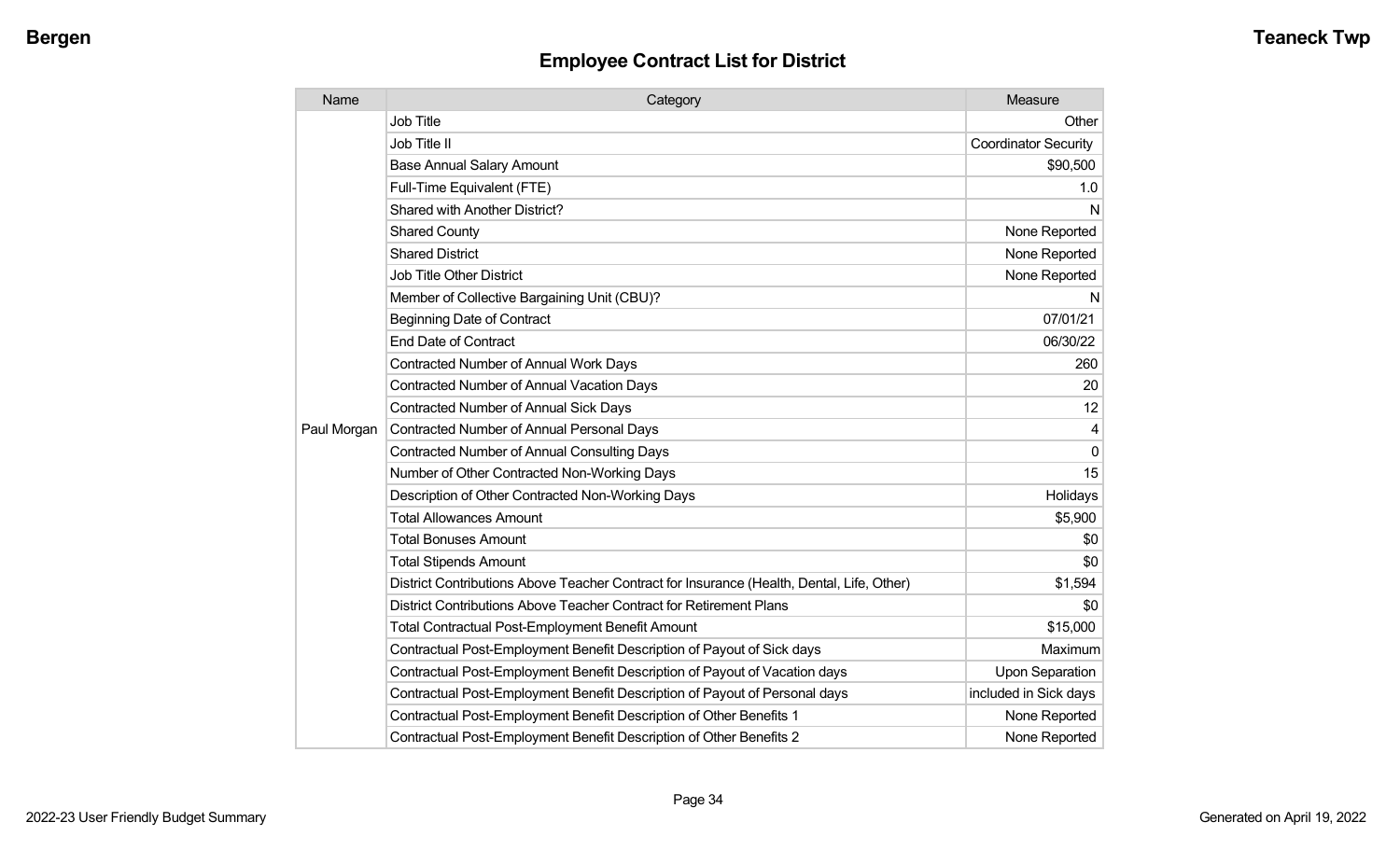| Name         | Category                                                                                 | Measure                    |
|--------------|------------------------------------------------------------------------------------------|----------------------------|
|              | Contractual Post-Employment Benefit Description of Other Benefits 3                      | None Reported              |
|              | Total Other/In-Kind Remuneration Amount                                                  | \$0                        |
|              | Description of Other/In-Kind Remuneration Annual Option to Buyback Sick Time in Cash     | None Reported              |
|              | Description of Other/In-Kind Remuneration Annual Option to Buyback Vacation Time in Cash | None Reported              |
|              | Description of Other/In-Kind Remuneration Annual Option to Buyback Personal Time in Cash | None Reported              |
| Paul Morgan  | Description of Other/In-Kind Remuneration Annual Option to Other Remuneration 1          | None Reported              |
|              | Description of Other/In-Kind Remuneration Annual Option to Other Remuneration 2          | None Reported              |
|              | Description of Other/In-Kind Remuneration Annual Option to Other Remuneration 3          | None Reported              |
|              | <b>Additional Comment 1</b>                                                              | None Reported              |
|              | <b>Additional Comment 2</b>                                                              | None Reported              |
|              | <b>Additional Comment 3</b>                                                              | None Reported              |
|              | <b>Job Title</b>                                                                         | <b>Executive Assistant</b> |
|              | Job Title II                                                                             | None Reported              |
|              | <b>Base Annual Salary Amount</b>                                                         | \$75,000                   |
|              | Full-Time Equivalent (FTE)                                                               | 1.0                        |
|              | Shared with Another District?                                                            | N                          |
|              | <b>Shared County</b>                                                                     | None Reported              |
|              | <b>Shared District</b>                                                                   | None Reported              |
|              | <b>Job Title Other District</b>                                                          | None Reported              |
|              | Member of Collective Bargaining Unit (CBU)?                                              | N                          |
| Simone Clark | <b>Beginning Date of Contract</b>                                                        | 07/01/21                   |
|              | <b>End Date of Contract</b>                                                              | 06/30/22                   |
|              | <b>Contracted Number of Annual Work Days</b>                                             | 260                        |
|              | <b>Contracted Number of Annual Vacation Days</b>                                         | 20                         |
|              | <b>Contracted Number of Annual Sick Days</b>                                             | 12                         |
|              | <b>Contracted Number of Annual Personal Days</b>                                         |                            |
|              | Contracted Number of Annual Consulting Days                                              | $\Omega$                   |
|              | Number of Other Contracted Non-Working Days                                              | 15                         |
|              | Description of Other Contracted Non-Working Days                                         | Holidays                   |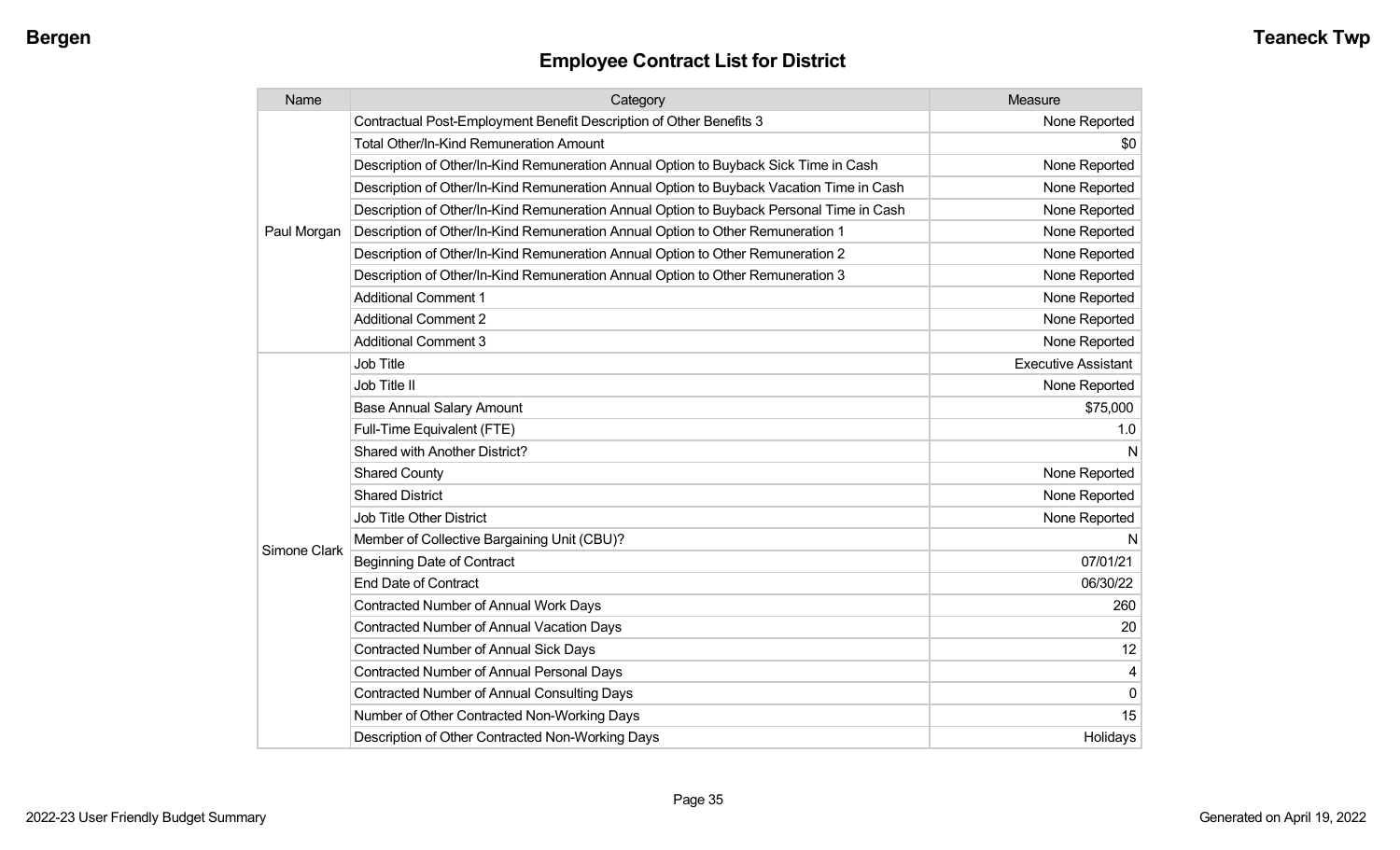| Name                | Category                                                                                  | Measure                                 |
|---------------------|-------------------------------------------------------------------------------------------|-----------------------------------------|
|                     | <b>Total Allowances Amount</b>                                                            | \$0                                     |
|                     | <b>Total Bonuses Amount</b>                                                               | \$0                                     |
|                     | <b>Total Stipends Amount</b>                                                              | \$0                                     |
|                     | District Contributions Above Teacher Contract for Insurance (Health, Dental, Life, Other) | \$0                                     |
|                     | District Contributions Above Teacher Contract for Retirement Plans                        | \$0                                     |
|                     | <b>Total Contractual Post-Employment Benefit Amount</b>                                   | \$15,000                                |
|                     | Contractual Post-Employment Benefit Description of Payout of Sick days                    | Maximum                                 |
|                     | Contractual Post-Employment Benefit Description of Payout of Vacation days                | <b>Upon Separation</b>                  |
|                     | Contractual Post-Employment Benefit Description of Payout of Personal days                | Included in Sick days                   |
|                     | Contractual Post-Employment Benefit Description of Other Benefits 1                       | None Reported                           |
| Simone Clark        | Contractual Post-Employment Benefit Description of Other Benefits 2                       | None Reported                           |
|                     | Contractual Post-Employment Benefit Description of Other Benefits 3                       | None Reported                           |
|                     | Total Other/In-Kind Remuneration Amount                                                   | \$0                                     |
|                     | Description of Other/In-Kind Remuneration Annual Option to Buyback Sick Time in Cash      | None Reported                           |
|                     | Description of Other/In-Kind Remuneration Annual Option to Buyback Vacation Time in Cash  | None Reported                           |
|                     | Description of Other/In-Kind Remuneration Annual Option to Buyback Personal Time in Cash  | None Reported                           |
|                     | Description of Other/In-Kind Remuneration Annual Option to Other Remuneration 1           | None Reported                           |
|                     | Description of Other/In-Kind Remuneration Annual Option to Other Remuneration 2           | None Reported                           |
|                     | Description of Other/In-Kind Remuneration Annual Option to Other Remuneration 3           | None Reported                           |
|                     | <b>Additional Comment 1</b>                                                               | None Reported                           |
|                     | <b>Additional Comment 2</b>                                                               | None Reported                           |
|                     | <b>Additional Comment 3</b>                                                               | None Reported                           |
|                     | Job Title                                                                                 | <b>Assistant Business Administrator</b> |
|                     | Job Title II                                                                              | None Reported                           |
|                     | <b>Base Annual Salary Amount</b>                                                          | \$120,000                               |
| <b>Steven Lewis</b> | Full-Time Equivalent (FTE)                                                                | 1.0                                     |
|                     | Shared with Another District?                                                             | N                                       |
|                     | <b>Shared County</b>                                                                      | None Reported                           |
|                     | <b>Shared District</b>                                                                    | None Reported                           |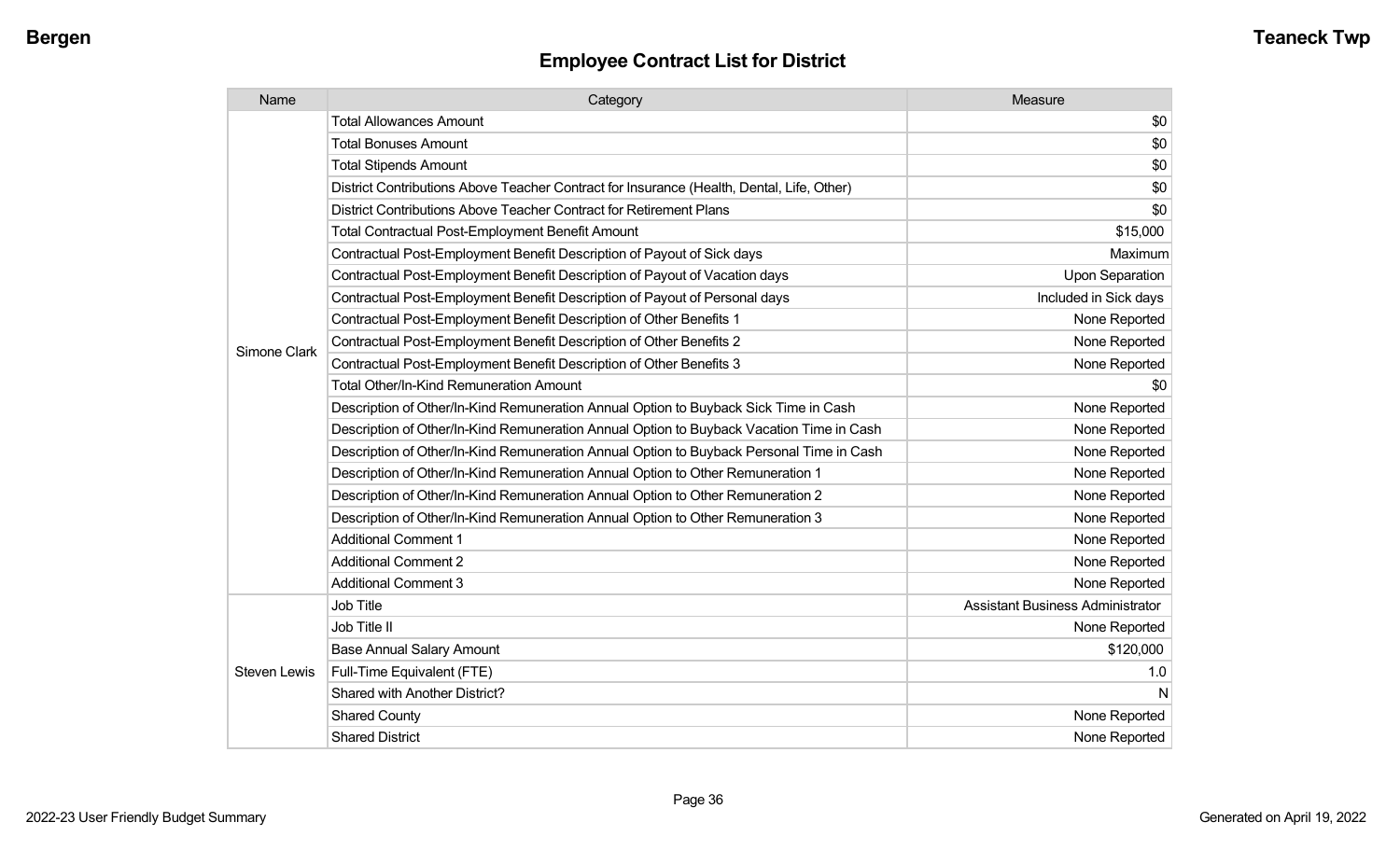| Name                | Category                                                                                  | Measure                |
|---------------------|-------------------------------------------------------------------------------------------|------------------------|
|                     | Job Title Other District                                                                  | None Reported          |
|                     | Member of Collective Bargaining Unit (CBU)?                                               | N                      |
|                     | Beginning Date of Contract                                                                | 07/01/21               |
|                     | <b>End Date of Contract</b>                                                               | 06/30/22               |
|                     | Contracted Number of Annual Work Days                                                     | 260                    |
|                     | <b>Contracted Number of Annual Vacation Days</b>                                          | 20                     |
|                     | <b>Contracted Number of Annual Sick Days</b>                                              | 12                     |
|                     | <b>Contracted Number of Annual Personal Days</b>                                          | 4                      |
|                     | <b>Contracted Number of Annual Consulting Days</b>                                        | 0                      |
|                     | Number of Other Contracted Non-Working Days                                               | 15                     |
|                     | Description of Other Contracted Non-Working Days                                          | Holidays               |
|                     | <b>Total Allowances Amount</b>                                                            | \$2,700                |
|                     | <b>Total Bonuses Amount</b>                                                               | \$0                    |
|                     | <b>Total Stipends Amount</b>                                                              | \$0                    |
| <b>Steven Lewis</b> | District Contributions Above Teacher Contract for Insurance (Health, Dental, Life, Other) | \$0                    |
|                     | District Contributions Above Teacher Contract for Retirement Plans                        | \$0                    |
|                     | <b>Total Contractual Post-Employment Benefit Amount</b>                                   | \$15,000               |
|                     | Contractual Post-Employment Benefit Description of Payout of Sick days                    | Maximum                |
|                     | Contractual Post-Employment Benefit Description of Payout of Vacation days                | <b>Upon Separation</b> |
|                     | Contractual Post-Employment Benefit Description of Payout of Personal days                | Included in Sick days  |
|                     | Contractual Post-Employment Benefit Description of Other Benefits 1                       | None Reported          |
|                     | Contractual Post-Employment Benefit Description of Other Benefits 2                       | None Reported          |
|                     | Contractual Post-Employment Benefit Description of Other Benefits 3                       | None Reported          |
|                     | Total Other/In-Kind Remuneration Amount                                                   | \$0                    |
|                     | Description of Other/In-Kind Remuneration Annual Option to Buyback Sick Time in Cash      | None Reported          |
|                     | Description of Other/In-Kind Remuneration Annual Option to Buyback Vacation Time in Cash  | None Reported          |
|                     | Description of Other/In-Kind Remuneration Annual Option to Buyback Personal Time in Cash  | None Reported          |
|                     | Description of Other/In-Kind Remuneration Annual Option to Other Remuneration 1           | None Reported          |
|                     | Description of Other/In-Kind Remuneration Annual Option to Other Remuneration 2           | None Reported          |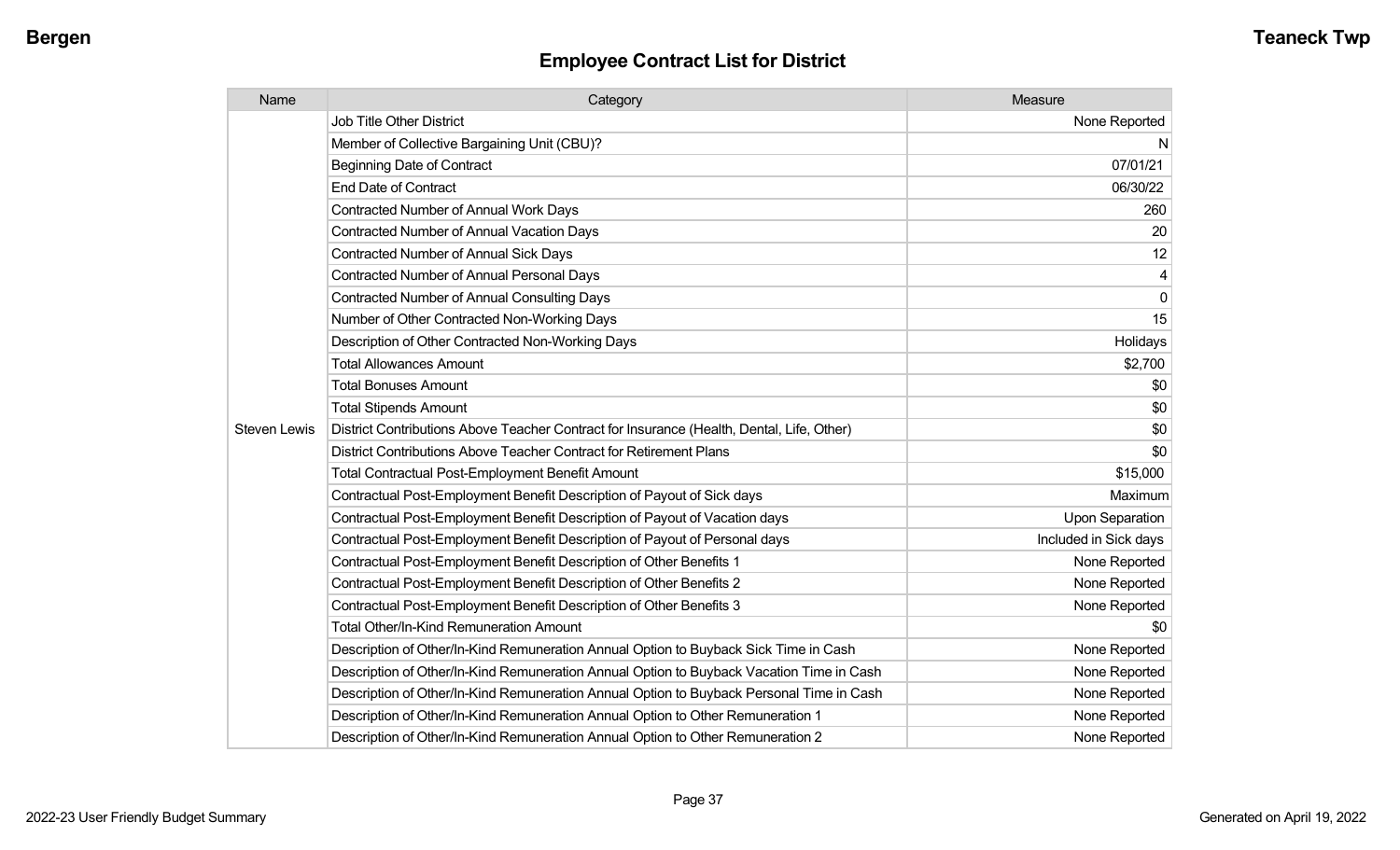| Name                  | Category                                                                                  | Measure                                 |
|-----------------------|-------------------------------------------------------------------------------------------|-----------------------------------------|
| Steven Lewis          | Description of Other/In-Kind Remuneration Annual Option to Other Remuneration 3           | None Reported                           |
|                       | <b>Additional Comment 1</b>                                                               | None Reported                           |
|                       | <b>Additional Comment 2</b>                                                               | None Reported                           |
|                       | <b>Additional Comment 3</b>                                                               | None Reported                           |
|                       | Job Title                                                                                 | Coordinator/Director/Manager/Supervisor |
|                       | Job Title II                                                                              | <b>Director</b>                         |
|                       | <b>Base Annual Salary Amount</b>                                                          | \$102,958                               |
|                       | Full-Time Equivalent (FTE)                                                                | 1.0                                     |
|                       | Shared with Another District?                                                             | N                                       |
|                       | <b>Shared County</b>                                                                      | None Reported                           |
|                       | <b>Shared District</b>                                                                    | None Reported                           |
|                       | <b>Job Title Other District</b>                                                           | None Reported                           |
|                       | Member of Collective Bargaining Unit (CBU)?                                               | N                                       |
| <b>Teresa Corallo</b> | <b>Beginning Date of Contract</b>                                                         | 07/01/21                                |
|                       | <b>End Date of Contract</b>                                                               | 06/30/22                                |
|                       | Contracted Number of Annual Work Days                                                     | 260                                     |
|                       | Contracted Number of Annual Vacation Days                                                 | 25                                      |
|                       | Contracted Number of Annual Sick Days                                                     | 12                                      |
|                       | <b>Contracted Number of Annual Personal Days</b>                                          |                                         |
|                       | <b>Contracted Number of Annual Consulting Days</b>                                        | $\Omega$                                |
|                       | Number of Other Contracted Non-Working Days                                               | 15                                      |
|                       | Description of Other Contracted Non-Working Days                                          | Holidays                                |
|                       | <b>Total Allowances Amount</b>                                                            | \$480                                   |
|                       | <b>Total Bonuses Amount</b>                                                               | \$0                                     |
|                       | <b>Total Stipends Amount</b>                                                              | \$0                                     |
|                       | District Contributions Above Teacher Contract for Insurance (Health, Dental, Life, Other) | \$0                                     |
|                       | District Contributions Above Teacher Contract for Retirement Plans                        | \$0                                     |
|                       | <b>Total Contractual Post-Employment Benefit Amount</b>                                   | \$15,000                                |
|                       | Contractual Post-Employment Benefit Description of Payout of Sick days                    | Maximum                                 |